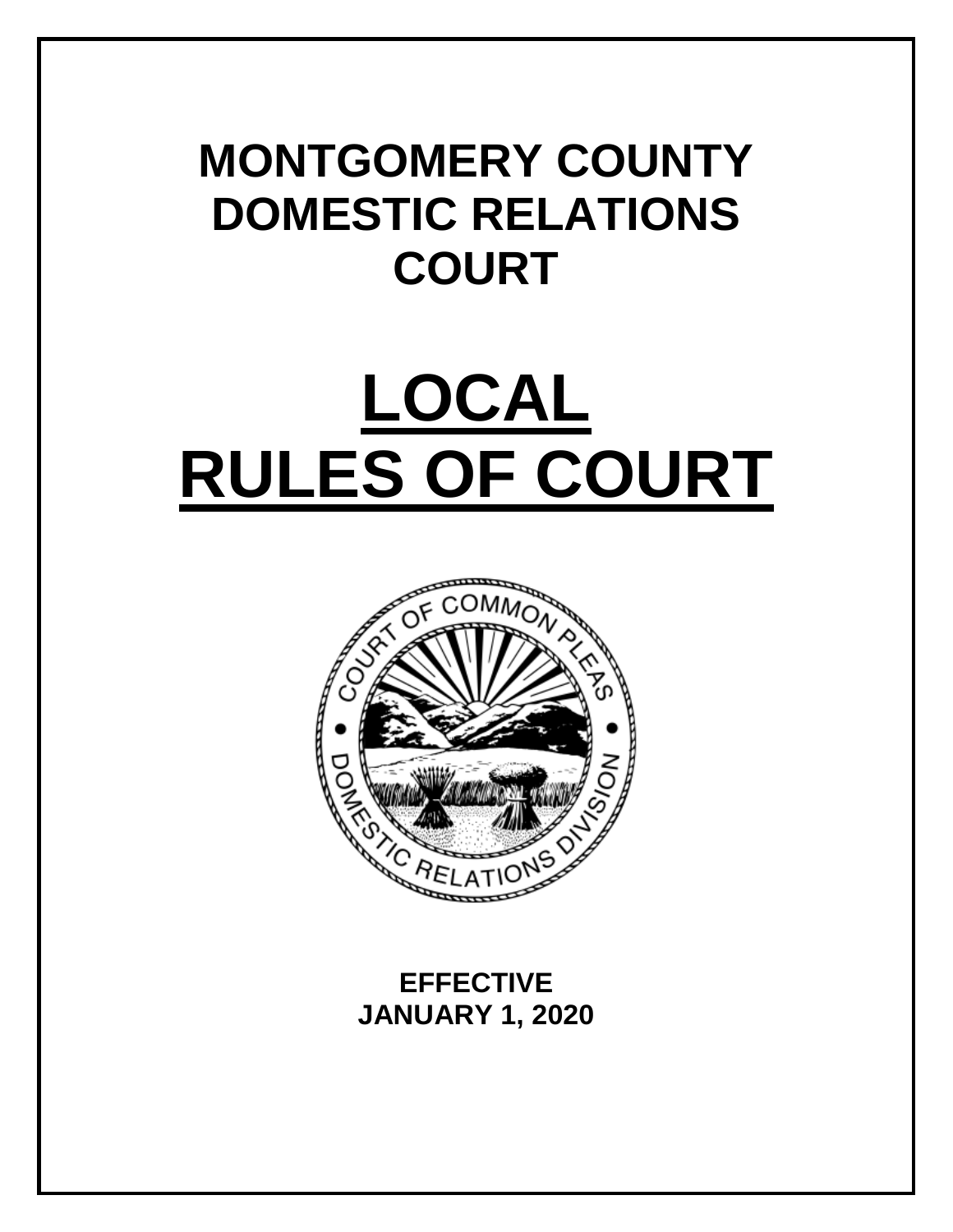# **RULES OF THE DOMESTIC RELATIONS DIVISION**

*Complete and Updated Through January 1, 2020* Table of Rules

**GENERAL RULES**

# **NOTE: RULES RELATED TO eFILING WILL BE EFFECTIVE WHEN IMPLEMENTED BY THE COURT. THE eFILING RULES ARE PRIMARILY CONTAINED IN THE NEW LOCAL RULES 4:042, 4.05, 4.051, 4.08, 4.09 & 4.41. PENDING IMPLEMENTATION, THE PREVIOUSLY EXISTING RULES WILL BE ENFORCED.**

| <b>Rule</b> |                                                                               |
|-------------|-------------------------------------------------------------------------------|
| 4.01        | Adoption, Scope and Construction of Rules                                     |
| 4.02        | License to Practice Law / Self-Represented Parties Compliance with Ohio Rules |
|             | of Civil Procedure                                                            |
| 4.03        | Special Needs / Compliance with American with Disabilities Act and            |
|             | <b>Interpreter Services</b>                                                   |
| 4.04        | <b>Clerk Administrative Costs</b>                                             |
| 4.042       | <b>Court Costs and Special Fees</b>                                           |
| 4.05        | Filing and Removal of Papers from Custody of the Clerk                        |
| 4.051       | <b>Filing Sealed and In Camera Documents</b>                                  |
| 4.06        | <b>Assignment of Domestic Relations Cases</b>                                 |
| 4.07        | <b>Matters Referred to Magistrates</b>                                        |

# **PLEADINGS AND MOTIONS**

| <b>FLEADINGS AND MUTIONS</b>                                                 |
|------------------------------------------------------------------------------|
| <b>Pleadings and Motions</b>                                                 |
| <b>Documents Required for Filing</b>                                         |
| <b>Affidavit of Financial Disclosure</b>                                     |
| <b>Service members Civil Relief Act</b>                                      |
| <b>Service by Publication</b>                                                |
| <b>Service of Process and Special Process Servers</b>                        |
| <b>Orders for Temporary Child Support, Spousal Support, Interim Attorney</b> |
| <b>Fees and Expenses of Suit</b>                                             |
|                                                                              |

- 4.15 [Oral Hearings on Temporary Orders](#page-27-0)
- 4.16 [Motion to Vacate Premises](#page-28-0)

# **PRETRIAL AND TRIAL RULES**

| 4.17 | Temporary Restraining Orders and Ex Parte Orders |  |
|------|--------------------------------------------------|--|
| 4.18 | <b>Discovery Procedures</b>                      |  |
| 4.19 | <b>Pretrial and Prehearing Conferences</b>       |  |
| 4.20 | <b>Continuances</b>                              |  |
| 4.21 | <b>Withdrawal of Counsel</b>                     |  |
| 4.22 | <b>Dismissal of Cases</b>                        |  |
| 4.23 | <b>Filing of Final Judgments and Decrees</b>     |  |
| 4.24 | Required Language for Decree and Agreed Entries  |  |
| 4.25 | <b>Division of Pension Orders</b>                |  |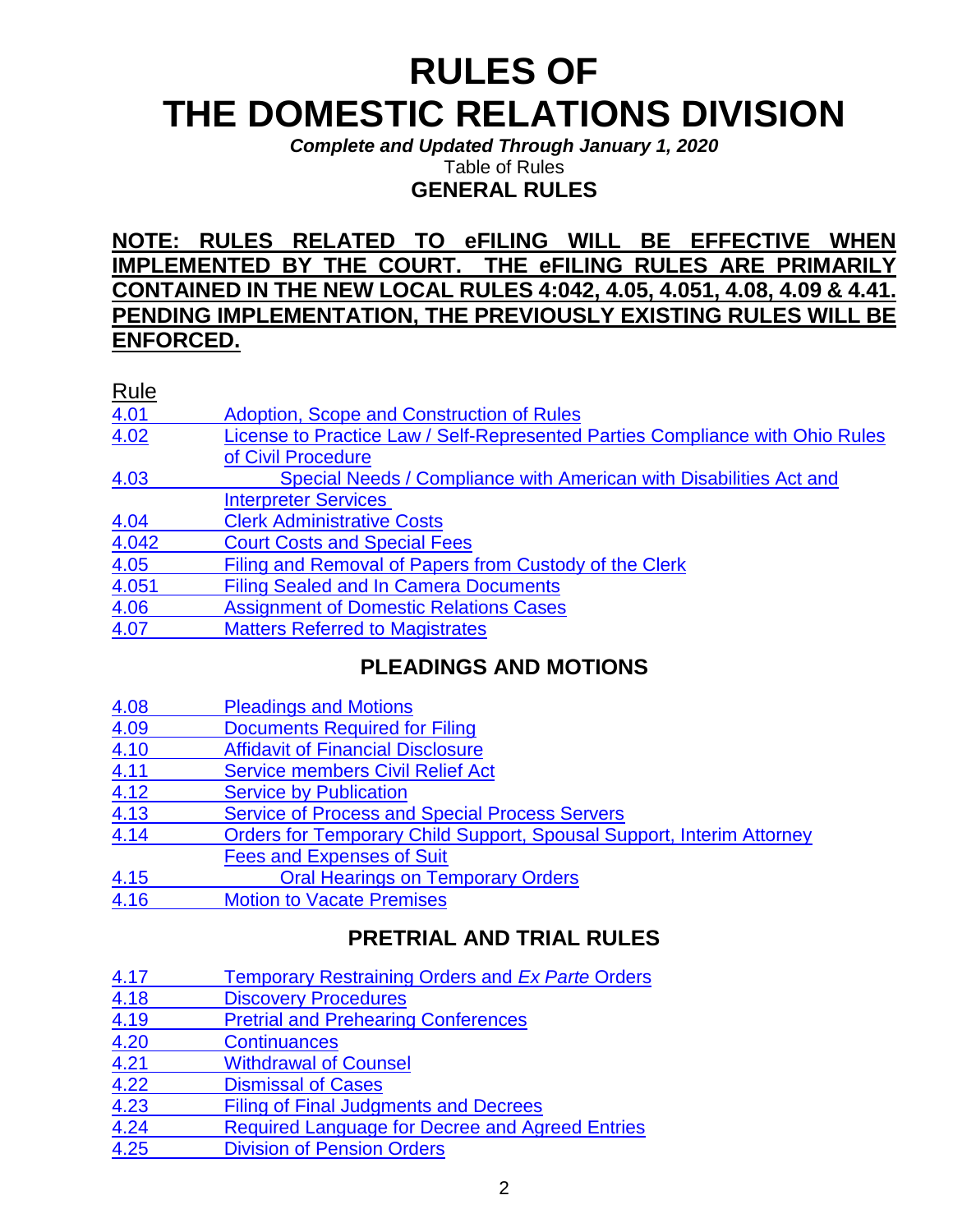# **ALLOCATION OF PARENTAL RIGHTS AND RESPONSIBILITIES AND PARENTING TIME**

- 4.28 Application for Child Support Services
- 4.29 [Guardian Ad Litem](#page-48-0)
- 4.30 [Psychological or Psychiatric Evaluations](#page-48-1)
- 4.31 [Interview of Child by the Court](#page-49-0)
- 4.32 [Parenting Seminar](#page-49-1)
- 4.33 [Shared Parenting](#page-49-2)
- 4.34 [Standard Order of Parenting Time](#page-51-0)

# **DISPUTE RESOLUTION**

- 4.35 [Conciliation](#page-51-1)
- 4.36 [Mediation](#page-51-2)
- 4.37 [Parenting Time Facilitation](#page-57-0)
- 4.38 [Reserved](#page-57-1)
- 4.39 [Court Appointment of Valuation Experts](#page-57-2)
- 4.40 Division [of Personal Property](#page-57-3)

# **POST-DECREE MOTIONS**

| <b>Post-Decree Motions</b> |  |
|----------------------------|--|
|----------------------------|--|

- 4.42 Motions to [Show Cause \(Contempt\)](#page-60-0)
- 4.43 [Dismissal of Motions for Want of Prosecution](#page-61-0)
- 4.44 Objections to Magistrate Decision [and Motion to Set Aside a](#page-61-1) [Magistrate](#page-61-1) Order
- 4.45 [Transcripts and Exhibits](#page-63-0)

# **SPECIAL PROCEEDINGS**

| 4.46 | <b>Domestic Violence Actions</b>                                 |
|------|------------------------------------------------------------------|
| 4.47 | <b>Registration of Foreign Support Order</b>                     |
| 4.48 | Establishment of Child Support Order - Foreign Decree            |
| 4.49 | Special Rules of Evidence and Procedure – Foreign Support Orders |
| 4.50 | Uniform Child Custody Jurisdiction and Enforcement (UCCJEA)      |
| 4.51 | <b>Combined Actions - Foreign Support and Parenting Orders</b>   |
| 4.52 | <b>Reserved</b>                                                  |
| 4.53 | <b>Mistake of Fact and Emancipation Proceedings</b>              |
| 4.54 | Procedures Upon Death of a Party                                 |

# **COURT ADMINISTRATION**

| 4.55 | <b>Case Management Plan</b>                                    |
|------|----------------------------------------------------------------|
| 4.56 | <b>Court Security Policy and Procedures Plan</b>               |
| 4.57 | Photographing, Recording and Broadcasting of Court Proceedings |
| 4.58 | Use of Electronic or Photographic Equipment in the Courtroom   |
| 4.59 | <b>Court Appointments</b>                                      |

[APPENDIX: Forms](#page-74-0)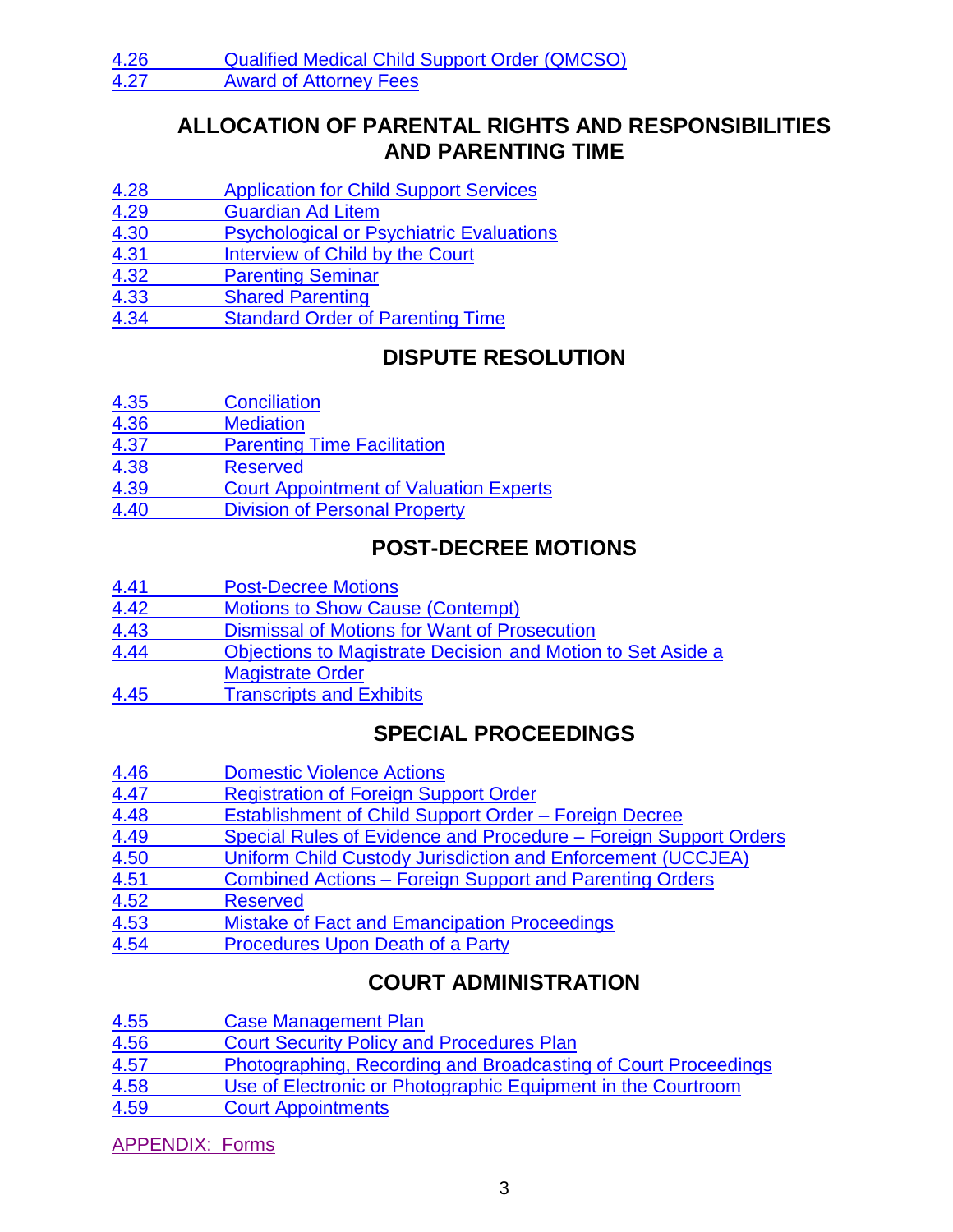# *GENERAL RULES*

#### **RULE 4.01 ADOPTION, SCOPE AND CONSTRUCTION OF RULES**

<span id="page-3-0"></span>**(A**) The Domestic Relations Division of the Common Pleas Court for Montgomery County, Ohio adopts the following rules for the management of proceedings and other functions of the court pursuant to Rule 5 of the Rules of Superintendence for the Courts of Ohio. The court may amend these rules from time to time as needed or as required by law.

**(B)** These rules are intended to supplement and complement the Ohio Rules of Civil Procedure, the Rules of Superintendence for the courts of Ohio, and other controlling statutes.

**(C)** These rules shall be applied, construed and enforced so as to avoid inconsistency with other rules of court and statutes governing proceedings of this court. These rules shall be construed so as to provide fairness and to secure just and expeditious determination of all proceedings. These rules shall apply to proceedings pending at the time they take effect, and to future proceedings.

Pursuant to The Supreme Court of Ohio 6/26/2015 Administrative Actions, 2015- Ohio-2568, effective immediately, pursuant to Article IV, Section 5 of the Ohio Constitution and Rule 84 of the Ohio Rules of Civil Procedure, that all references to husband, wife, father, mother, parent, spouse, and other terms that express familial relationships contained in the Rules of Superintendence for the Courts of Ohio and related forms and the Uniform Domestic Relations Forms of the Ohio Rules of Civil Procedure be construed as gender neutral where appropriate to comply with the decision of the United States Supreme Court in Obergefell v. Hodges, Case No. 14-556, rendered June 26, 2015.

**(D)** These rules shall be cited as "Mont. D.R. Rule 4.XX."

**(E)** These rules shall be effective January 1, 2020 and supersede all previous rules promulgated by this court.

**(F)** These rules may be accessed on the Internet at [www.mcohio.org/dr.](http://www.mcohio.org/dr)

#### <span id="page-3-1"></span>**RULE 4.02**

#### **LICENSE TO PRACTICE LAW/ SELF-REPRESENTED PARTIES COMPLIANCE WITH OHIO RULES OF CIVIL PROCEDURE**

**(A)** No lawyer representing a client in any case in this court shall make any appearance or file any document with the Clerk of Courts unless that lawyer is licensed to practice law and is in good standing under Ohio law. A lawyer representing a client has an affirmative duty to notify the court in any pending case if for any reason the lawyer is no longer in good standing. A violation of this rule may result in contempt sanctions against the violator, including assessment of clerk administrative fees and attorney fees.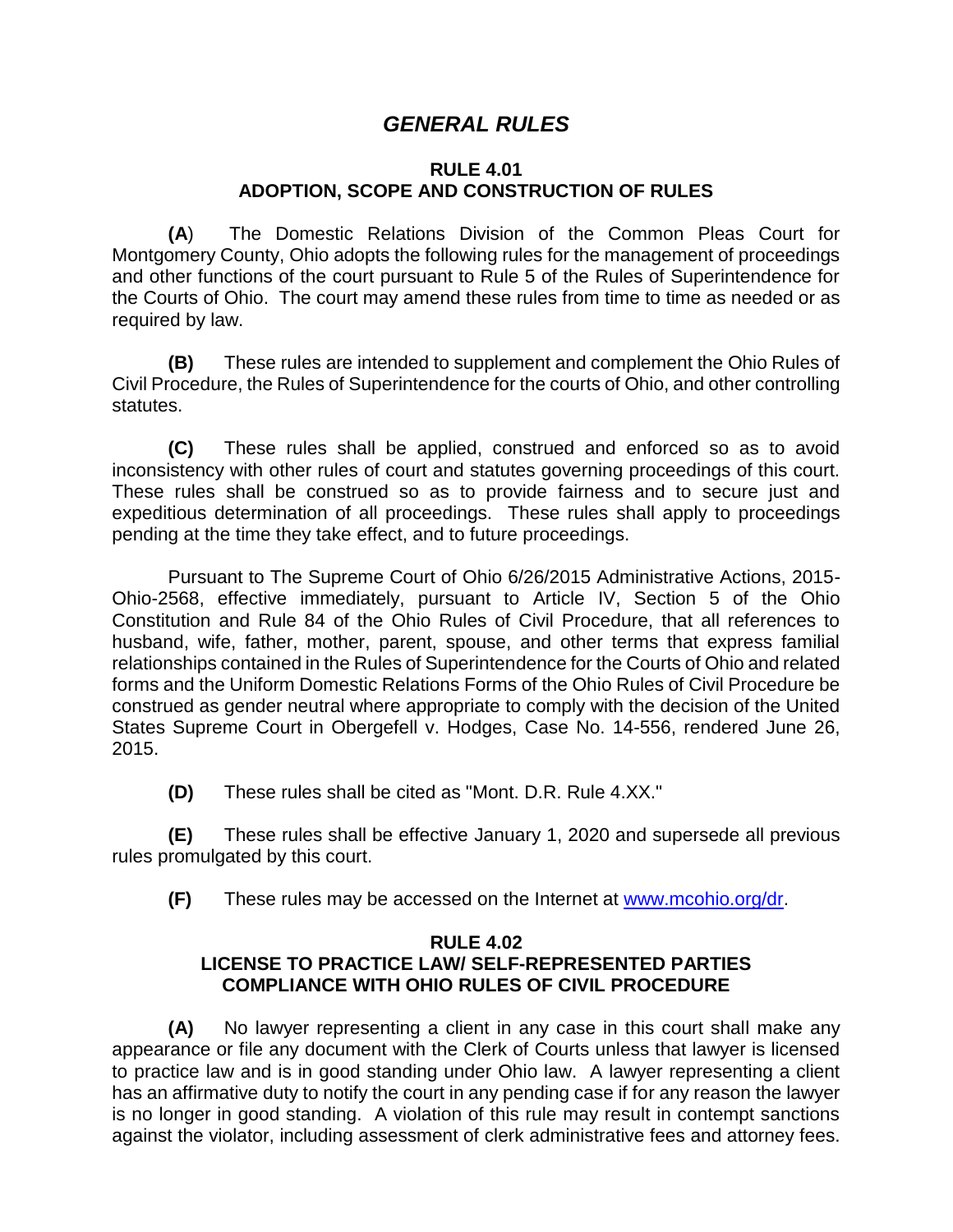The court may also strike pleadings or vacate proceedings in which the attorney appeared while the attorney was not in good standing to practice law in Ohio.

Nothing in these rules shall be construed so as to prevent a party or parties from representing themselves. Any pleading, motion or other filing signed by a selfrepresented party may be submitted to the court to ensure compliance with the Ohio Rules of Civil Procedure and these rules as to form and content only.

<span id="page-4-0"></span>**(B)** Unless otherwise provided herein, all pleadings, motions and other filings shall comply, in form and content, with the Ohio Rules of Civil Procedure and the Local Rules of this court.

#### **RULE 4.03 SPECIAL NEEDS/COMPLIANCE WITH AMERICANS WITH DISABILITIES ACT AND INTERPRETER SERVICES**

Individuals with disabilities, special needs or the need for an interpreter should make requests for reasonable accommodations to the court's purchasing coordinator at (937) 224-8747 at least 7 days prior to any scheduled hearing so that arrangements can be made.

If the interpreter service is no longer required or if the parties continue the hearing, the parties must immediately notify the court's purchasing coordinator in order to cancel or reschedule the service. Failure to notify the court's purchasing coordinator of a cancelled or re-set hearing may result in an assessment of the cancellation fee for the interpreter service. Only court appointed interpreters shall be used in court proceedings.

Service animals are permitted to be present in the public areas and courtrooms in the Domestic Relations Court in compliance with the Americans with Disabilities Act (ADA). The ADA and Ohio law defines a service animal as "any animal or animal assistant that is individually trained to do work or perform tasks for the benefit of an individual with a disability, including a physical, sensory, psychiatric, intellectual, or other mental disability." This rule does not include emotional support animals who are not trained to perform specific tasks for their handlers. You may be asked by authorized staff members if your animal is a service animal, and which tasks the animal is trained to perform. If any animal is disruptive, you may be required to remove the animal from the courthouse.

#### **RULE 4.04 CLERK ADMINISTRATIVE FEES AND COURT COPIES**

<span id="page-4-1"></span>**(A) Fees Deposit.** The Clerk of Courts shall not accept any action for filing without a deposit as security for fees unless waived by statute or court order. The court or Clerk of Courts may require an additional deposit during the pendency of an action. Child Support Enforcement Agency (hereinafter "CSEA") filings and domestic violence filings do not require a deposit as security for costs.

Contact Clerk of Courts office at (937) 225-5066 for current deposit requirements and fee schedule.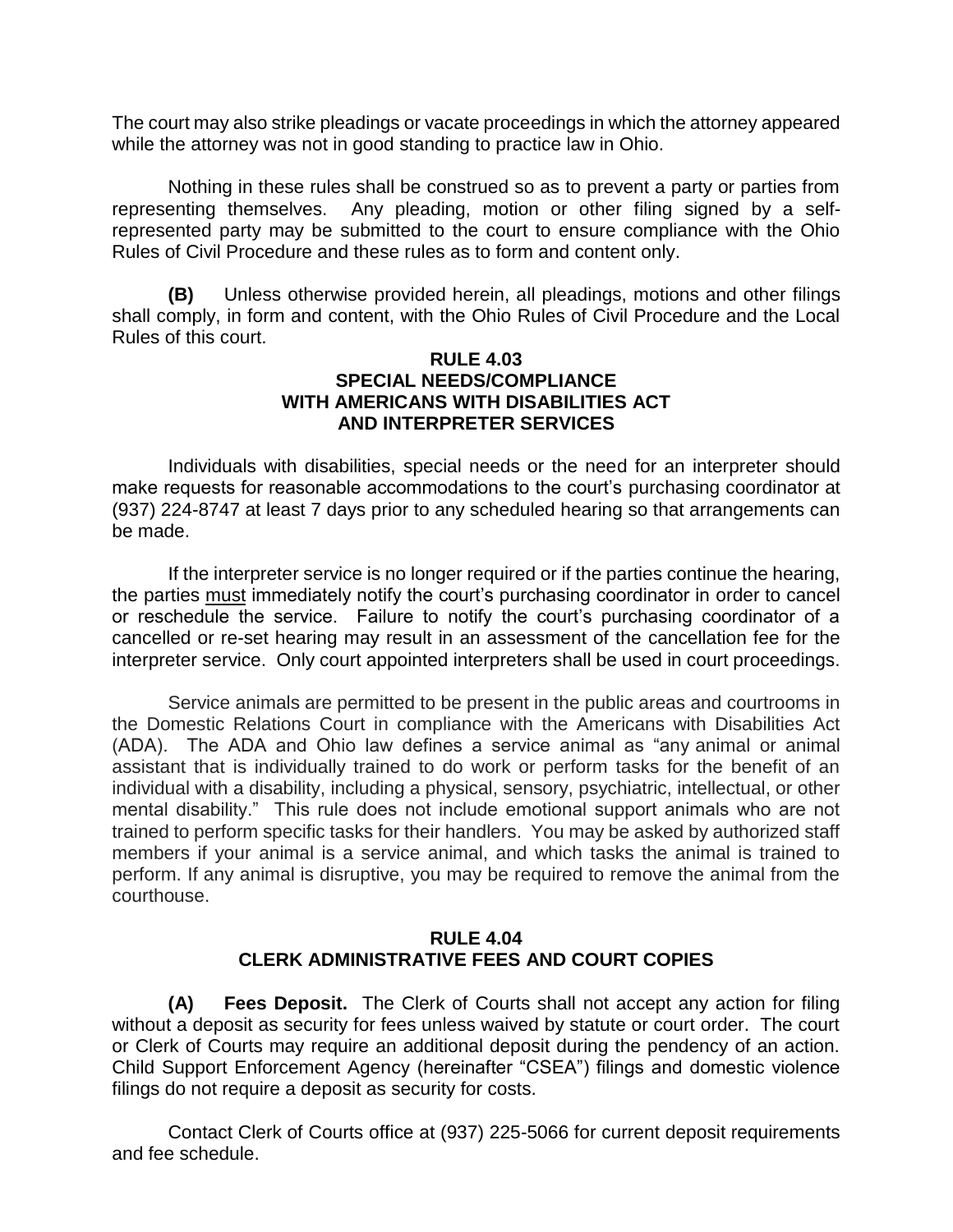**(B) Poverty Affidavit.**The deposit as security for fees shall not be required if a party files a poverty affidavit. [Appendix, Form 1]

If, during the course of a proceeding, the court determines that a party who has filed Poverty Affidavit, is able to pay clerk administrative fees, the court may order that party to pay the fees within a reasonable period of time commensurate with the circumstances.

**(C) Responsibility for Fees.** All entries and orders shall contain a provision for allocating payment of fees. The balance of any fees shall be paid as follows: (1) by the plaintiff in an uncontested divorce, legal separation or annulment proceeding; (2) equally between the parties in a contested divorce proceeding or dissolution proceeding; or (3) by the movant in a post-decree proceeding. The court or Clerk of Courts may require an additional deposit during the pendency of an action.

**(D) Deposits Applied.** Upon final judgment, the Clerk of Courts is directed to apply the deposits to the administrative fees in the case, regardless of the party against whom fees are assessed. The Clerk shall thereupon assess the fees against the proper party, and notify that party, reimbursing the administrative fees, when appropriate.

**(E) Special Project Fee.** The Clerk of Courts shall assess a charge of twentyfive dollars (\$25) for each filing of a Complaint for Divorce, Dissolution, Legal Separation or Annulment, post decree motion, petition or any other pleading which requires determination by judgment entry. Said fees shall not be assessed in Child Support Enforcement Agency (hereinafter "CSEA") filings and in Domestic Violence cases.

**(F) Court Copies.** Copies of documents not yet filed by self-represented parties, provided by the Court's Compliance Office, may be obtained at a fee.

#### **RULE 4.042 COURT COSTS AND SPECIAL FEES**

### **A. FILING FEE:**

- 1. No civil action or proceeding shall be accepted for filing unless there is deposited as security for costs as set forth in D.R. Rule 4.04.
- 2. A convenience fee of 3.0% ("Conv. Fee") shall be added to all eFiled cases and shall be paid at the time of filing, along with the deposit. This Conv. Fee applies to cases filed by Self Represented parties who are not registered users of the Court's eFile system and file in accordance with D.R. Rule 4.05.
- 3. If the party initiating the civil action is unable to give security or a cash deposit as provided under this Rule, then said party shall file a Poverty Affidavit along with the complaint or other filing requiring a filing fee as set forth in D.R. Rule 4.04.
	- a. The affidavit shall be accepted by the Clerk and the collection of costs shall be postponed until the case is terminated.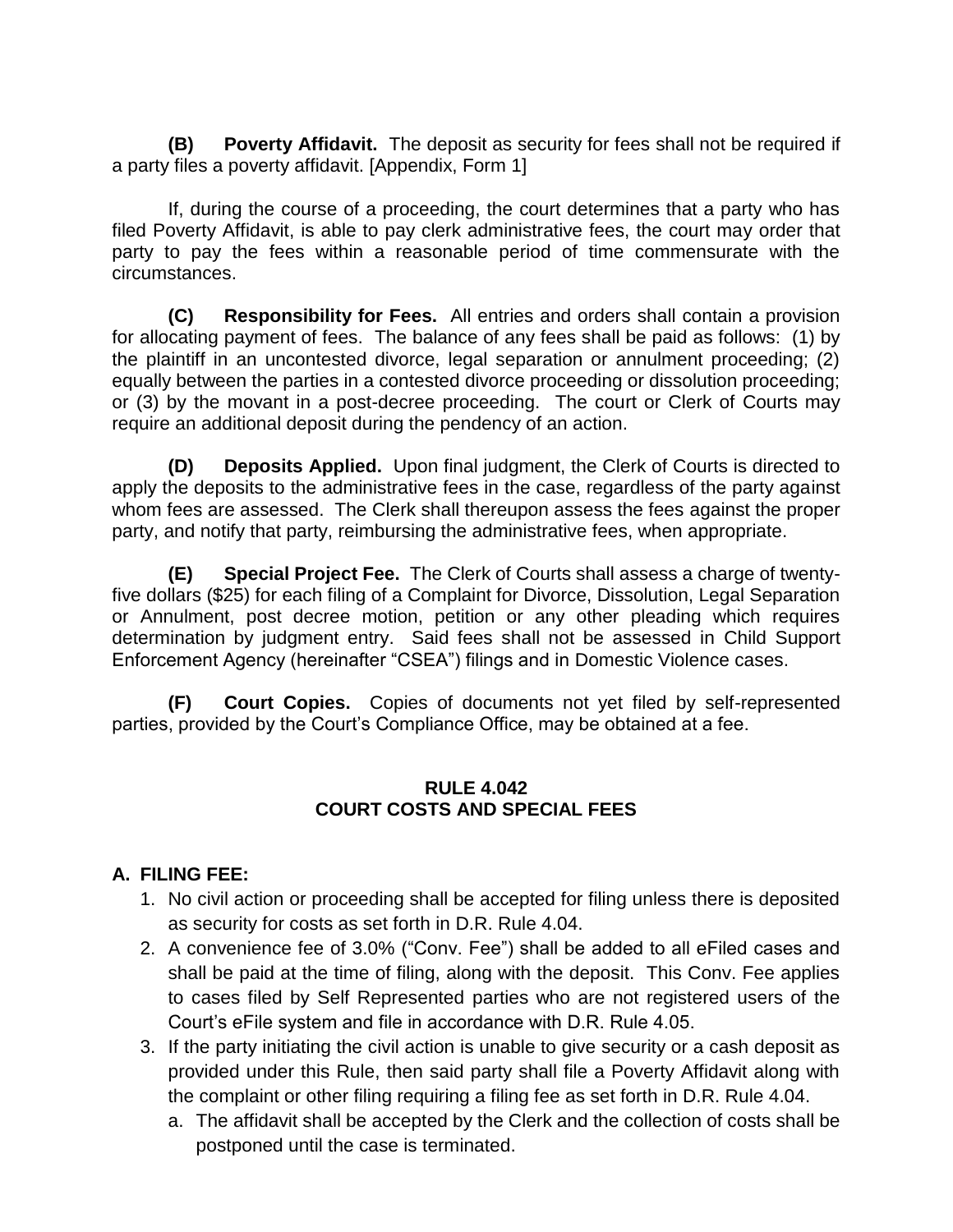b. The Court may review the Poverty Affidavit and make a determination whether the filer is, in fact, indigent. The Court may refer the Poverty Affidavit to the Magistrate to make the determination.

### **B. COURT LEGAL RESEARCH/COMPUTERIZATION FEE:**

- 1. Pursuant to R.C. § 2303.201(A)(1), the Court has determined that, for the efficient operation of the Court, additional funds are necessary to computerize the Court and to obtain legal research services.
- 2. As authorized under R.C. § 2303.201(A)(1), the Clerk shall charge an additional fee of \$6.00 on the filing of each cause of action or appeal under divisions (A), (Q), and (U) of R.C. § 2303.20.
- 3. All fees collected pursuant to this Subsection shall be used for procuring and maintaining computerization of the Court and computerized legal research services.
- 4. All fees collected pursuant to this Subsection shall be paid to the Montgomery County Treasurer ("Treasurer"), who shall place the funds from the fee in a separate fund to be disbursed upon an order of the Court.

## **C. CLERK COMPUTERIZATION/TECHNOLOGY ADVANCE FEE:**

- 1. Pursuant to R.C. § 2303.201(B)(1), the Court has determined that, for the efficient operation of the Court, additional funds are necessary to make technological advances in order to computerize the office of the Clerk.
- 2. As authorized under R.C. § 2303.201(B)(1), the Clerk shall charge an additional fee of \$20.00 on the filing of each cause of action or appeal.
- 3. All fees collected pursuant to this Subsection shall be used for procuring and maintaining technology and computer systems for the office of the Clerk.
- 4. All fees collected pursuant to this Subsection shall be paid to the Treasurer, who shall place the funds from the fees in a separate fund to be disbursed upon an order of the Court.

### **D. ADDITIONAL FEES:**

- 1. Electronic Filing and Storage of Case Records Fee:
	- a. Pursuant to R.C. § 2303.201(E)(1), the Court has determined that, for the efficient operations of the Court, additional funds are necessary to pay for the costs of eFiling and storage of case records and related materials.
	- b. As authorized under R.C. § 2303.201(E)(1), the Clerk shall charge, in addition to all other costs, a fee of \$35.00 on the filing of each action or proceeding.
	- c. All fees collected pursuant to this Subsection shall be used for special projects related to eFiling and storage of case records and related materials.
	- d. All fees collected pursuant to this Subsection shall be paid to the Treasurer, who shall place the funds from the fee in a separate eFiling fund to be disbursed upon an order of the Court.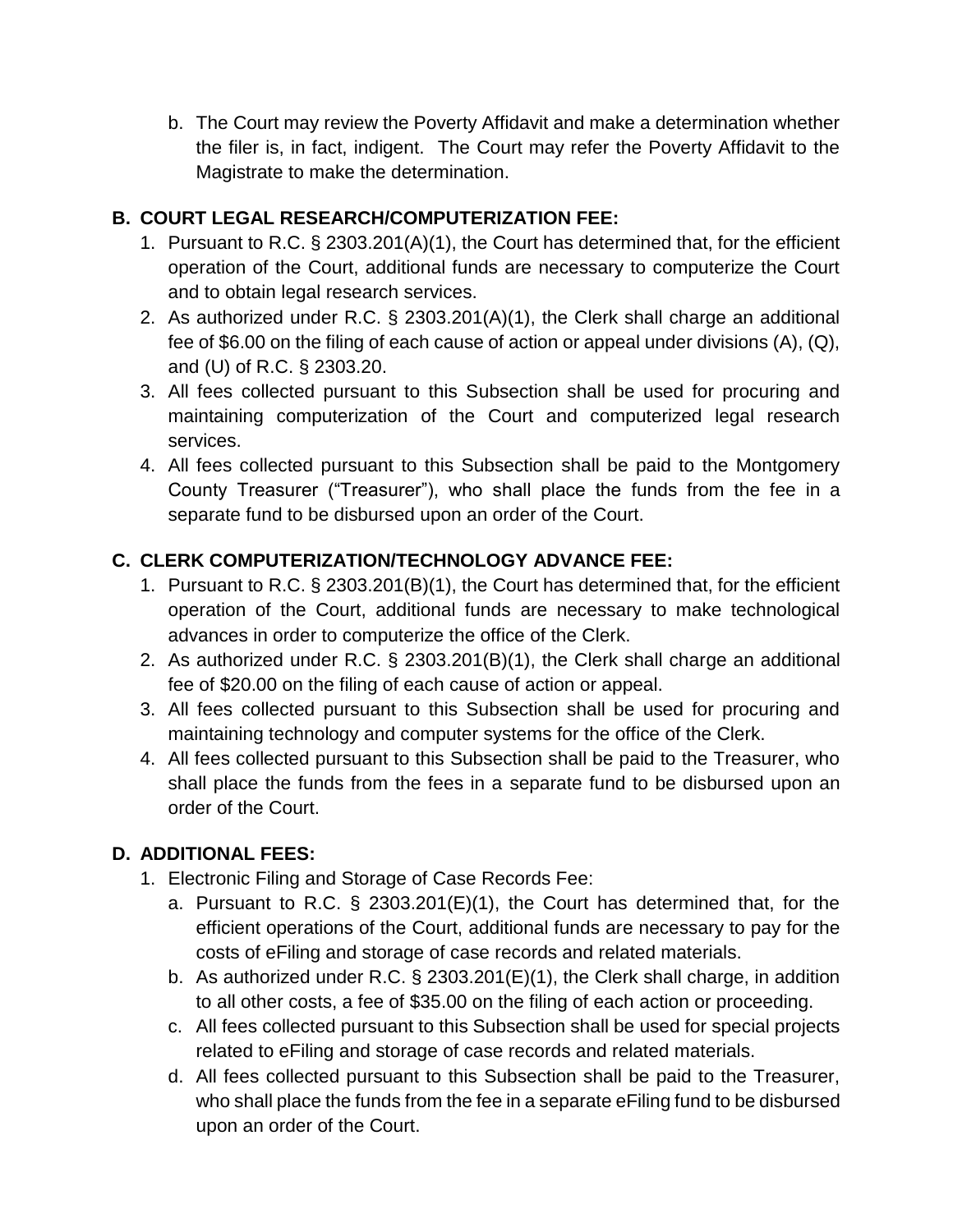- 2. Special Project Fee:
	- a. Pursuant to R.C. § 2303.201(E)(1), the Court has determined that, for the efficient operations of the Court, additional funds are necessary to acquire and pay for special projects (mediation) of the Court.
	- b. As authorized under R.C. § 2303.201(E)(1), the Clerk shall charge, in addition to all other costs, \$25.00 at the time of filing.
	- c. All fees collected pursuant to this Subsection shall be used for mediation related expenses consistent with R.C. § 2303.201(E)(1).
	- d. All fees collected pursuant to this Subsection shall be paid to the Treasurer, who shall place the funds from the fee in a separate general special project fund to be disbursed upon an order of the Court.
- 3. Domestic Parent Education Seminar Fee:
	- a. Pursuant to R.C. § 2303.201(E)(1), the Court has determined that, for the efficient operations of the Court, additional funds are necessary to acquire and pay for special projects (domestic parent education seminar) of the Court.
	- b. As authorized under R.C. § 2303.201(E)(1), the Clerk shall charge, in addition to all other costs, \$10.00 at the time of filing.
	- c. All fees collected pursuant to this Subsection shall be used for domestic parent education seminar related expenses consistent with R.C. § 2303.201(E)(1).
	- d. All fees collected pursuant to this Subsection shall be paid to the Treasurer, who shall place the funds from the fee in a separate general special project fund to be disbursed upon an order of the Court.
- 4. Domestic Family Services Fee:
	- a. Pursuant to R.C. § 2303.201(E)(1), the Court has determined that, for the efficient operations of the Court, additional funds are necessary to acquire and pay for special projects (domestic family services) of the Court.
	- b. As authorized under R.C. § 2303.201(E)(1), the Clerk shall charge, in addition to all other costs, an amount to be determined by the Court when applicable.
	- c. All fees collected pursuant to this Subsection shall be used for domestic family services related expenses consistent with R.C. § 2303.201(E)(1).
	- d. All fees collected pursuant to this Subsection shall be paid to the Treasurer, who shall place the funds from the fee in a separate general special project fund to be disbursed upon an order of the Court.
- 5. Domestic Relations Family Investigation Fee:
	- a. Pursuant to R.C. § 2303.201(E)(1), the Court has determined that, for the efficient operations of the Court, additional funds are necessary to acquire and pay for special projects (domestic relations family investigation) of the Court.
	- b. As authorized under R.C. § 2303.201(E)(1), the Clerk shall charge, in addition to all other costs, an amount to be determined by the Court when applicable.
	- c. All fees collected pursuant to this Subsection shall be used for domestic relations family investigation related expenses consistent with R.C. § 2303.201(E)(1).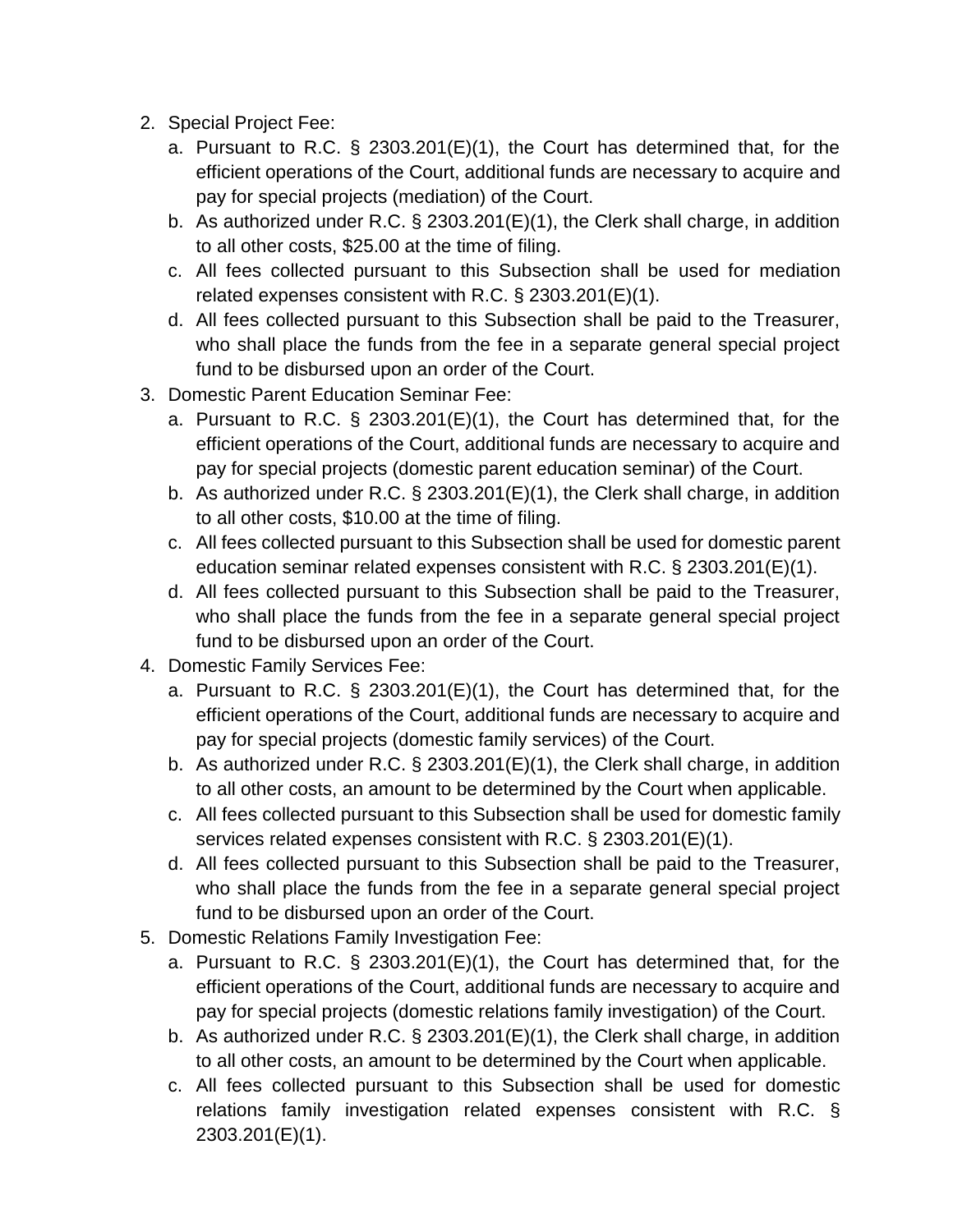d. All fees collected pursuant to this Subsection shall be paid to the Treasurer, who shall place the funds from the fee in a separate general special project fund to be disbursed upon an order of the Court.

#### **RULE 4.05 FILING OF COURT DOCUMENTS AND REMOVAL OF PAPERS FROM CUSTODY OF THE CLERK**

<span id="page-8-0"></span>Except as otherwise provided in Subsection (J) of this Rule, all domestic relations cases, including all pleadings, motions, briefs, memoranda of law, deposition transcripts, transcripts of proceedings, orders or other documents, shall be filed electronically through the Court's authorized electronic filing system ("eFile system"). Paper courtesy copies of documents filed electronically shall not be delivered to the Court. The Court's authorized eFile system is hereby appointed the agent of the Clerk for the purpose of filing, receipt, service and retrieval of electronic documents.

- **A. DEFINITION OF TERMS:** The following terms in this Rule shall be defined as follows:
	- 1. Document: A filing made with the Clerk in either electronic format or paper form, becoming the Court's official record.
	- 2. Electronic Filing ("eFile"): The electronic transmission, acceptance, and processing of a filing. A submission consists of data, one or more documents, and images. This definition of eFile does not apply to facsimile or email.
	- 3. Court Initiated Filings: Official Court documents entered into the docket or register of actions, such as notices or orders. The term "Court initiated filings" is a simplification to indicate that documents will be submitted as part of the electronic court record, but could be submitted using exactly the same process as external filings if the Court so desires.
	- 4. Electronic Service ("eService"): The electronic transmission of an original document to all case participants who are registered users of the Court's eFile system via the eFile system. Upon the completion of any transmission to the eFile system, an electronic receipt shall be issued to the sender acknowledging receipt by the eFile system.
	- 5. Case Management System ("CMS"): The Court CMS manages the receipt, processing, storage and retrieval of data associated with a case and performs actions on the data.
	- 6. Document Management System ("DMS"): A DMS manages the receipt, indexing, storage and retrieval of electronic and non-electronic.
	- 7. Court Electronic Record: Any document that the Court receives in electronic form, records in the CMS and stores in its DMS. This includes Court initiated filings as well as pleadings, other documents and attachments created by parties or their counsel and filed by the Clerk in the Court's official docket. It does not include physical exhibits brought into the courtroom for the Court's edification that cannot be captured in electronic form.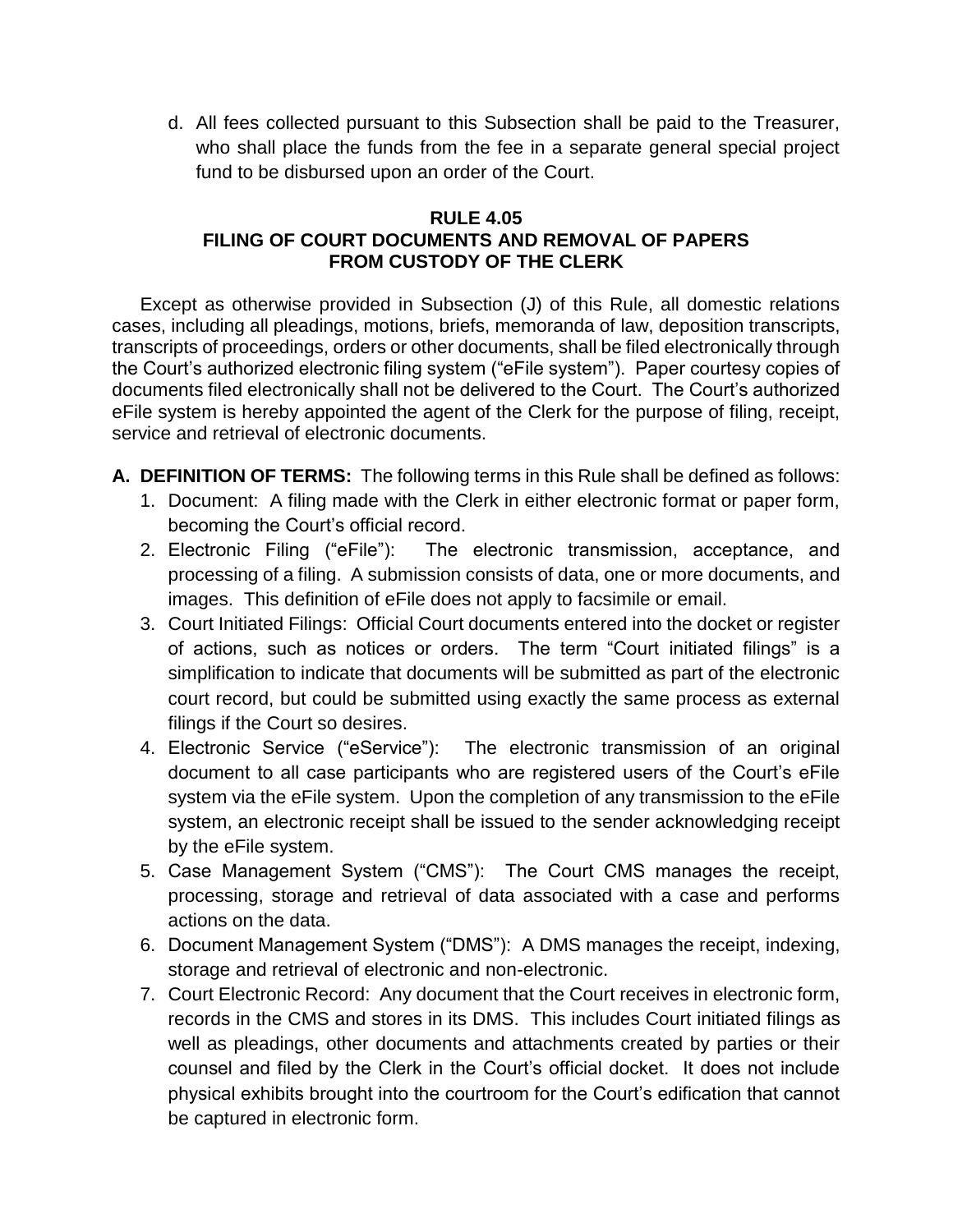- 8. Clerk Review: A review of Documents by the Clerk in accordance with Court rules, policies, procedures, and practice. The Clerk may review the data and documents electronically submitted to ensure compliance with Court rules, policies, procedures and practices before creating a docket entry or before docketing the case.
- 9. System Error: When the Court's eFile system is not operational.
- 10.Public Access Terminal: A terminal located in the Clerk's office for use by the public during regular business hours. Users shall be charged for printed copies of documents at rates permitted by law.

### **B. SERVICE OF COURT INITIATED FILINGS:**

Subject to the provisions of this Rule, the Court shall eFile all Court Initiated Filings. Service of Court Initiated Filings shall be made via eService to all registered users of the eFile system or to all non-registered users of the eFile system in accordance to Civil Rules.

#### **C. REGISTRATION IN eFILE SYSTEM**:

- 1. All counsel of record shall register with the Court's eFile system to file, serve, receive, review, and retrieve copies of eFiled pleadings, orders and other documents in the case. Self Represented parties may, but are not required to, register with the Court's eFile system.
- 2. The Court shall not accept or file any pleadings or instruments in paper form except as provided in Subsection (J) of this Rule.
- 3. If a party or counsel of record does not have internet access, the party or counsel of record may use the Clerk's Public Access Terminal to register to use the Court's eFile system and to eFile documents.

### **D. CONFIDENTIAL AND UNIQUE ELECTRONIC IDENTIFIER:**

- 1. The Court's eFile system shall assign an individual who has registered pursuant to Subsection (C) of this Rule a confidential and unique electronic identifier that shall be used to file, serve, receive, review, and retrieve eFiled pleadings, orders, and other documents in the case.
- 2. Each person to whom a unique identifier has been assigned shall be responsible for the security and use of such identifier.
- 3. All eFiled documents shall be deemed to be made with the authorization of the party who is assigned the specific unique electronic identifier, unless the party proves to the satisfaction of the Court, by clear and convincing evidence, that the contrary is demonstrated.
- **E. OFFICIAL COURT RECORD:** For documents that have been eFiled pursuant to Subsection (G) of this Rule or documents filed in paper format pursuant to Subsection (J) of this Rule that have been scanned and uploaded to the eFile system by the Clerk, the electronic version constitutes the Official Court Record. eFiled Documents have the same force and effect as those filed by traditional means.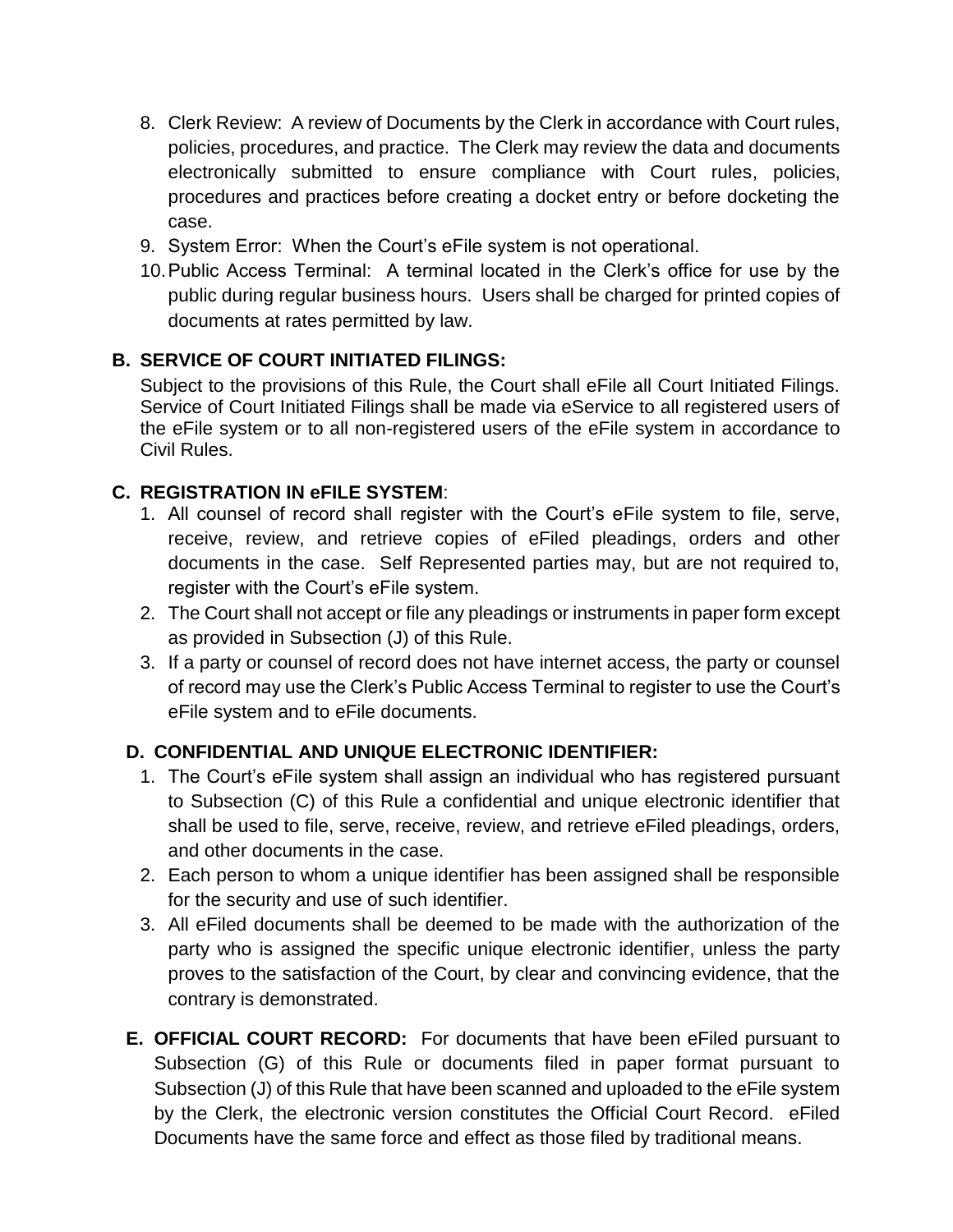### **F. FORM OF DOCUMENTS**:

- 1. Format: All pleadings, motions, briefs, and other documents shall be formatted in accordance with the following:
	- a. Typewritten or printed, double spaced, on  $8\frac{1}{2}$ " x 11" paper, not less than 11point and not greater than 12-point regular type font, paginated sequentially.
	- b. Filings prepared in a pleading format shall reserve a blank space of at least 3 inches at the top of the first page for endorsements and shall have appropriate side and bottom margins of not less than one inch.
	- c. Forms approved by the Court shall reserve an adequate space in the top righthand corner for endorsements or file stamps and shall have appropriate side and bottom margins proportional with the format of the form or document.
	- d. A filed document shall not contain links to other documents or references to the CMS, unless they are incorporated into the filed documents. External links are prohibited.
- 2. Portable Document Format (".pdf"):
	- a. Except as provided in Subsection (F)(2)(b) of this Rule, all eFiled documents, pleadings, and papers shall be filed with the Clerk in .pdf.
	- b. A proposed order, proposed entry, or document containing a notice of hearing shall be submitted in Word [.doc] format and reference the specific motion to which it applies.
- 3. Size of eFiled Documents:
	- a. Individual documents included in a submission shall not exceed 10 megabytes in size.
	- b. Any combination of documents eFiled in one submission shall not exceed 30 megabytes in size.
- 4. Signatures:
- a. Attorney/Filing Party Signature: eFiled documents that require the signature of the attorney or filing party shall be signed with a conformed signature of "/s/ [name]." The correct format for an attorney's conformed signature is as follows:

/s/Attorney Name Attorney Name Bar Number 1234567 Attorney for [Plaintiff/Defendant] XYZ Corporation ABC Law Firm Address **Telephone** Fax and/or E-mail address

- b. The conformed signature on an eFiled document is deemed to constitute a signature on the document for the purposes of signature requirements imposed by the Ohio Rules of Superintendence, Rules of Civil Procedure, and any other law.
- c. Multiple Signatures: When a stipulation or other document requires two or more signatures, the filer shall: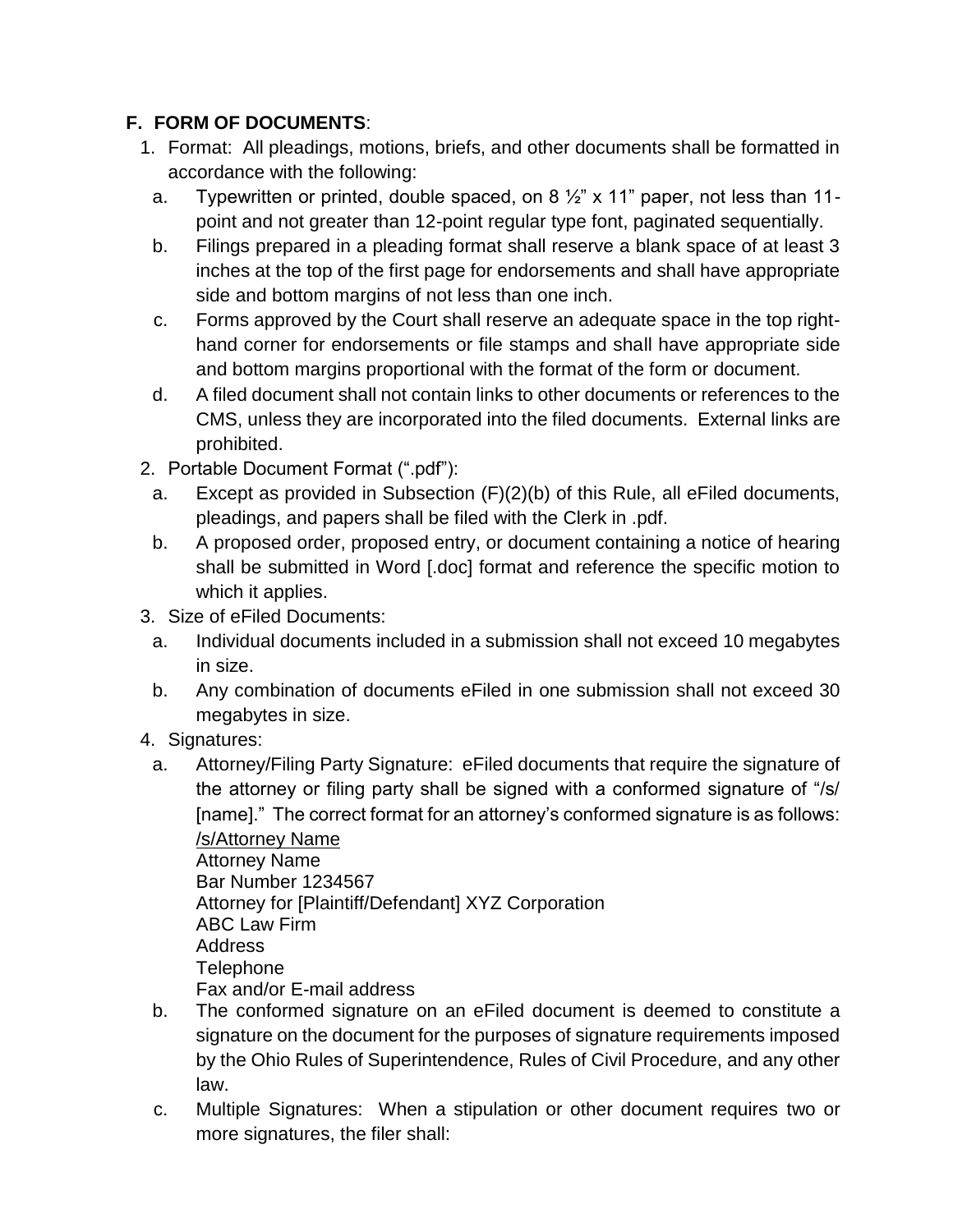- i. confirm that the content of the document is acceptable to all persons required to sign the document;
- ii. indicate the agreement of other counsel or parties at the appropriate place in the document, usually on the signature line; and
- iii. eFile the document, indicating the signatories, e.g., /s/ Jane Doe, /s/ John Smith, etc.
- d. Original Signatures: Documents requiring an original signature, such as an affidavit or other notarized documents shall be eFiled as a .pdf.
	- i. The filer shall maintain the signed document in the filer's records and have it available for production upon request of the Court.
	- ii. The signed document shall be maintained until the case is closed and the time for appeal has expired or the appeals have been heard or denied and all opportunities for post judgment relief are exhausted.
- e. Signature of Judge or Magistrate: eFiled documents may be signed by a Judge or Magistrate via a digitized image of his or her signature combined with a digital signature. All orders, decrees, judgments and other documents signed in this manner shall have the same force and effect as if the Judge or Magistrate had affixed his or her signature to a paper copy of the order and journalized it. All proposed orders, decrees, judgments and other documents to be signed by a Judge or Magistrate shall be submitted to the eFiling system in Word format.

### **G. TIME, EFFECT AND PROCESS OF eFILING:**

- 1. Submission: Any filing may be eFiled with the Clerk 24 hours a day, 7 days a week.
- 2. Receipt: Upon receipt, the Court's eFile system shall issue a confirmation that the submission has been received. The confirmation shall include the date and time of receipt and serve as proof of receipt.
- 3. Clerk Review: After Clerk Review, a filer will receive notification from the Clerk that the submission has been accepted or rejected by the Clerk.
	- a. If the submission is rejected, the document shall not become part of the Court record and the filer shall be required to re-submit the document to meet the requirements. The re-submitted document shall receive a new submission date and time.
- b. If the submission is accepted, the document shall be docketed and filed.
- 4. Official Time Stamp: Upon acceptance, the submission shall be deemed filed and shall receive an electronic stamp that includes the date and time that the filer submitted the document to the Court's eFile system as well as the unique confirmation number of the filing.
- 5. System Errors: If a submission is not received by the Court because of a System Error, the Court may, upon satisfactory proof, enter an order permitting the document to be filed *nunc pro tunc* to the date it was submitted.

### **H. SERVICE:**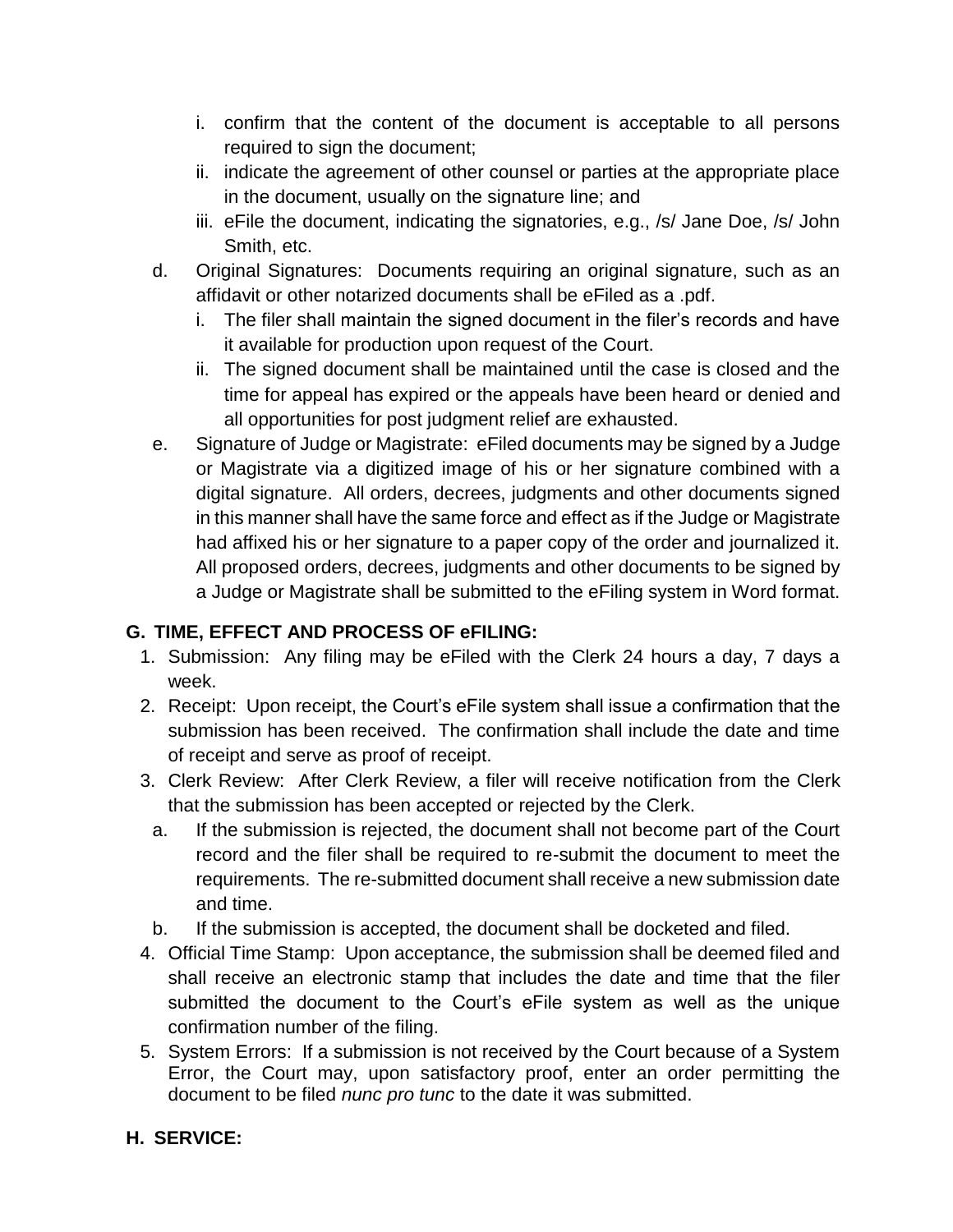- 1. Instructions for Service: For all documents that require service by the Clerk or documents for which a party is requesting that service be made by the Clerk, Instructions for Service shall be filed as a separate document. The Clerk shall not accept Instructions for Service that do not designate the names and addresses of the parties to be served. If the address of the party to be served is unknown, the filer shall substitute "unknown" for the address.
- 2. Complaint and Related Documents in Domestic Relations Cases:
	- a. Upon filing the original complaint or any counterclaim or third party complaint, in addition to the Instructions for Service required by Subsection (H)(1) of this Rule, the filer shall include the address of the plaintiff(s) and defendant(s) in the caption of the document. If the address of any plaintiff or defendant is unknown, the filer shall substitute "unknown" for the address in the caption.
	- b. Unless an attorney or party has obtained permission signed by the assigned Judge to defer service of summons for a specific period of time, the Instructions for Service filed with the original complaint or any counterclaim or third party complaint shall indicate a method of service pursuant to Civ. R. 4.
	- c. The Clerk shall issue a summons and process the method of service in accordance with the Ohio Rules of Civil Procedure.
- 3. Documents Filed Subsequent to Complaint:
	- a. In accordance with Civ. R. 5, unless the filer requests service by the Clerk and files the Instructions for Service required by Subsection (H)(1) of this Rule, the filer, not the Clerk, shall be responsible for serving all documents filed subsequent to the original complaint on all parties or their attorneys.
		- i. When a submission is deemed filed pursuant to Subsection (G) of this Rule, the eFile system shall generate a Notification of Electronic Filing to the filer and any other party who is a registered user of the eFile system. The Notification of Electronic Filing shall constitute service under Civ. R. 5.
		- ii. eService of documents subsequent to the complaint shall be considered valid and effective service and shall have the same legal effect as an original paper document.
		- iii. The filer shall serve a paper copy of the document on all Self Represented parties who are not registered users of the Court's eFile system in accordance with Civ. R. 5.
	- b. Entries and Orders:
		- i. The Court's eFile system shall generate a Notification of Electronic Filing for all entries and orders signed by the Judge or Magistrate. This Notification of Electronic Filing shall constitute service under Civ. R. 5 for all Electronic Filing users. The Clerk shall serve a paper copy of the document on all Self Represented parties who are not registered users of the Court's eFile system in accordance with Civ. R. 5
		- ii. After the order or entry has been signed and filed, the filer, not the Court or Clerk, shall serve on all Self Represented parties who are not registered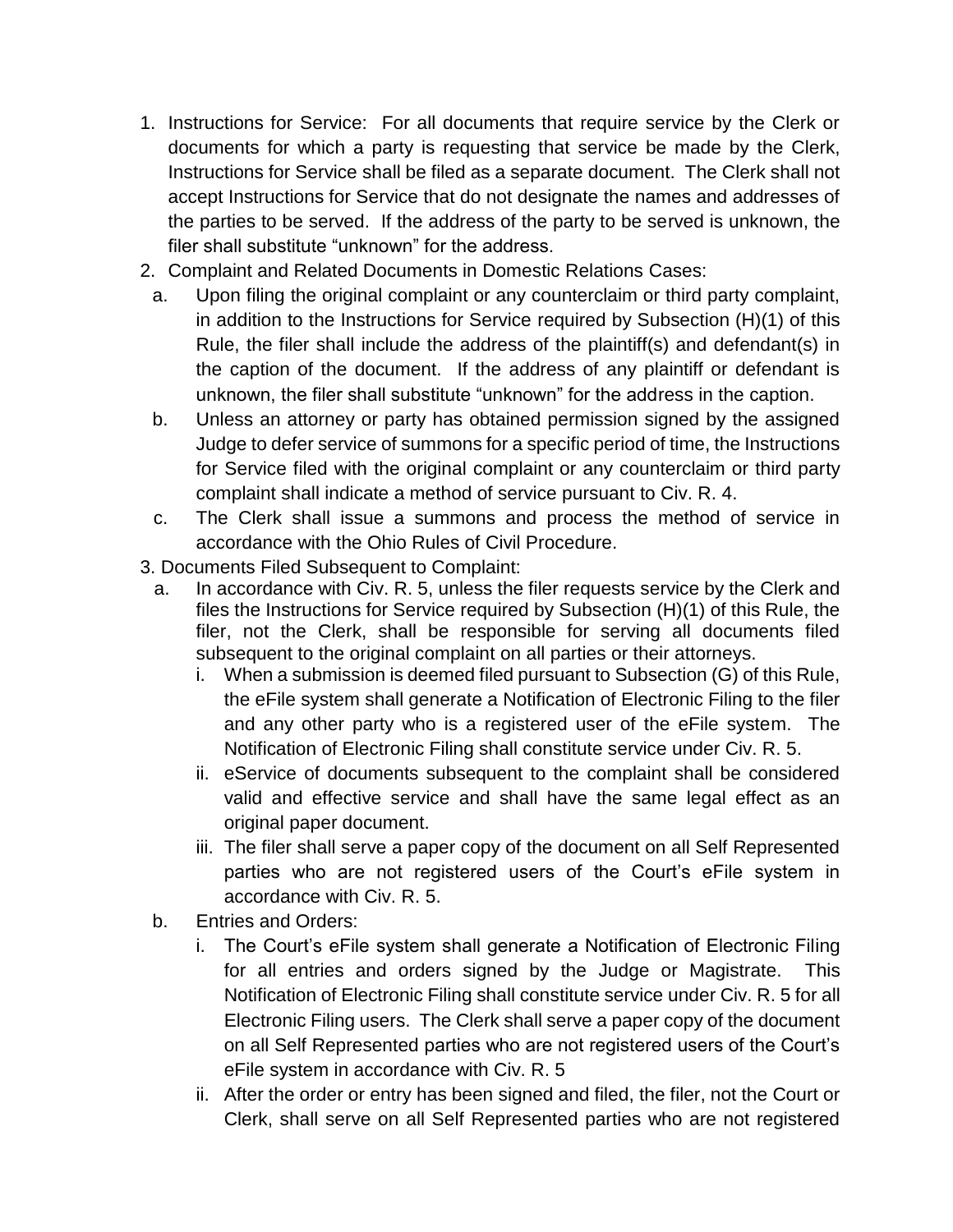users of the Court's eFile system copies of all entries and orders submitted to the Court for signature in accordance with Civ. R. 5.

- c. Certificate of Service:
	- i. Proof of service of all documents required or permitted to be served shall be made in compliance with Civ. R. 5(B)(3).
	- ii. The Certificate of Service shall be signed in accordance with applicable Ohio court rules and laws, including these Rules, and shall contain the following language for each party entitled to service:

"I hereby certify that on [date] this document was eFiled via the Court's eFile system which shall send notifications of this filing to the following: [list] parties or their counsel who are registered users of the Court's eFile system].

I hereby certify that on [date] I served this document in accordance with [Civ. R. 5] on the following: [list Self Represented parties with addresses who are not registered users of the Court's eFile system]."

- 4. Service Date and Time to Respond or Act:
- a. For Self Represented parties who are registered users of the Court's eFile system and counsel of record, service shall be deemed complete at the time the Notification of Electronic Filing is generated by the Court's eFile system. Documents filed after 5:00 p.m. local time shall be served on the next business day.
- b. The time to respond to the served documents or perform any right, duty, or act shall be strictly governed by the applicable Rules of the Court. Self-Represented parties who are not registered users of the Court's eFile system and who are served by regular U.S. mail shall receive a three-day extension of time to respond or perform any right, duty, or act. Parties and counsel of record served via eService *are not entitled to the three-day extension.*
- 5. Failure of eService: If the eFile system fails to generate the Notification of Electronic Filing, the party to be served may be entitled to an order extending the date for any response or the period within which any right, duty or act must be performed.

## **I. PERSONAL AND PRIVATE INFORMATION IN DOCUMENTS FILED WITH THE CLERK:**

- 1. Definition: Personal and private information includes, but is not limited to, social security numbers, financial account numbers, names of minors, information protected by law from public disclosure, and driver's license or other personal identification numbers.
- 2. Exclusion: The filer shall not include personal and private information in any document filed with the Court unless such inclusion is necessary and relevant to the case. This requirement extends to and includes exhibits or addenda attached to filings.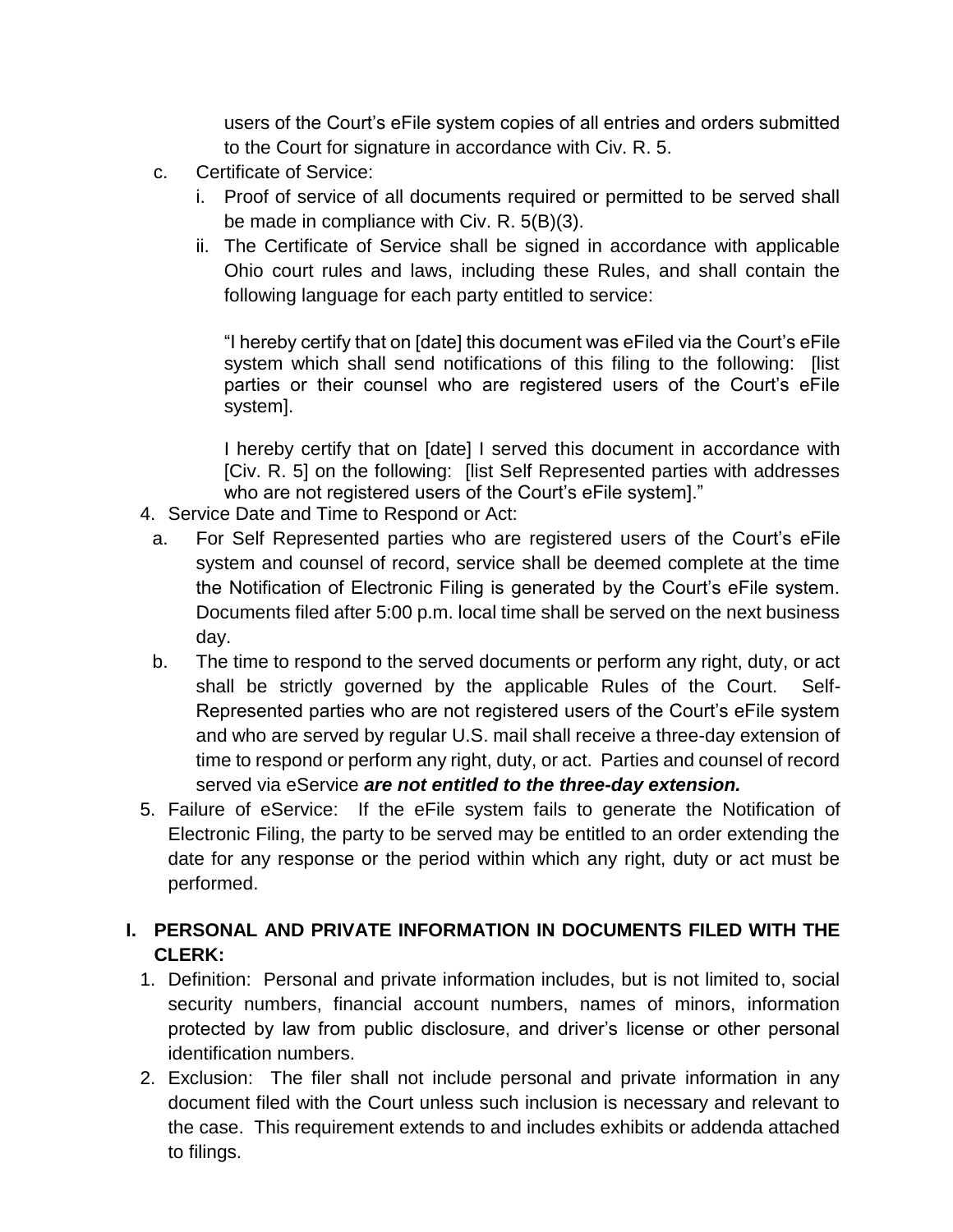- 3. Redaction: If personal and private information is necessary and must be included in a document, the filer shall redact the personal and private information from the document in the following manner:
	- a. For social security numbers, financial account numbers, and drivers' license or other personal identification numbers, all but the last four digits of the number shall be redacted.
	- b. For any other personal or private information, the information shall be replaced with "[REDACTED]".
- 4. Responsible Party: The filer is responsible for redacting personal and private information. The Clerk shall not review each document for compliance with this Rule; however, the Clerk may refuse to accept any document that contains personal and private information that has not been redacted or submitted in accordance with this Rule.
- 5. Entries and Orders: Personal and private information required to be included in entries and orders shall be redacted in the matter set forth in Subsection (I)(3) of this Rule. In the event that the redacted information is insufficient for an entry or order, the entries and orders, including the unredacted personal and private information, shall be filed in accordance with D.R. Rule 4.051.

#### **J. EXCEPTIONS TO eFILING:**

- 1. Petitions for domestic violence may be initiated by submitting information through the Montgomery County Domestic Relations Court eFiling portal. However, the case will not be approved and filed until the party appears at the Domestic Relations Court (during normal business hours) and signs in with the Domestic Violence Public Coordinator and completes the process. A Petition for Civil Protection Order submission will be held in the eFiling system for three (3) business days for approval. If the party does not appear during that time frame, the submission will be deleted.
- 2. Documents filed under seal or *in camera* shall be filed in accordance with D.R. Rule 4.051.
- 3. Self-Represented parties who are not registered users of the Court's eFile system may file documents in paper form with the Clerk in person, by U.S. Mail, or by using the Clerk's Public Access Terminal. Documents filed in accordance with this Rule shall be deemed filed and shall become the Court's Official Record when they are entered by the Clerk in the Court's eFile system.
- **K. COLLECTION OF FILING DEPOSIT AND FEES**: The eFile system accepts payment of deposits and fees electronically. Alternatively, the eFile system can accommodate the filing of a Poverty Affidavit. In order to achieve valid filing status, any document requiring payment of a filing deposit or fee to the Clerk shall be filed in the same manner as any other eFiled document.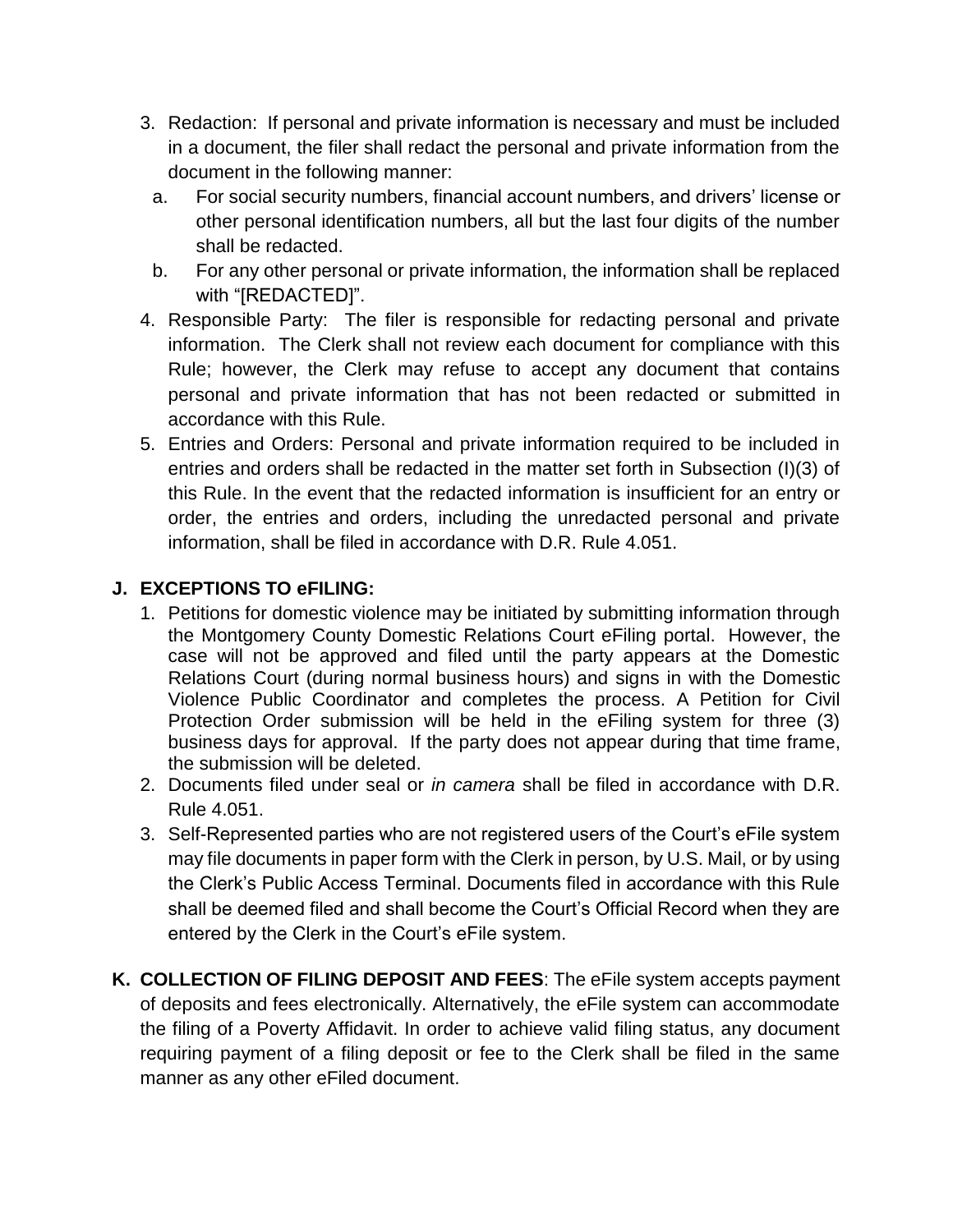#### **L. REMOVAL:**

- 1. No person, except a Judge or Magistrate of the Court or an authorized Court employee, shall remove any documents or case files from the Clerk's custody.
- 2. Examination: Upon request, during regular business hours, the Clerk shall allow any person to examine, but not remove, any original document or case file that is maintained by the Clerk.
- 3. Transcripts of Testimony: The inspection, examination, and duplication of transcripts of testimony shall be governed by D.R. Rule 4.45.

#### **RULE 4.051 FILING SEALED AND** *IN CAMERA* **DOCUMENTS**

#### **A. DEFINITION OF TERMS**:

The terms "public access", "direct access", and "remote access" as used herein are governed by the definitions contained in Sup. R. 44(I), (J) and (K).

#### **B. SEALED DOCUMENTS**:

- 1. Motion
	- a. The Clerk shall not accept any document to be filed under seal unless a motion to make the filing has been made and approved by the Court.
	- b. The motion and proposed order shall designate the requested level of access.
	- c. The motion and proposed order shall be filed pursuant to D.R. Rule 4.05.
	- d. The documents that are petitioned to be filed under seal shall not be attached to the motion, as the motion will not be sealed.
- 2. Levels of Access
	- a. No Remote Access by Public
		- i. Access to the docket and documents via the Clerk's Public Records Online ("PRO") and the Court's eFile system is limited to Judge, Court staff, Clerk staff, parties, and counsel of record.
		- ii. Public access to documents will be available only through the Clerk's office, during regular business hours.
		- iii. The public may access the docket through PRO.
	- b. No Remote or Direct Access by Public
		- i. Access to documents via PRO and the Court's eFile system is limited to Judges, Court staff, Clerk staff, parties, and counsel of record.
		- ii. No public access to documents through the Clerk's office.
		- iii. The public may access the docket through PRO.
	- c. Judicial Access Only
		- i. No access to documents is permitted by Court staff, Clerk staff, parties, counsel of record, or the public. The documents will be limited to judicial access only.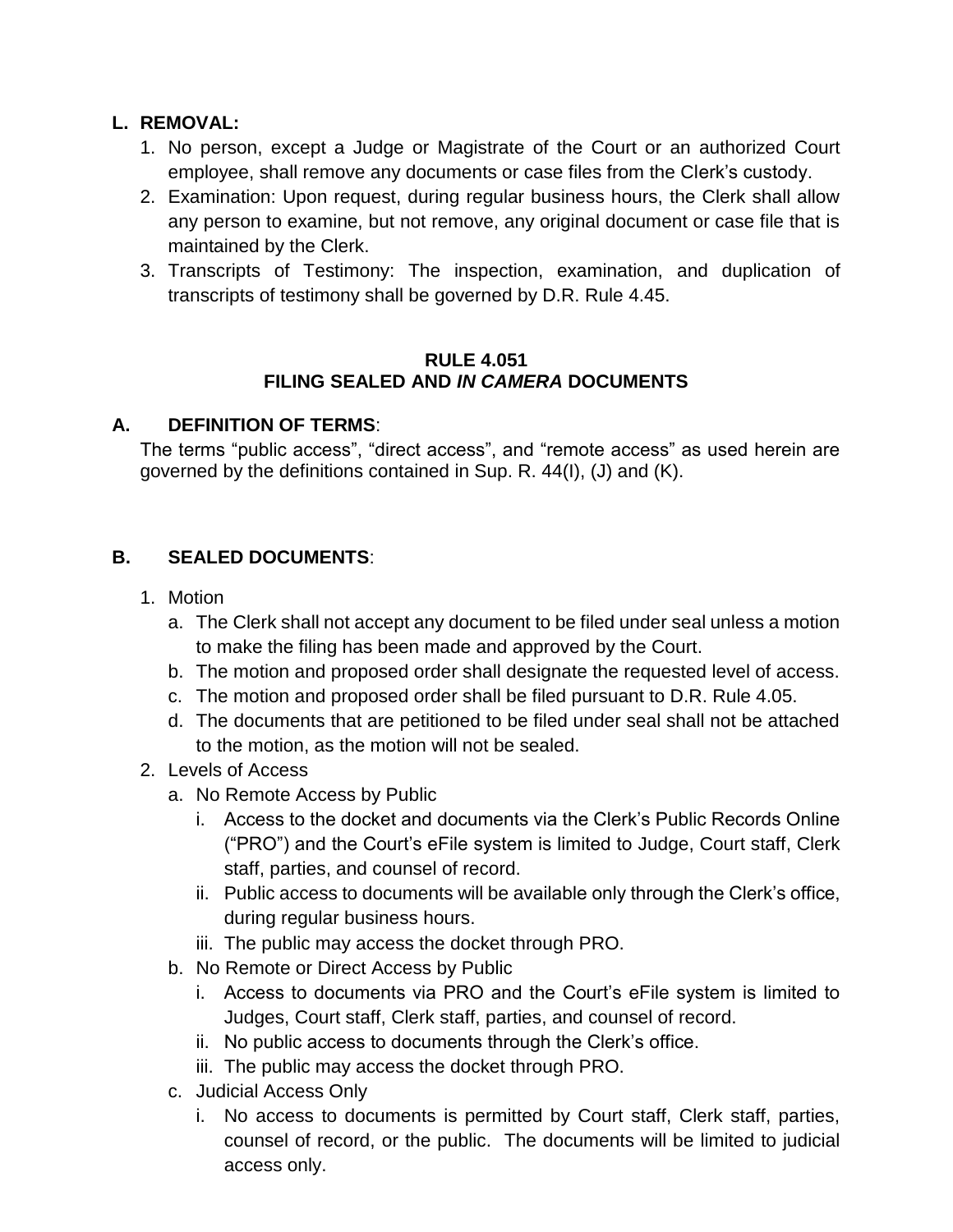- ii. Only the docket will be available through the Court's eFile system and the PRO system.
- 3. Method of Filing: If a motion to file documents under seal is granted, the documents subject to the order shall be filed as follows:
	- a. No Remote Access by Public: The documents shall be eFiled pursuant to D.R. Rule 4.05.
	- b. No Remote or Direct Access by Public: The documents shall be eFiled pursuant to D.R. Rule 4.05.
	- c. Judicial Access Only
		- i. The documents shall be filed with the Clerk, secured in a sealed envelope, with the face of the envelope containing the case caption, a descriptive title of the document (unless such information has been included among the information sealed), the date of the order permitting the item to be sealed, and a conspicuous notation stating "DOCUMENTS UNDER SEAL – JUDICIAL ACCESS ONLY."
		- ii. The Clerk shall file stamp the face of the envelope, enter on the docket that the document was filed under seal with "Judicial Access Only," and retain the envelope in the Clerk's office.
		- iii. The Court's eFile system shall send a notice that a document with "Judicial Access Only" was filed. The filer shall notify Self Represented parties not registered with the Court's eFile system that a document with "Judicial Access Only" was filed.
		- iv. The filer is required to serve paper copies of the sealed document on all parties in the case.

#### **C.** *IN CAMERA* **DOCUMENTS**:

- 1. Unless otherwise ordered by the assigned Judge, documents submitted for *in camera* review shall be submitted directly to the assigned Judge and not filed with the Clerk.
- 2. If the assigned Judge orders that documents submitted for *in camera* review be filed with the Clerk, the filer shall follow the procedures set forth in Subsection  $(B)(3)(c)$  of this Rule.

#### **RULE 4.06 ASSIGNMENT OF DOMESTIC RELATIONS CASES**

<span id="page-16-0"></span>All initial filings for domestic violence, divorce, legal separation, annulment, dissolution, and foreign cases transferred pursuant to law shall be assigned randomly to one of the two Judges by the Clerk at the time the case is filed. All cases previously filed between the same parties, including any previously dismissed cases and domestic violence cases, shall be assigned to the same Judge who previously was assigned. Thereafter, full responsibility for that case rests with the assigned Judge, whose last name shall appear in the caption of all filings under the case number. If the case or a motion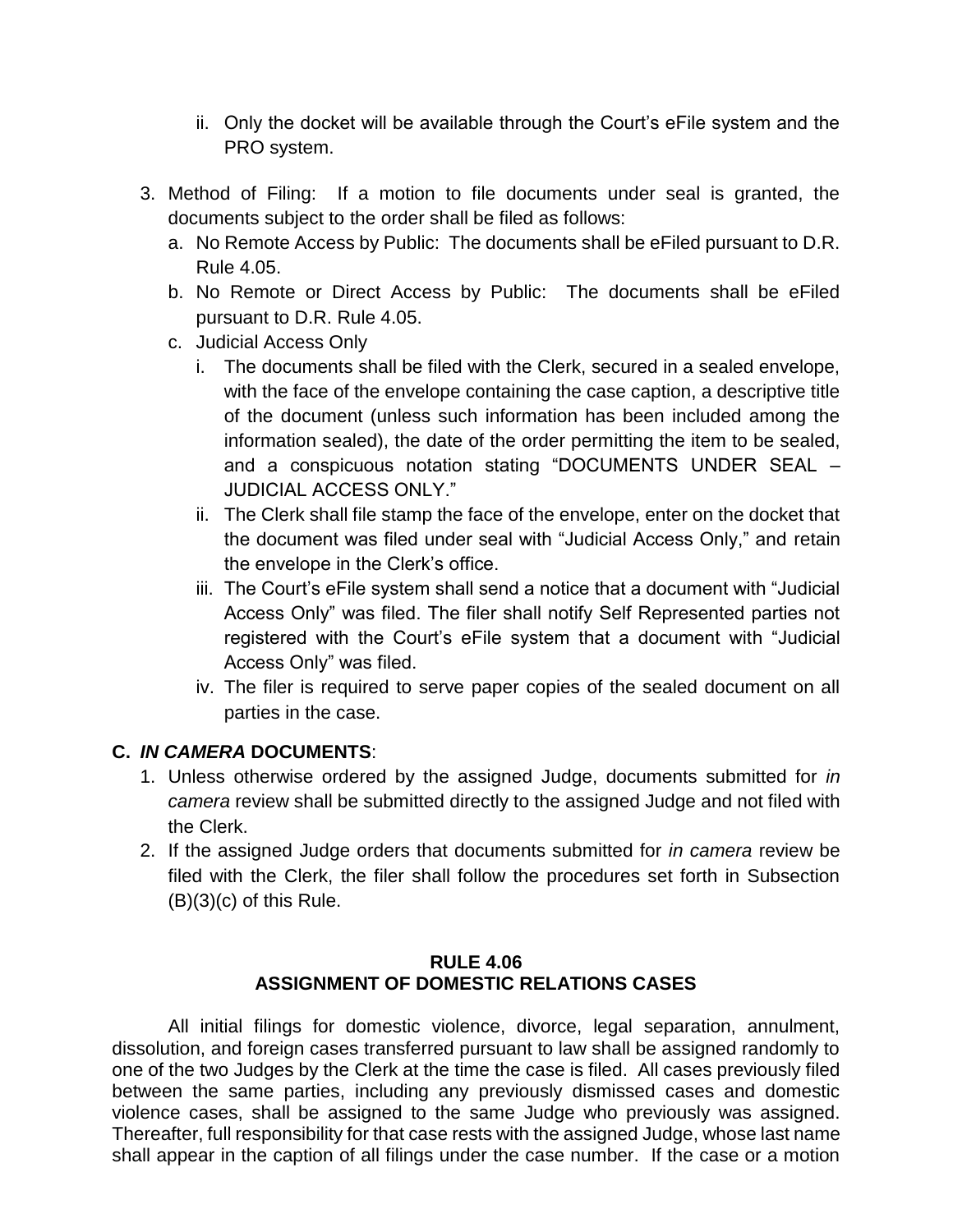therein is heard by a Magistrate, that Magistrate will normally continue to be the assigned Magistrate on all subsequent matters heard by a Magistrate. The Magistrate's last name in addition to the assigned Judge's name, shall appear in the caption of all filings under the case number. A Magistrate may be reassigned on any case at the discretion of the assigned Judge.

Judges other than the assigned Judge may sign entries of a routine nature in the absence of the assigned Judge. Non-routine actions in another Judge's case will be taken only when it appears that a genuine emergency exists.

All trials and hearings authorized by Ohio Revised Code Sections 2151.23, 3113.31 and Chapter 3105, may be heard by the Judge of this Division to whom the case has been assigned, by one of the Judges of the Common Pleas Court of Montgomery County, by a visiting Judge, or by any Magistrate appointed by this court.

#### **RULE 4.07 MATTERS REFERRED TO MAGISTRATES**

<span id="page-17-0"></span>**(A)** Magistrates shall be appointed by the court to hear cases referred in accordance with Civil Rule 53, and have all powers conferred by said rule. It is the intent of the court that the Magistrate shall manage all assigned matters to a written conclusion. Upon the General Order of Reference, Magistrates may hear:

- (1) Contested and non-contested divorces, legal separations and annulments (or such issues therein specifically referred by the court);
- (2) Dissolutions;
- (3) Motions to establish**,** modify shared parenting plans, or terminate child support and/or spousal support;
- (4) Motions to establish or modify allocation of parental rights and responsibilities and/or companionship rights;
- (5) Motions to show cause on prior temporary or permanent court orders;
- (6) Motions concerning foreign decrees and support matters;
- (7) Mistake of fact or appellate proceedings from CSEA administrative orders;
- $(8)$  Oral hearings pursuant to Civil Rule 75(N);
- (9) Motions or requests for clerical corrections pursuant to Civil Rule 60(A);
- (10) Motions to vacate the marital premises;
- (11) Domestic violence *ex parte* and full hearings;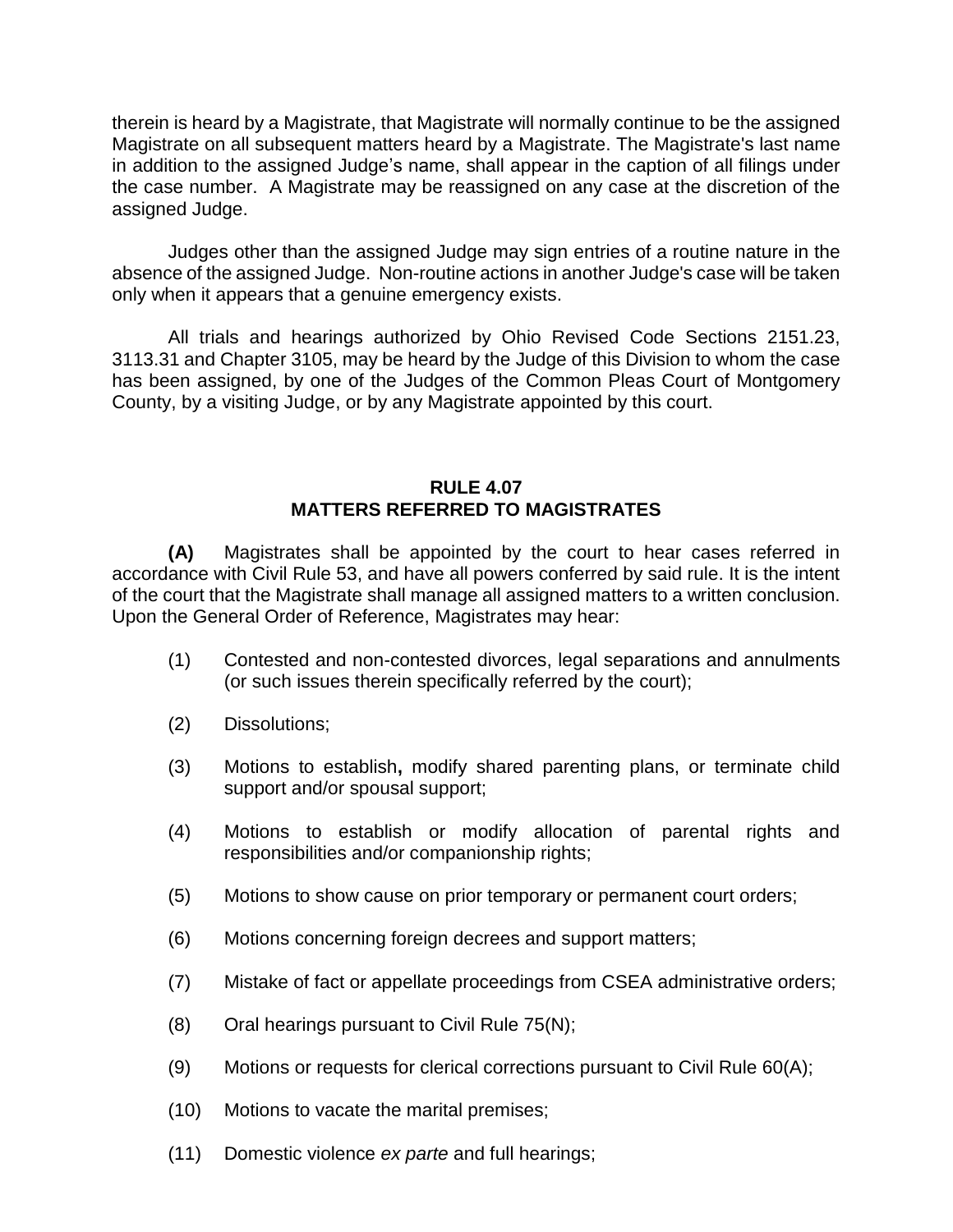- (12) Motions to dismiss any matter pending before the Magistrate;
- (13) Motions for a stay of execution of proceedings before the Magistrate;
- (14) Motions to quash or strike before the Magistrate;
- (15) Contempt in the actual presence of the Magistrate;
- (16) Motions for attorney fees associated with any of the preceding actions;
- (17) The setting of a bond to assure appearance of a party at a subsequent hearing in an action to show cause;

**(B)** Magistrates may hear any other issues pursuant to a special order of reference including but not limited to motions pursuant to Civil Rule 60(B).

**(C)** Magistrates may hear all other interlocutory matters relating to any matter set forth above, including but not limited to discovery, the issuances of subpoenas, continuances, evidentiary rulings, the conducting of pretrials, administering oaths to and the examination of witnesses, the issuance of an attachment for an alleged contemnor, the setting of bail to secure the alleged contemnor's appearance, the assessment of costs and all other procedural matters.

#### **RULE 4.08 PLEADINGS AND MOTIONS**

#### <span id="page-18-0"></span>**A. GENERAL REQUIREMENTS**

- 1. The requirements of this rule apply to Self-Represented parties and attorneys.
- 2. All pleadings, motions, briefs and other papers filed with the Clerk of Courts shall conform to Civ. R. 10**.** They shall be legibly typewritten or printed on one side only of letter size paper (approximately 8  $\frac{1}{2}$ " x 11") and without backing or cover. The face page of all filings shall provide a blank space of at least 3 inches at the top sufficient to permit the Clerk of Courts to add time-stamp imprints and each page shall be numbered.
- 3. Cases shall be designated based upon type and the year of filing, and shall be consecutively numbered, as follows:

| <b>Divorces</b>                               |                          | 20-- - DR-XXXX  |
|-----------------------------------------------|--------------------------|-----------------|
| <b>Legal Separations</b>                      | -                        | 20-- - LS-XXXX  |
| Annulments                                    | $\blacksquare$           | $20 - -AN-xxxx$ |
| <b>Dissolutions</b>                           | $\blacksquare$           | 20-- - DM-XXXX  |
| <b>Domestic Violence</b>                      | $\overline{\phantom{0}}$ | 20-- - DV-XXXX  |
| <b>UCCJEA Filings</b>                         |                          | 20-- - UJ-XXXX  |
| <b>Registration of Foreign Support Orders</b> | $\sim$                   | 20-- - FSO-xxxx |
| <b>Registration of Foreign Judgments</b>      |                          | 20-- - OS-xxxx  |
| <b>Custody/Support (married) Cases</b>        |                          | 20-- - CS-XXXX  |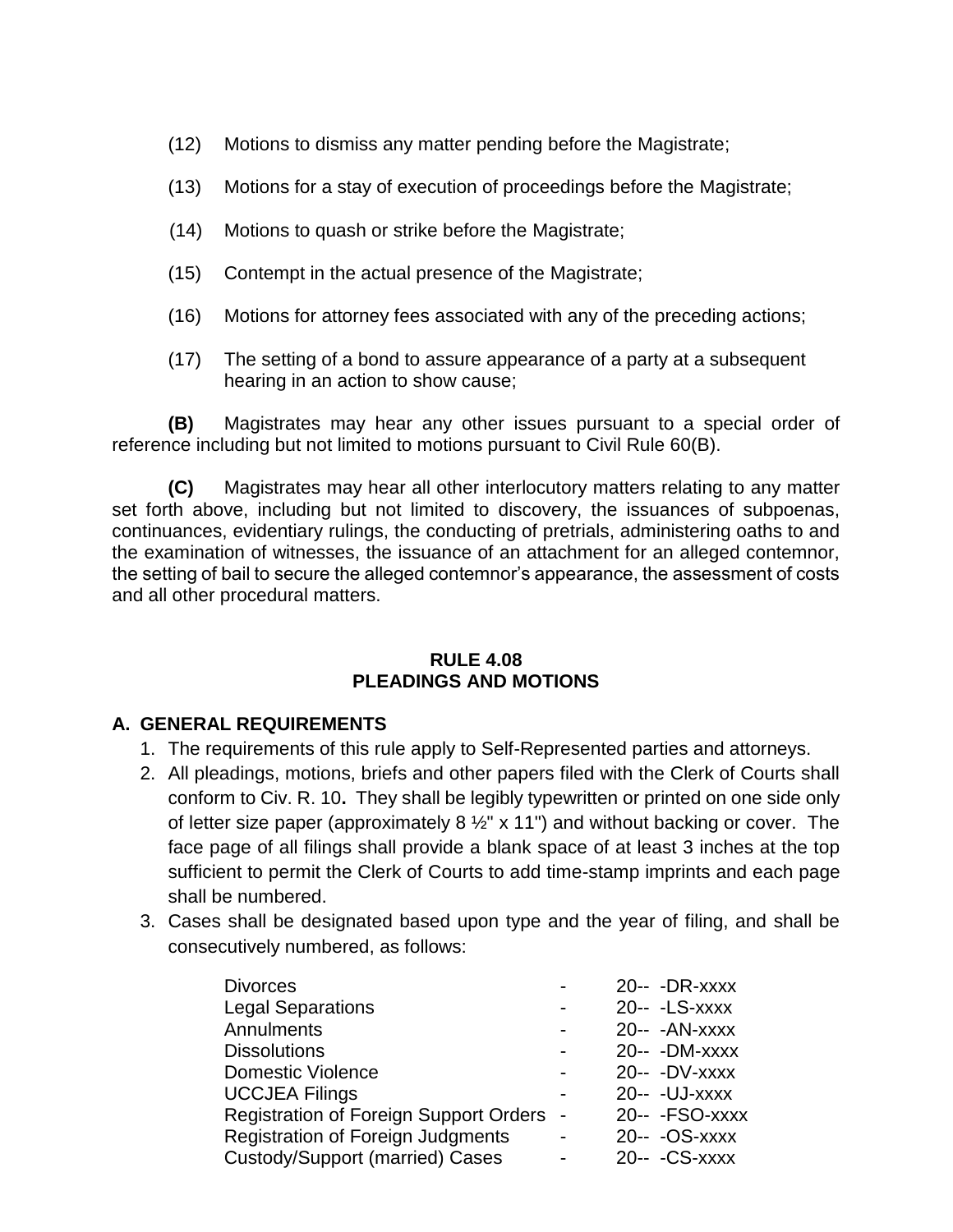- 4. The caption in all pleadings, petitions, motions, briefs and other papers filed shall state the name, address of all the parties, and shall include a brief title identifying the purpose of the motion, the case number assigned, the Support Enforcement Tracking System [hereinafter "SETS"] number if assigned, the name of the assigned Judge, and the name of any assigned Magistrate. If any information is not known, there shall be a notation to that effect in the appropriate place on the caption.
- 5. All motions shall state with particularity the grounds therefore, shall set forth by memorandum or affidavit the relief or order sought and shall identify any prior order(s) at issue.
- 6. All pleadings filed with the Clerk of Courts by an attorney shall bear the attorney's name, Ohio Supreme Court registration number, firm name (if any), office address, telephone number, fax number (if any) and a designation of which party the attorney represents. All filings made by Self-Represented parties shall be signed in conformity with Civ. R. 11. [See Loc. R. 4.05(F)]
- 7. Whenever a document is mailed to the Clerk of Courts for filing, the party sending same shall provide a self-addressed return envelope of sufficient size with proper postage affixed.
- 8. No affidavit or other exhibit may be attached to any filing, except as specifically authorized by these rules, the Civil Rules, specific court order, or permission of the court. Exhibits may be delivered to the assigned Judge or Magistrate with a timestamped copy of a filing for consideration in connection with that filing, if such exhibits are simultaneously served upon opposing counsel or an unrepresented party. Depositions upon oral examination, interrogatories, requests for documents, requests for admission, and answers and responses thereto shall not be filed unless on order of the court, or for use as evidence, or for consideration of a motion in the proceeding. Depositions may be filed with the Clerk of Courts only by a certified court reporter. A written transcript of a videotaped deposition must be filed with the videotape at least 3 working days prior to trial.
- 9. Affidavits signed by minor children shall not be accepted for filing nor admitted into evidence as exhibits. Other exhibits relating to the minor children such as writings, video or tape recordings, shall not be accepted for filing nor admitted into evidence as exhibits pursuant to R.C. Section 3109.04(B)(3).
- 10. Pleadings may be amended or supplemented as permitted by Civ. R. 15.
- 11. All documents submitted for filing, including entries for court signature, must contain a distribution list to include both parties, attorneys (if any), court assignment office, bailiff, CSEA, if appropriate, and others as appropriate.
- 12. The Clerk of Courts may not accept for filing any document which does not conform to the requirements of this rule.
- 13. Joinder of parties is governed by Civ. R. 75(B). Whenever a party is joined, by proper motion and entry, all subsequent filings must include notice to that party.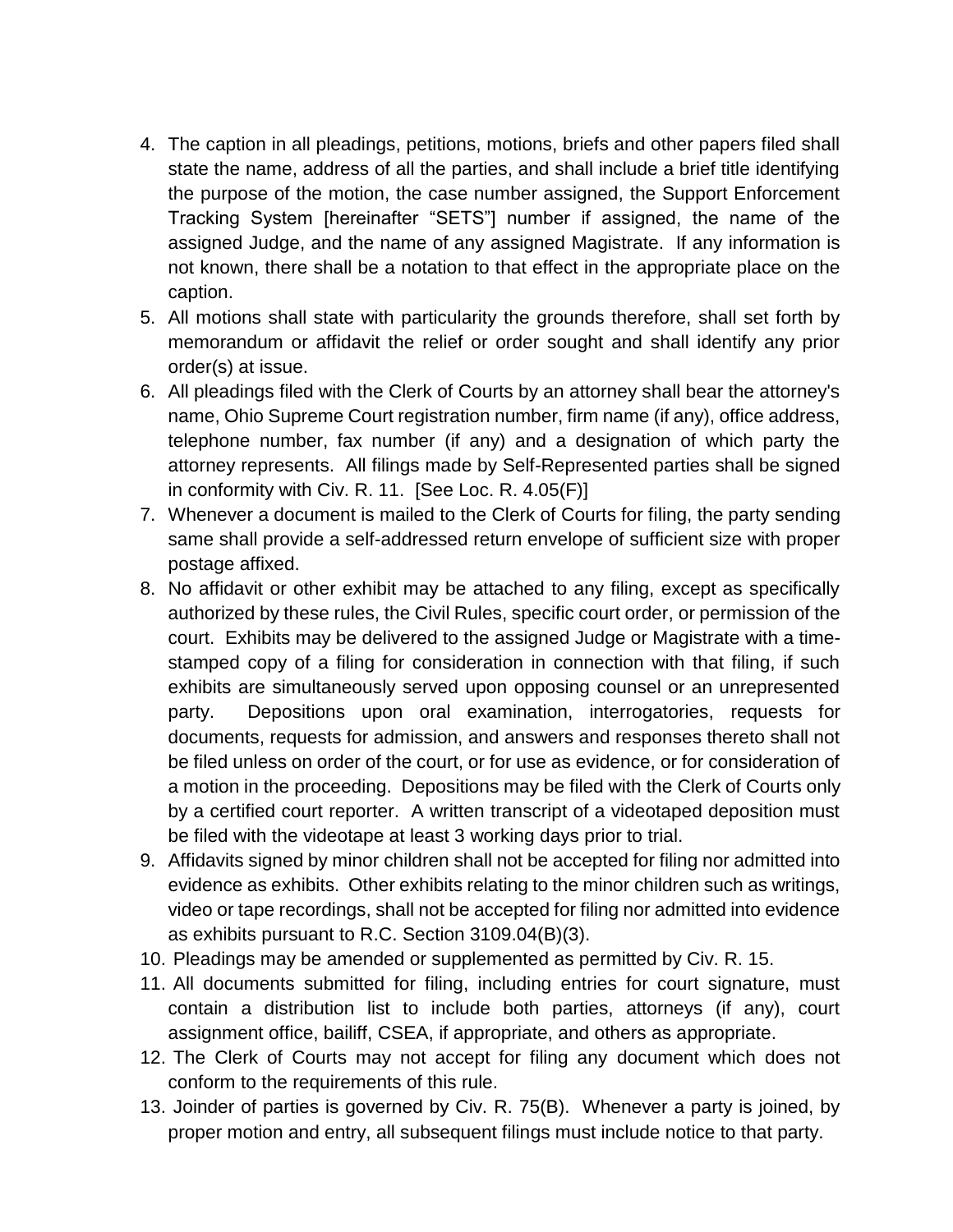### **B. PLEADINGS:**

- 1. Initial Pleadings:
	- a. The caption of all initial pleadings shall contain the information required by Civ. R. 10(A).
	- b. The eFile system shall generate a Civil Case Questionnaire Form based on the information provided to the eFile system when the initial pleading is filed.
- 2. Pleadings Filed Subsequent to the Initial Pleading:

All pleadings filed subsequent to the initial pleading shall specify:

- a. the case number;
- b. the name of the assigned Judge or the name of the Judge who heard the case and the Magistrate, if applicable;
- c. the signature of the attorney or Self Represented party who is making the filing; and
- d. A Certificate of Service.
- 3. Personal and Private Information in Pleadings and Exhibits:
	- a. In accordance with D.R. Rule 4.05(I), a filer shall not include personal and private information in any document filed with the Court, unless such inclusion is necessary and relevant to the case.
	- b. If personal and private information is necessary and must be included in a document, the filing party must file the document in accordance with D.R. Rule 4.05(I),

# **C. MOTIONS:**

- 1. Moving Parties:
	- a. All moving parties shall file and serve their motions with the following:
		- i. A brief written memorandum that shall:
			- a) state with particularity the grounds in support of the motion;
			- b) set forth the relief or order sought; and
			- c) specify the citations of the authorities upon which the motion is based.
		- ii. A proposed order or entry filed in accordance with D.R. Rule 4.05. Substantive motions do not require a proposed order or entry to be filed unless otherwise ordered by the Court.
	- b. If a memorandum in opposition is filed in accordance with Subsection (B)(2) of this Rule, a moving party may file a reply memorandum within 7 days from the date on which the memorandum in opposition is filed.
- 2. Opposing Parties: All parties who oppose motions may file and serve a memorandum in opposition to the motion that has been filed and served against them. Memoranda shall be filed and served within 14 days from the date on which the motion was served.
- 3. Other Memoranda: No other memoranda shall be filed without leave of the Court.
- 4. Limitation upon Length of Memoranda:

Memoranda in support of, or in opposition to, any motion or application to the Court shall not exceed 20 pages and otherwise shall comply with D.R. Rule 4.05. The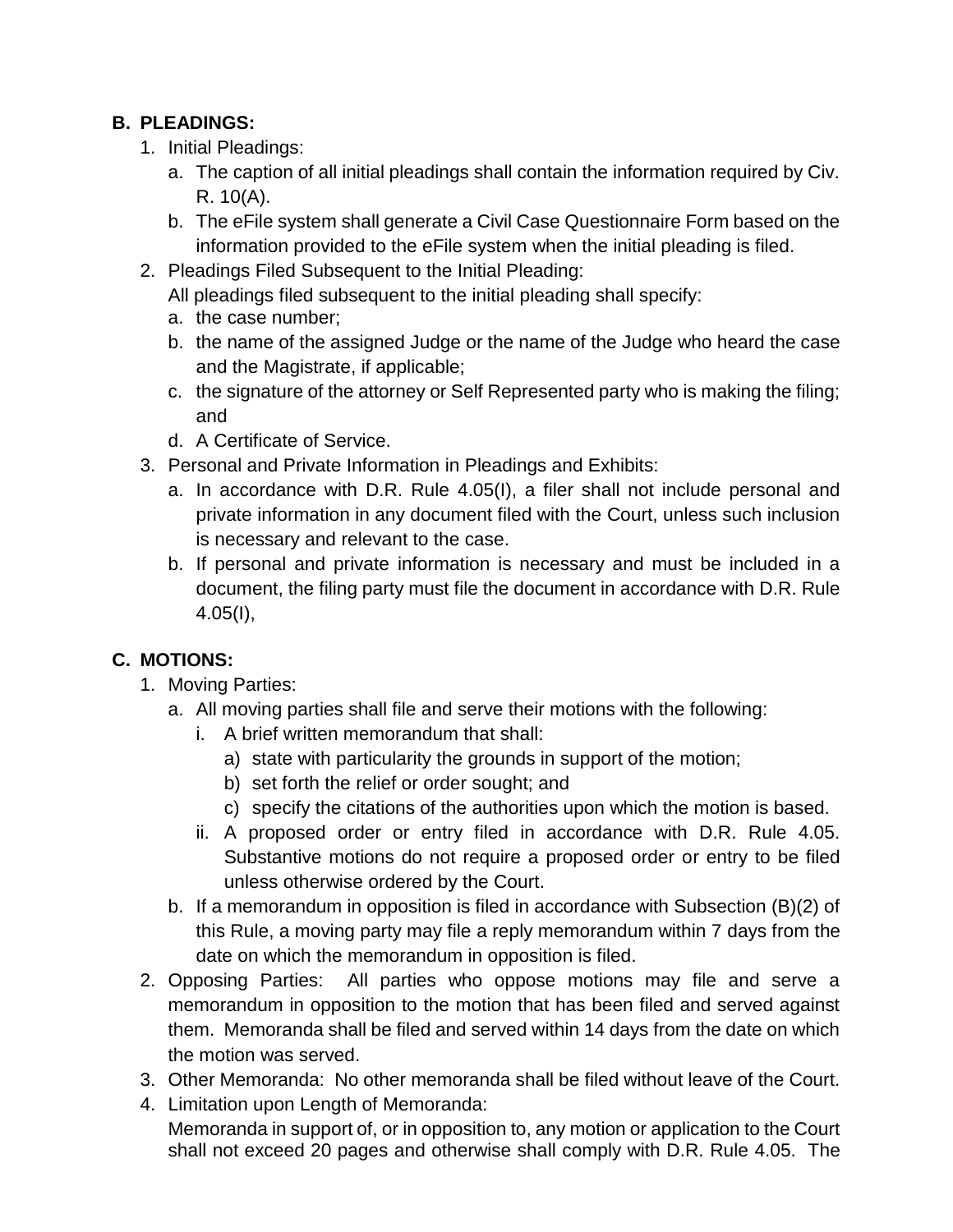page limitation may be modified by the Court for good cause shown and upon such conditions as set by the Court.

5. Motions for Relief from Judgment or Order under Civ. R. 60(A) and 60(B) shall be filed separately and should not be included in any multi-branch motion.

#### **RULE 4.09 DOCUMENTS REQUIRED FOR FILING**

<span id="page-21-0"></span>In original filings or post decree filings the following documents shall also be filed by each party as set forth below and each filing shall include an Application for Child Support Services whether or not there are minor children:

#### **(A) Complaint for Divorce/Legal Separation/Annulment without children:**

Affidavit of Financial Disclosure [Appendix, Form 2] Application for Child Support Services (original and one copy) [Appendix, Form 7]

#### **(B) Complaint for Divorce/Legal Separation/Annulment with children:**

Affidavit of Financial Disclosure [Appendix, Form 2] Information for Parenting Proceeding Affidavit [Appendix, Form 3] Application for Child Support Services (original and one copy) [Appendix, Form 7]

#### **(C) Petition for Dissolution without children:**

Attach copy of Separation Agreement to Petition Submit Original Separation Agreement separately Affidavit of Financial Disclosure [Appendix, Form 2] Waiver of Service Application for Child Support Services (original and one copy) [Appendix, Form 7]

#### **(D) Petition for Dissolution with children:**

Attach copy of Separation Agreement to Petition Submit Original Separation Agreement separately Affidavit of Financial Disclosure [Appendix, Form 2] Information for Parenting Proceedings Affidavit [Appendix, Form 3] Waiver of Service Child Support Computation Worksheet (as required by R.C. 3119.022 and 3119.023 - full worksheet). [Appendix, Forms 23, 24] Application for Child Support Services (original and one copy) [Appendix, Form 7]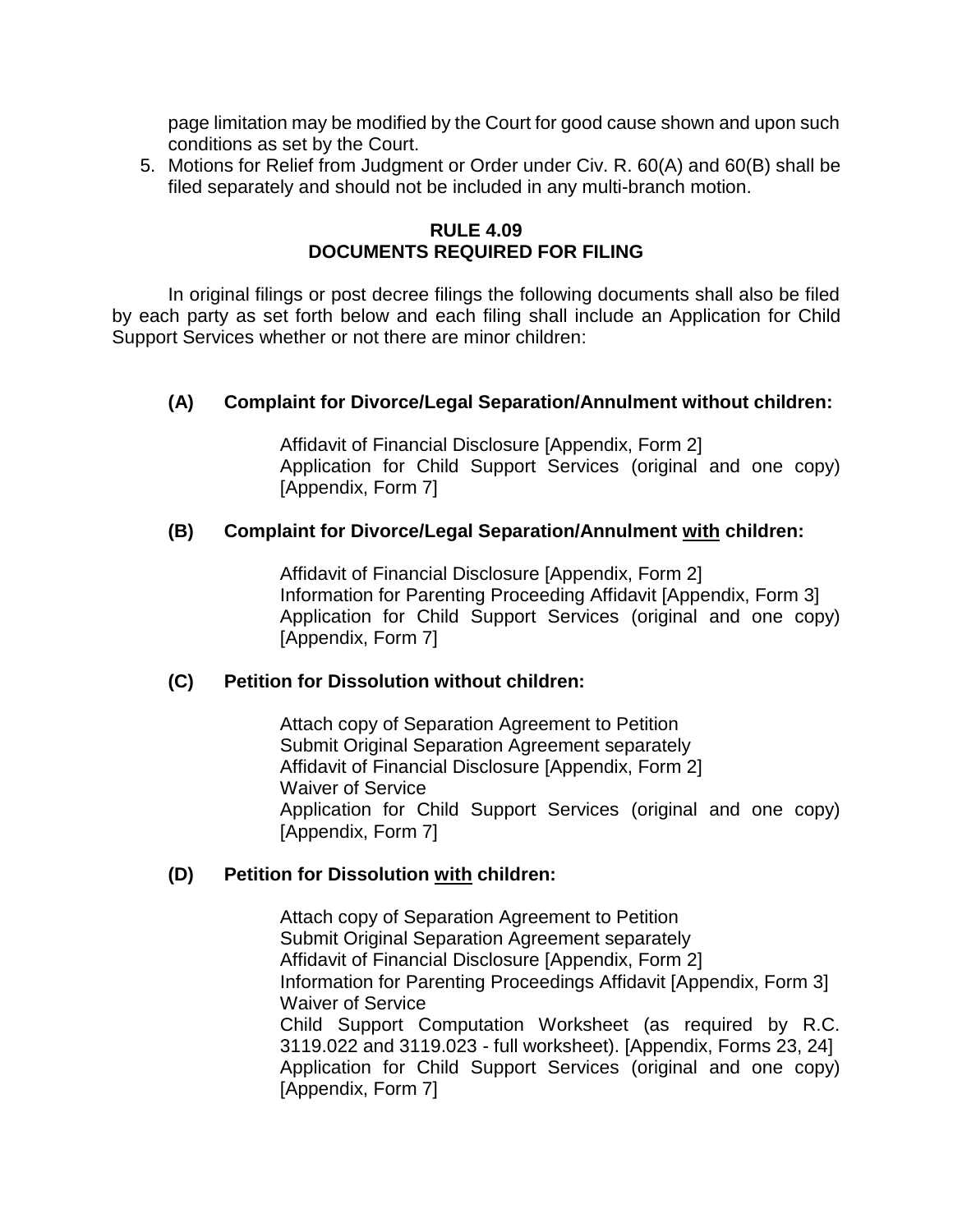#### **(E) Petition to Register Foreign Orders:**

An authenticated copy of the foreign judgment Application for Child Support Services (original and one copy) [Appendix, Form 7]

#### **(F) Post decree motion requesting modification of child/spousal support:**

Affidavit of Financial Disclosure [Appendix, Form 2] {see also Mont. D.R. Rule 4.41(B)}

#### **(G) Post decree motion requesting reallocation of parenting rights and responsibilities ("Custody"):**

Information for Parenting Proceeding Affidavit [Appendix, Form 3] Affidavit of Financial Disclosure [Appendix, Form 2] {see also Mont. D.R. Rule 4.41(C)} Application for Child Support Services (original and one copy) [Appendix, Form 7]

#### **(H) Post decree motion requesting modification of parenting time ("Visitation"):**

Information for Parenting Proceeding Affidavit [Appendix, Form 3]

#### **(I) Post decree motions to show cause ("Contempt"):**

Affidavit in support Notice of Possible Sanctions [Appendix, Form 13] Order to Show Cause [Appendix, Form 14] {see also Mont. D.R. Rule 4.42}

# **(J) Petition for Domestic Violence Civil Protection Order:**

(If requesting temporary child support)

Application for Child Support Services (original and one copy) [Appendix, Form 7] Affidavit of Financial Disclosure [Appendix, Form 2]

#### **RULE 4.10 AFFIDAVIT OF FINANCIAL DISCLOSURE**

<span id="page-22-0"></span>**(A) Required Filing.** The court's approved Affidavit of Financial Disclosure [Appendix, Form 2] shall be timely submitted to the court as required by this rule, on the forms provided by the court or computer generated duplications. All Affidavits of Financial Disclosure shall be complete and provide detailed disclosure under oath. Incomplete affidavits may not be accepted or considered by the court. Every party is under an affirmative duty to supplement any Affidavit of Financial Disclosure immediately upon any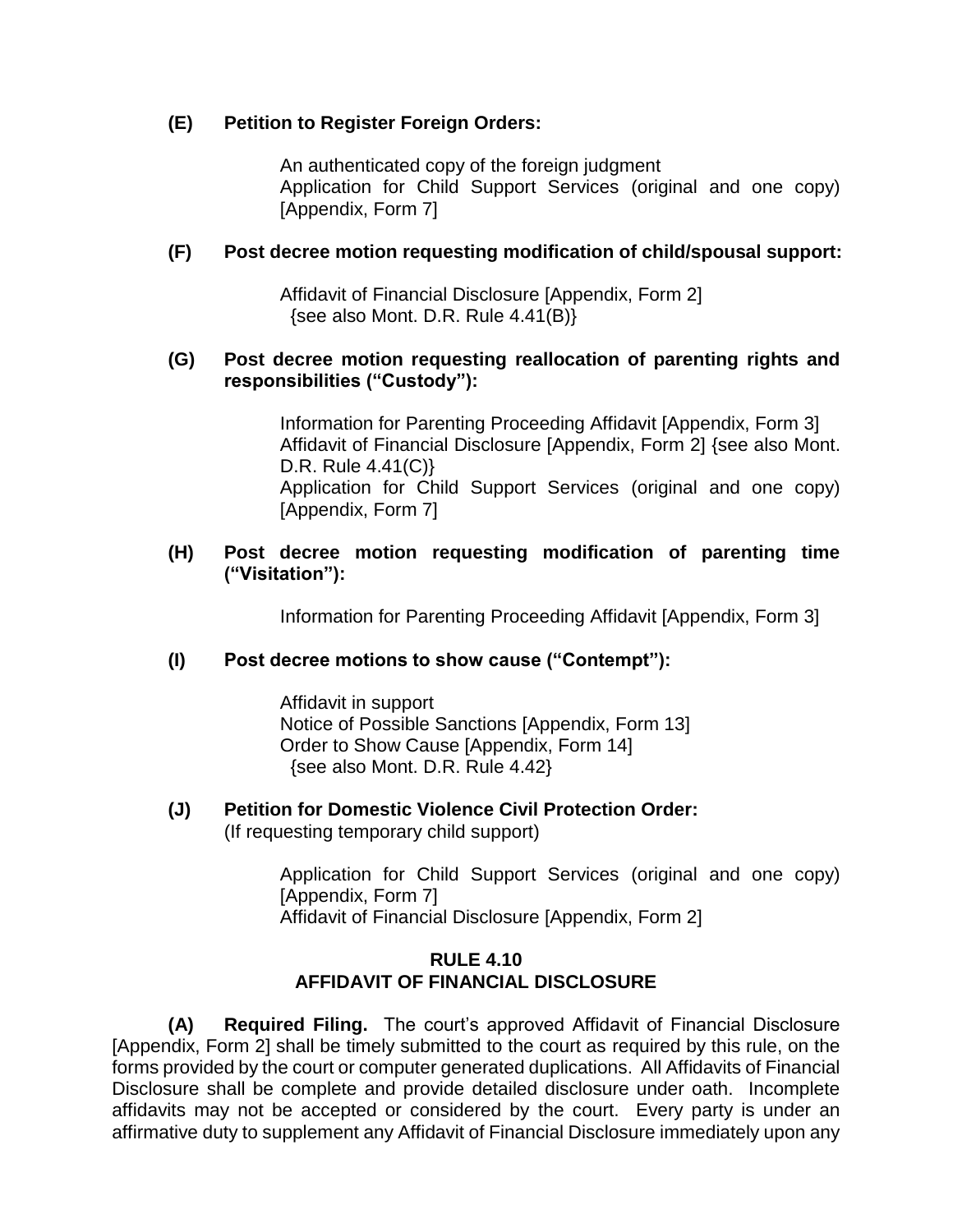material change in employment, income, expenses or other information included in the affidavit.

The Supreme Court of Ohio has authorized the use of their Affidavit of Income and Expenses (See Appendix Form 2A). If a party elects to use this form and the party is requesting a temporary custody or support order, the party must file a separate motion for the temporary order.

- **(B) Distribution of Affidavit.**
- (1) **Divorce, Legal Separation, Annulment**: All complaints for divorce, legal separation, or annulment shall be accompanied by an Affidavit of Financial Disclosure, a copy of which shall be sent by the plaintiff to the defendant. All defendants shall file an Affidavit of Financial Disclosure within 14 days of service of summons or with any Answer or Counterclaim if one has not already been filed, and shall serve a copy on the plaintiff.
- (2) **Dissolutions of Marriage**: In petitions for dissolutions of marriage, an Affidavit of Financial Disclosure shall be filed by each party contemporaneously with the petition.
- (3) **Domestic Violence**: In all domestic violence cases where support is an issue, the petitioner shall file an Affidavit of Financial Disclosure which shall be sent to the respondent. The respondent shall file an Affidavit of Financial Disclosure prior to the next hearing on the matter.
- (4) **Post Decree Motions**: In all post decree motions where support is an issue, the moving party shall file an Affidavit of Financial Disclosure which shall be sent to the non-moving party. The non-moving party shall file an Affidavit of Financial Disclosure within 14 days of service of summons, or 3 days prior to the next hearing on the matter, whichever is earlier. The nonmoving party shall send a copy of the Affidavit of Financial Disclosure to the moving party.

#### **RULE 4.11 SERVICEMEMBERS CIVIL RELIEF ACT**

<span id="page-23-0"></span>In any action or proceeding commenced in this court against an unrepresented party who is a member of the military service, the court may appoint an attorney to advise that party pursuant to the Servicemembers Civil Relief Act of 1940, 50 USC 501, *et seq*. as amended, and may set a fee for the attorney's services.

The court may stay the proceedings pending the military member's availability for trial. During that stay, the military member will be ordered to cooperate in all discovery procedures and to notify the court upon his**/**her return. (See, 50 U.S.C. 521). The military member will be advised of the right to obtain counsel and will be directed to file any motion or responsive pleading with respect to jurisdiction or any other issues.

In any case in which child support payments are owed by a military member, the court may require that individual to make an allotment from his/her pay and allowances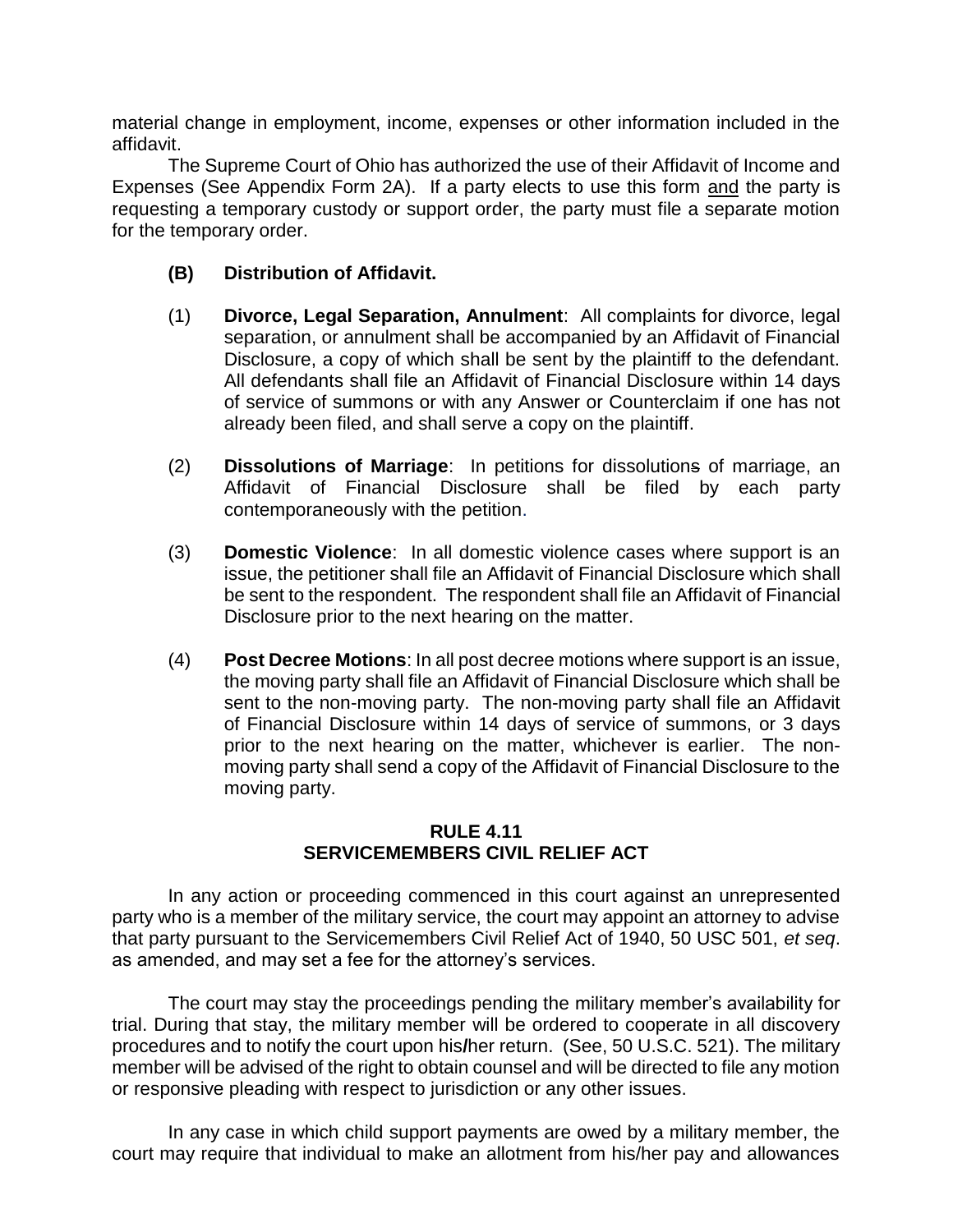<span id="page-24-0"></span>for such support. 42 U.S.C. 665(a).

#### **RULE 4.12 SERVICE BY PUBLICATION**

**(A)** Except in an action governed by division (B) of this rule, if the residence of a defendant is unknown, service shall be made by publication in actions where such service is authorized by law. Before service by publication can be made, an affidavit of a party or his counsel shall be filed with the court. The affidavit shall aver that service of summons cannot be made because the residence of the defendant is unknown to the affiant; shall detail all of the efforts made on behalf of the party to ascertain the residence of the defendant; and shall aver that the residence of the defendant cannot be ascertained with reasonable diligence. {See also Civ. R. 4.4}

Upon the filing of the affidavit, the Clerk of Courts shall cause service of notice to be made by publication in a newspaper of general circulation in the county in which the complaint is filed. If no newspaper is published in the county, then publication shall be in a newspaper published in an adjoining county. The publication shall contain the name and address of the court, the case number, the name of the first party on each side, and the name and last known address, if any, of the person or persons whose residence is unknown. The publication shall also contain a summary statement of the object of the complaint and demand for relief, and shall notify the person to be served that he or she is required to answer within 28 days after publication. The publication shall be published at least once a week for 6 successive weeks unless publication for a lesser number of weeks is specifically provided by law. Service shall be complete at the date of the last publication.

After the last publication, the publisher or its agent shall file with the court an affidavit showing the fact of publication together with a copy of the notice of publication. The affidavit and copy of the notice shall constitute proof of service.

**(B)** In a divorce, annulment, or legal separation action, if the plaintiff is proceeding *in forma pauperis* and if the residence of the defendant is unknown, service by publication shall be made by posting and mail. Before service by posting and mail can be made, an affidavit of a party or the party's counsel shall be filed with the court. The affidavit shall contain the same averments required by division (A) of this rule and, in addition, shall set forth the defendant's last known address.

Upon the filing of the affidavit, the Clerk of Courts shall cause service of notice to be made by posting in a conspicuous place in the courthouses in which the General and Domestic Relations Divisions of the Court of Common Pleas for the county are located and in two additional public places in the county that have been designated for the posting of notices pursuant to this rule. The notice shall contain the same information required by division (A) of this rule to be contained in a newspaper publication. The notice shall be posted in the required locations for 6 successive weeks.

The clerk shall also cause the complaint and summons to be mailed by ordinary mail, address correction requested, to the defendant's last known address. The clerk shall obtain a certificate of mailing from the United States Postal Service. If the clerk is notified of a corrected or forwarding address of the defendant within the 6 week period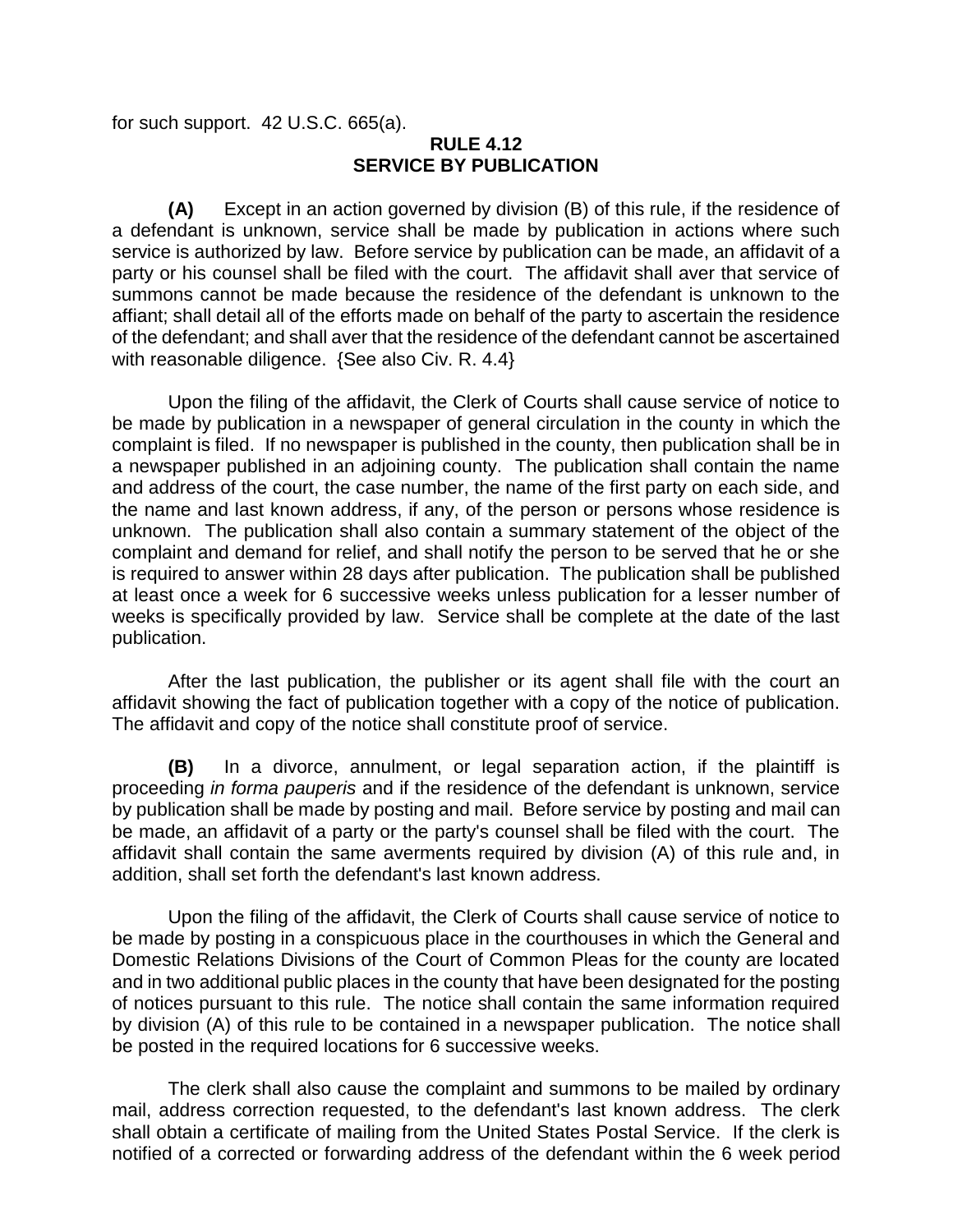that notice is posted pursuant to division (B) of this rule, the clerk shall cause the complaint and summons to be mailed to the corrected or forwarding address. The clerk shall note the name, address and date of each mailing in the docket.

After the last week of posting, the clerk shall note on the docket where and when notice was posted. Service shall be complete upon the entry of posting.

#### **RULE 4.13 SERVICE OF PROCESS AND SPECIAL PROCESS SERVERS**

# **(A) PROCESS SERVERS**

1. One-time Appointment:

If a party desires personal service to be made by a special process server pursuant to Civ. R. 4.1, that party or counsel must file with the Clerk an entry of appointment providing:

a. The name of the person to be appointed as process server;

b. That the person to be appointed as process server is 18 years of age or older; and

c. That the person to be appointed as process server is not a party in the action or counsel for a party in the action.

2. Standing Appointment:

a. A person may be designated as a "Standing Special Process Server" for cases filed in the Court by filing a combined affidavit and order. The affidavit shall set forth the following information:

- i. The name, address, and telephone number of the person to be appointed as a Standing Special Process Server;
- ii. That the person is 18 years of age or older;
- iii. That the person agrees not to attempt service of process in any case the server is a party or counsel for a party; and
- iv. That the person agrees to follow the requirements of Civ. R. 4-4.6, any applicable local rule, and specific instructions for service of process as ordered by the Court in individual cases.
- b. The Administrative Judge authorizes the appointment order for a Standing Special Process Server.
- c. The order shall be captioned: "In Re: The Appointment of [Name of Person Requesting Appointment] as Standing Special Process Server" and state the following:

"It appearing to the Court that the following person has complied with the provisions of D.R. Rule 4.08 (C)(2) [Name of Person Requesting Appointment] is hereby designated as a Standing Special Process Server authorized to make service of process in all cases filed in this Court and to serve until further order of the Court."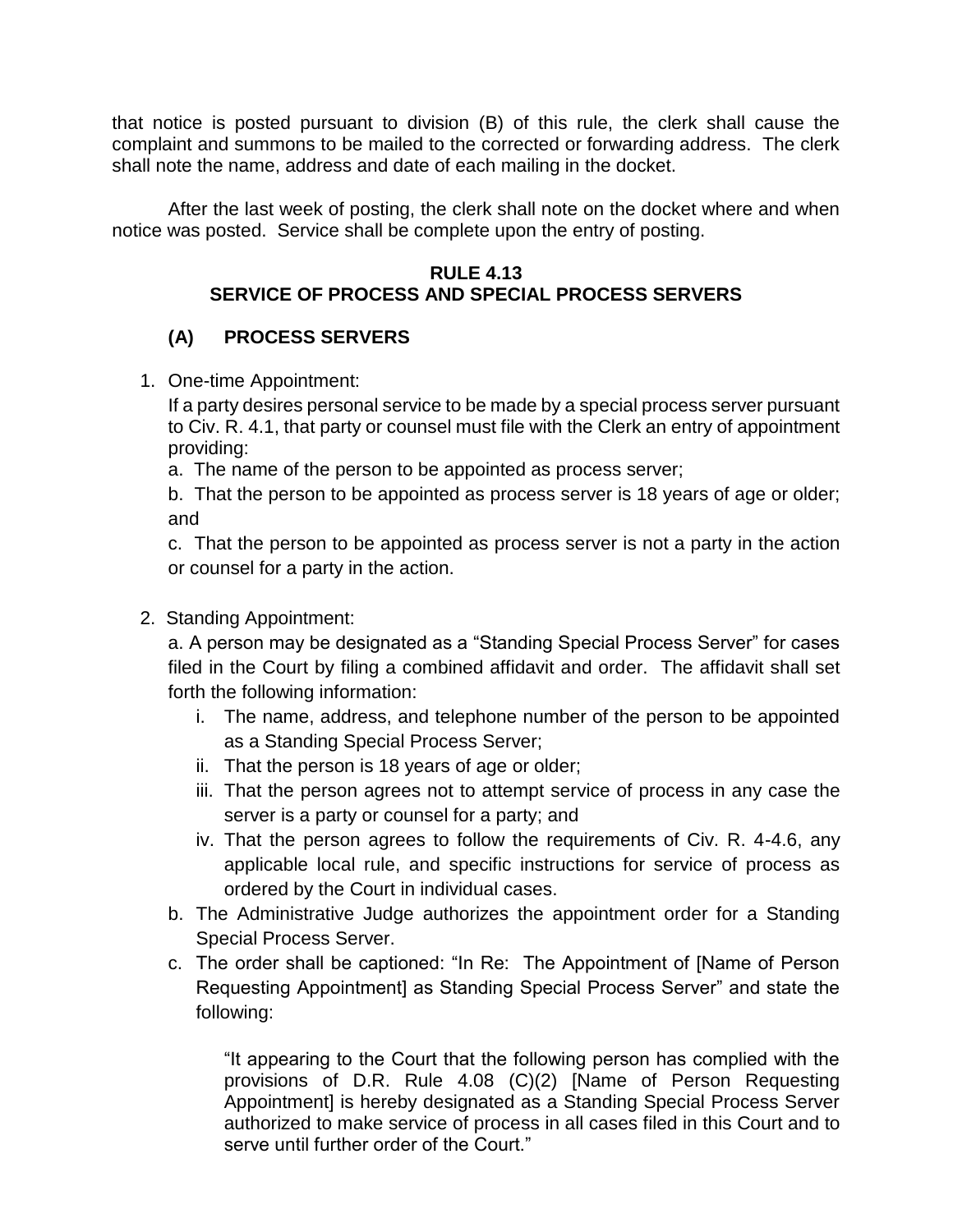d. The Clerk shall record such appointment on the Court's general docket and shall retain the original affidavit and order. In any case thereafter, the Clerk shall accept a time-stamped copy of such affidavit and order as satisfying the requirements of Civ. R. 4.1(B) for designation by the Court of a person to make service of process.

**(B) Required Personal Service.** Service of process must be perfected by personal service for the initial filing of a petition for a domestic relations civil protection order and the initial filing of a motion to show cause.

- **(C) Service of a Party in Foreign Country.**
- **(1)** Servicemembers must be served notice in accordance with the Servicemembers Civil Relief Act.
- **(2)** Service of a party residing in a foreign country that is a signatory of the Hague Convention must be served in accordance with that convention. (see Civ. R. 4.5(A) effective July 1, 2012)
- **(3)** Service of a party residing in a foreign country that is not a signatory of the Hague Convention must comply with rules of service for that country.

#### <span id="page-26-0"></span>**RULE 4.14 ORDERS FOR TEMPORARY CHILD SUPPORT, SPOUSAL SUPPORT, INTERIM ATTORNEY FEES AND EXPENSES OF SUIT**

#### **(A) Temporary Support Order**

Upon the filing of a divorce or legal separation action, the court may issue a temporary order pursuant to Civ. R. 75(N) which may contain orders of temporary custody, child support, parenting time, and spousal support or such other orders as the court deems appropriate. This temporary order is based on the information contained in the Affidavit(s) of Financial Disclosure which must be filed in divorce or legal separation actions pursuant to Mont. D.R. Rules 4.09 and 4.10. Parties using the Ohio Supreme Court affidavit (appendix Form 2A) shall file a separate motion for an award of temporary orders (see Mont. D.R. 4.10(A)). Copies of the file-stamped temporary orders will be forwarded to the attorneys of record and unrepresented parties.

The order will instruct the CSEA to take no enforcement action absent a court order. Issues pertaining to arrearages may be resolved at an oral hearing, at the pretrial conference or the final hearing.

Unless otherwise ordered, all child support and spousal support shall be paid through Ohio Child Support Payment Central, P.O. Box 182394, Columbus, Ohio 43218- 2394. All payments of support shall include the 2% Montgomery County Support Enforcement Agency service fee and be made by cash, certified check or money order and shall also include the assigned SETS number.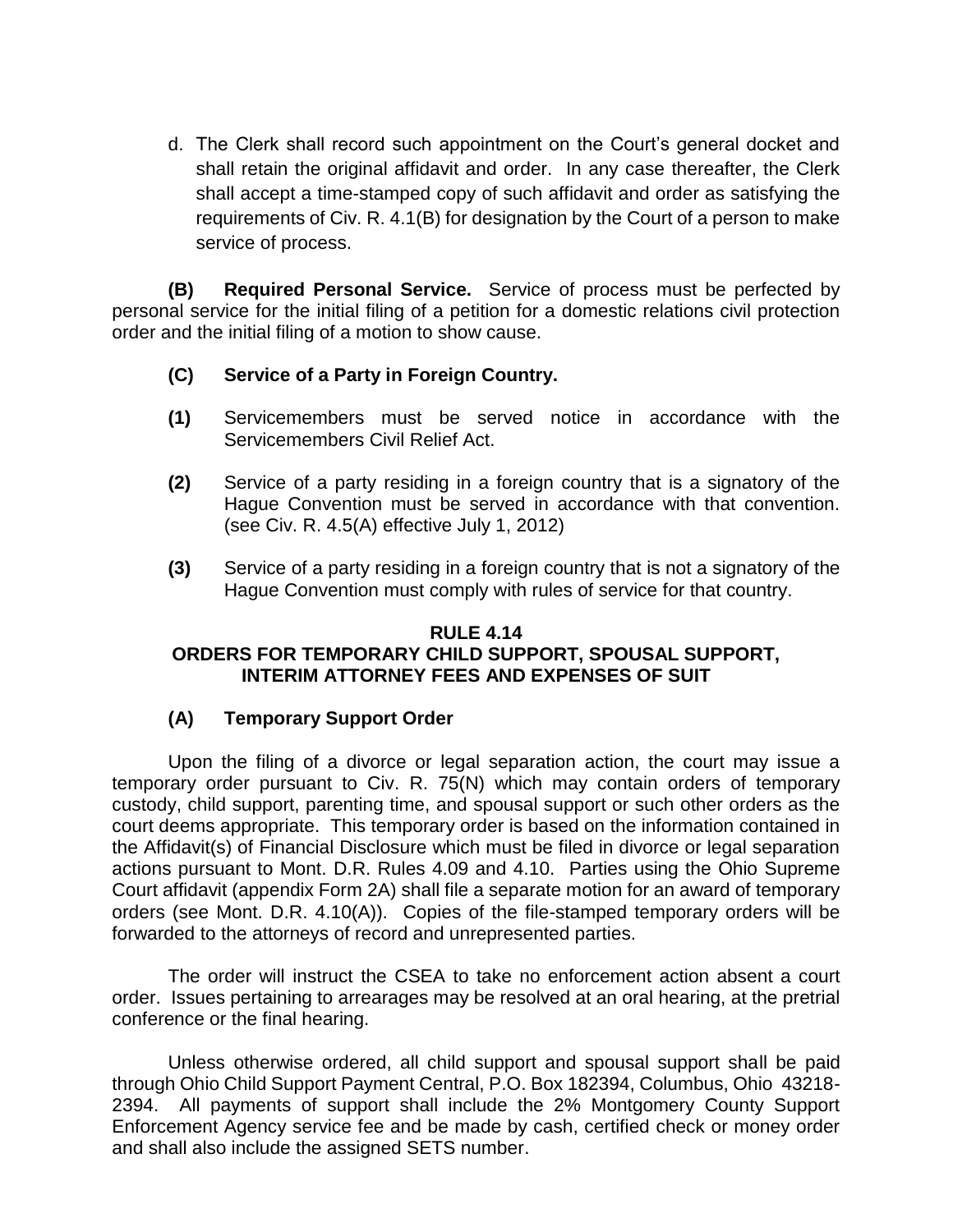Upon a motion filed by a party, a withholding notice for the temporary support ordered may be issued at the court's discretion, without a hearing, for good cause shown.

#### **(B) Interim Attorney Fee Award**

Upon the court's own motion or motion of either party, interim attorney fees may be awarded without an oral hearing to allow an economically disadvantaged party to be adequately represented, or to adequately represent the interests of a minor child. The court may award such reasonable interim attorney fees as the court deems necessary and upon such terms as are equitable. In matters pending before a Magistrate, the Magistrate may determine an interim attorney fee request under the procedures provided for Magistrate orders.

### **(C) Temporary Expenses of Suit**

Upon request and affidavit and without oral hearing, the assigned Judge or the assigned Magistrate may for good cause shown make a temporary order for payment of a party's expenses of suit, including but not limited to, appraisals, business or personal property valuations, DNA testing, psychological evaluations, GAL reports, mediation, or other extraordinary pre-decree expenses.

### **(D) Application for Child Support Services**

Upon the filing of a complaint for divorce, dissolution or legal separation action with or without children, registration of foreign decrees, post decree reallocation of parental rights, or petition for domestic violence civil protection order with request for child support, the moving party shall complete an Application for Child Support Services (JFS Form 07076) [Appendix, Form 7]. The form shall be filed with the Clerk of Courts.

#### **RULE 4.15 ORAL HEARINGS ON TEMPORARY ORDER**

### <span id="page-27-0"></span>**(A) Request for Oral Hearings**

Pursuant to Civ. R. 75 (N)(2) an oral hearing may be requested after the filing of a temporary order. The party seeking an oral hearing shall submit a request for oral hearing to the assignment office for the purpose of scheduling the hearing before a Magistrate. Where applicable, counsel for the opposing party shall also be contacted for the scheduling of the oral hearing. The request for oral hearing shall be filed and served upon opposing counsel or party pursuant to the Ohio Civil Rules.

A party's request for oral hearing shall not suspend the temporary order. Any modifications to the temporary order shall be made by the Judge or Magistrate order filed in accordance with Civ. R. 53. A Magistrate order modifying a temporary order may be effective as of the date of the original order or to any other date deemed appropriate.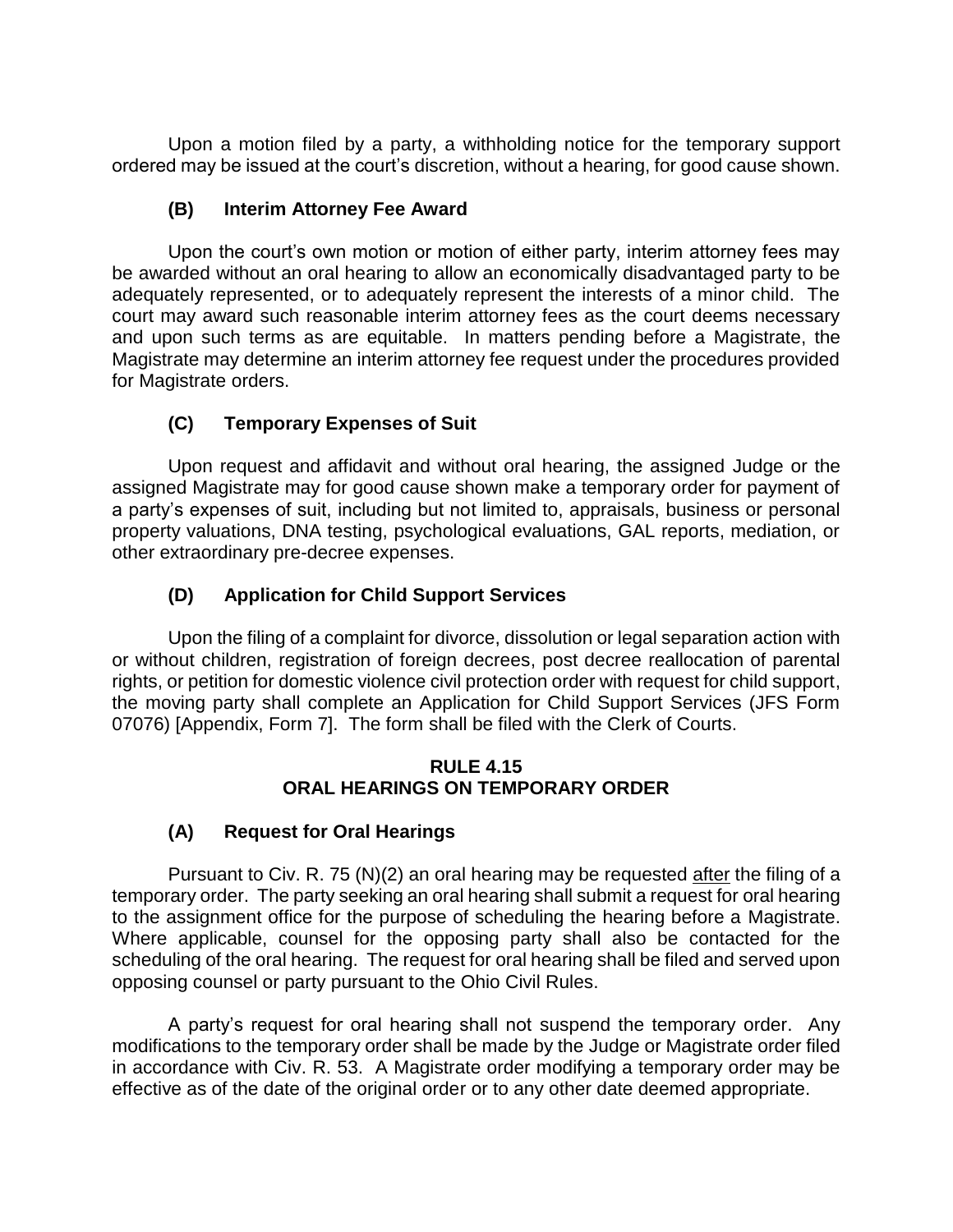#### **(B) Temporary Custody**

It is the intent of a temporary custody order to provide stability for the children during the pendency of the proceedings. In appropriate circumstances, the court may make an order for the allocation of physical living arrangements in lieu of an order for temporary custody. This allocation shall not be interpreted or captioned as a shared parenting order.

#### **(C) Inaccurate Affidavits**

If a temporary order is filed based upon false or misleading information placed in the affidavit by the party, then the court may modify the temporary order retroactively to correct the misrepresentation at any time prior to the filing of the final decree. If an oral hearing results from a deliberate, material misrepresentation in an affidavit, an award of attorney fees may be made against the party making the misrepresentation.

#### **RULE 4.16 MOTION TO VACATE PREMISES**

<span id="page-28-0"></span>**(A) Contents of Motion.** A motion to vacate premises shall state with specificity the reasons for the motion and shall be supported by an affidavit. The motion may be set for a hearing.

**(B) When Granted.** A motion to vacate premises may be granted after a hearing if the movant establishes that the opposing party:

- (1) Attempted to cause or recklessly caused bodily injury by acts of physical violence, or;
- (2) Placed a party, by threat of force, in fear of imminent serious physical harm, or;
- (3) Committed any act with respect to a child that would result in the child being an abused child as defined in R.C. 2151.031, or;
- (4) Engaged in conduct or creates an environment which causes or is likely to cause severe emotional and/or mental stress to the spouse and/or minor children of the parties.

# *PRETRIAL AND TRIAL RULES*

#### **RULE 4.17 TEMPORARY RESTRAINING ORDERS AND** *EX PARTE* **ORDERS**

<span id="page-28-1"></span>**(A) Temporary Restraining Orders.** *Ex parte* temporary restraining orders may be requested by either party after the commencement of a divorce, annulment, or legal separation case. Such requests shall be made by separate motion supported by an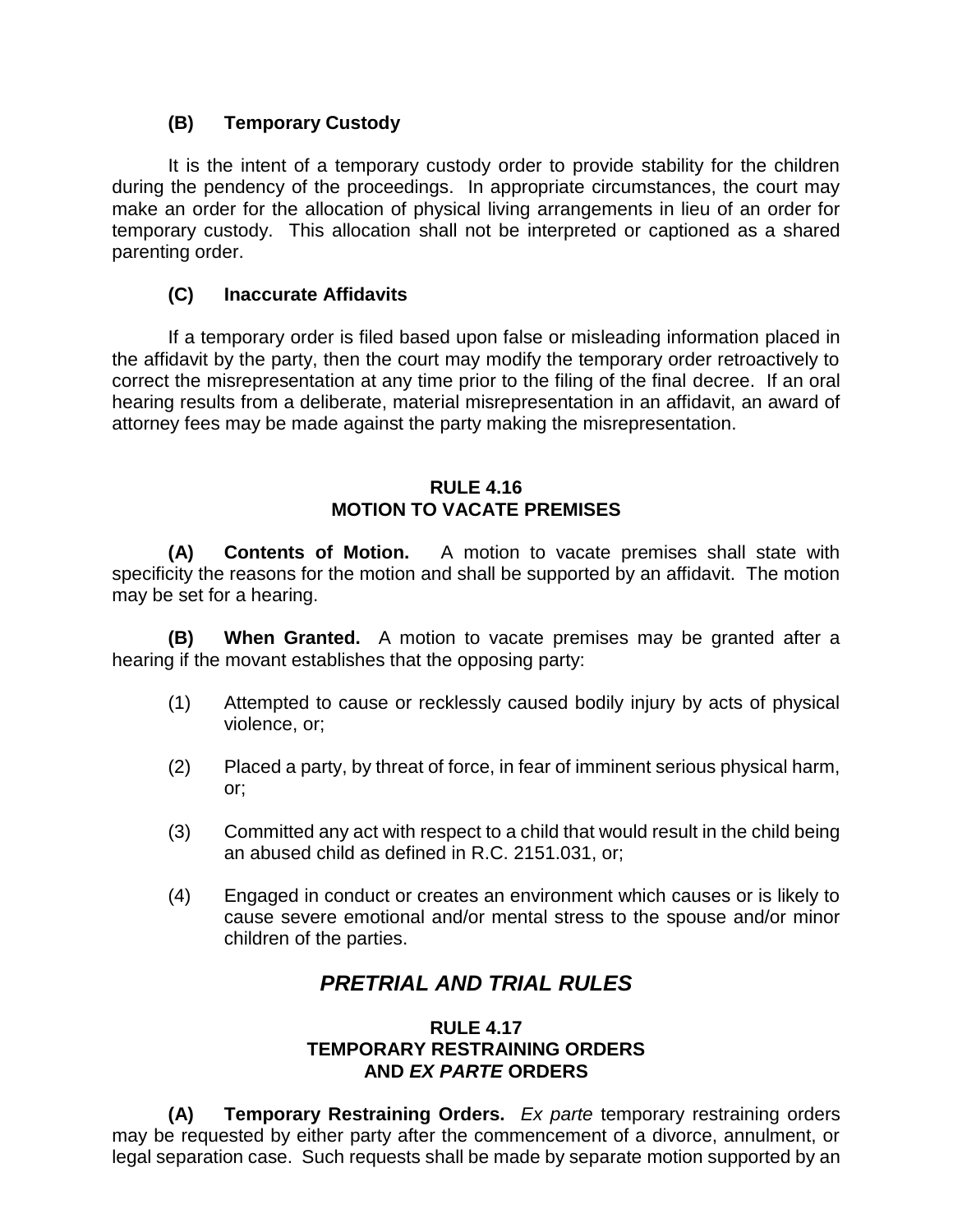affidavit of the party. *Ex parte* temporary restraining orders shall be made by separate order and shall be granted for the following purposes:

- (1) **Abuse**: Plaintiff/defendant is hereby restrained from abusing, annoying, harassing, molesting, threatening or injuring plaintiff/defendant and the minor child(ren).
- (2) **Removal of Children**: Plaintiff/defendant is hereby restrained from removing the minor child(ren) from the State of Ohio, except temporarily (14 days or less) for vacation.
- (3) **Property**: Plaintiff/defendant is hereby restrained from damaging, moving, selling, giving away, transferring, disposing of, or encumbering any existing or later-acquired interest of either party in any real or personal property, with the intent to permanently deprive, except plaintiff/defendant's clothing, tools of trade, and personal effects.
- (4) **Vehicle**: Plaintiff/defendant is hereby restrained from interfering with plaintiff/defendant's use of the vehicle currently used primarily by the plaintiff/defendant.
- (5) **Funds & Businesses**: Plaintiff/defendant is hereby restrained from selling, giving away, withdrawing, transferring, or encumbering any funds, account, share, stock, bond, or other existing or later-acquired interest of either party in any asset, business, corporation, partnership, employer, pension fund, bank, trust, or financial institution.
- (6) **Debts**: Plaintiff/defendant is hereby restrained from incurring any debt or making any credit card purchase in plaintiff/defendant's name or on any joint account.
- (7) **Return to Premises**: Plaintiff/defendant, who has been voluntarily absent from the marital premises for the past 30 consecutive days, is hereby restrained from re-entering the marital premises.
- (8) **Utilities**: Plaintiff/defendant is hereby restrained from terminating, modifying or changing the basic utility service (gas, electric, water, phone and trash) to the marital premises.
- (9) **Insurance**: Plaintiff/defendant is hereby restrained from terminating, modifying, or changing the beneficiaries of any life, health, automobile, or other insurance policy covering any party or minor child(ren), or otherwise violating R.C. 3105.71.
- (10) **Third Parties**: Third-party defendant is hereby restrained from permitting plaintiff/defendant to remove, sell, withdraw, transfer, or encumber any existing or later-acquired asset, real estate, vehicle, funds, account, share, stock, bond, or other interest of either party.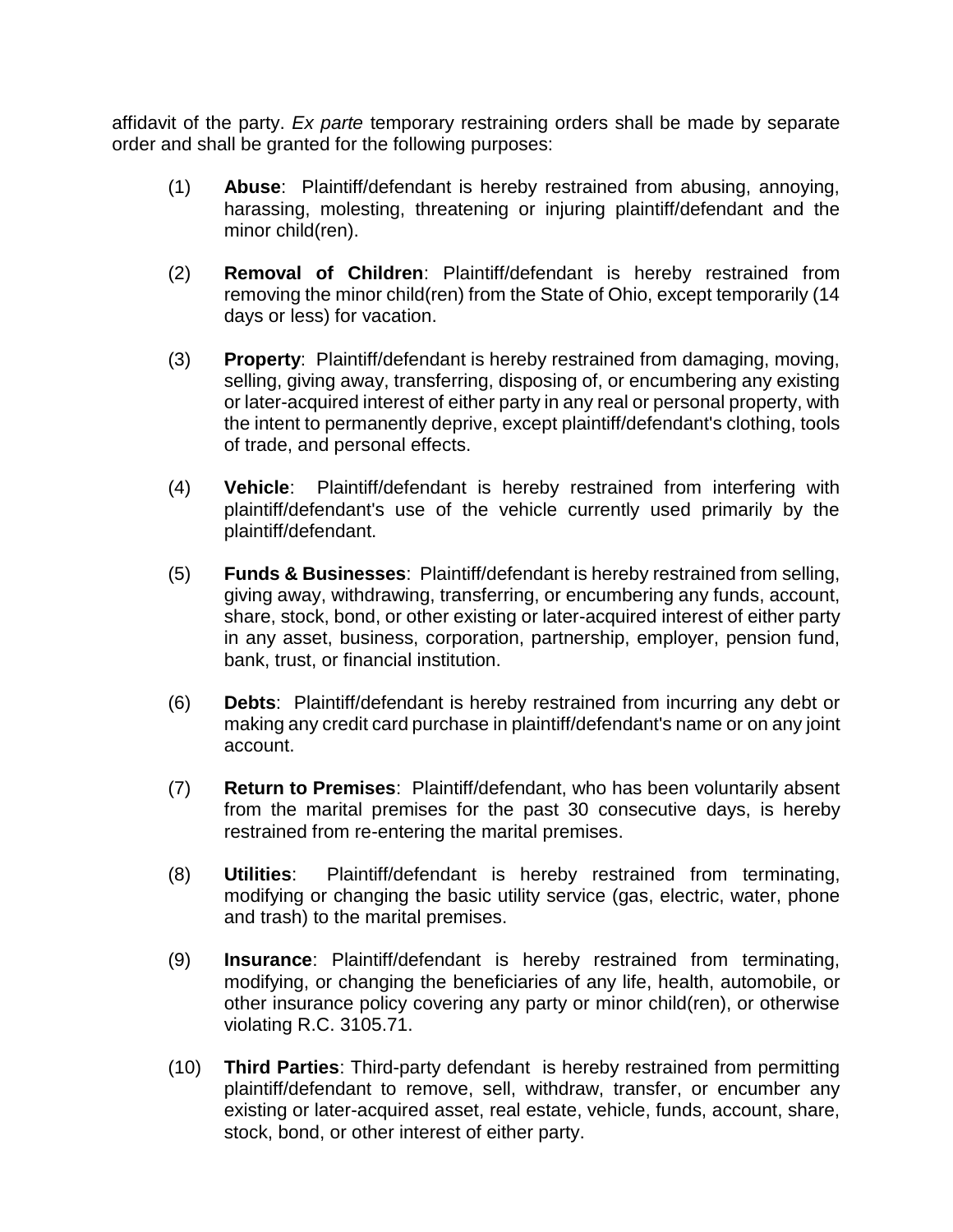All other motions for temporary restraining orders shall be set for hearing with notice to opposing counsel and/or to unrepresented adverse parties.

**(B) Dissolving of Temporary Restraining Orders.** A party against whom an *ex parte* temporary restraining order was issued may file a motion, supported by an affidavit, requesting that the order be dissolved. In the absence of agreement of the parties as to the terms and conditions for dissolving such orders, the matter shall be set for hearing. The posting of a bond is within the discretion of the court upon motion by a restrained party.

**(C) Ex Parte Custody and Parenting Time Issues.** *Ex parte* orders of custody or parenting time shall not be issued except in emergency circumstances and, where practicable, only by the assigned Judge. The party requesting such orders shall make every good faith effort to provide opposing counsel and unrepresented adverse parties with notice of the application to the court for relief. Any such orders which are granted shall be scheduled forthwith for a hearing on the merits of the ex parte order within 10 calendar days of the filing date. Motion and Notice of Hearing shall be personally served.

The notice of such a hearing shall include the following language:

| This matter is hereby set for hearing on                                     | at              |  |  |  |
|------------------------------------------------------------------------------|-----------------|--|--|--|
| am/pm before Judge/Magistrate                                                | to determine    |  |  |  |
| whether the ex parte order granted                                           | shall remain in |  |  |  |
| effect. Both parties, with or without counsel, shall be present on the above |                 |  |  |  |
| date at the second floor of the Dayton-Montgomery County Courts              |                 |  |  |  |
| Buildings, 301 W. Third Street, Dayton, Ohio.                                |                 |  |  |  |

#### **RULE 4.18 DISCOVERY PROCEDURES**

<span id="page-30-0"></span>**(A) In General.** Civ. R. 26 through 37 shall apply to any action in this court, including post-decree motions filed pursuant to Civ. R. 75.

**(B) Intent of Local Rule.** It is the intent of this rule to encourage prompt and complete discovery and to avoid the court's involvement in the discovery process.

**(C) Filings Pertaining to Discovery.** Depositions upon oral examination, interrogatories, requests for documents, requests for admission, answers and responses thereto shall not be filed unless upon order of the court, or for use as evidence, or for consideration of a motion in the proceeding. Any discovery filed with the court shall not be considered until proof of service is endorsed thereon or separately filed.

**(D) Motions for Protective Order.** A motion for protective order shall be filed no later than 14 days prior to the date on which response to a discovery request is due or the date of a scheduled deposition, unless it can be shown that it was not possible to file such a motion within such time period. The motion shall state, with specificity, the basis for the protective order and shall state clearly on its face the date on which a response to the discovery request is due or the date of a scheduled deposition.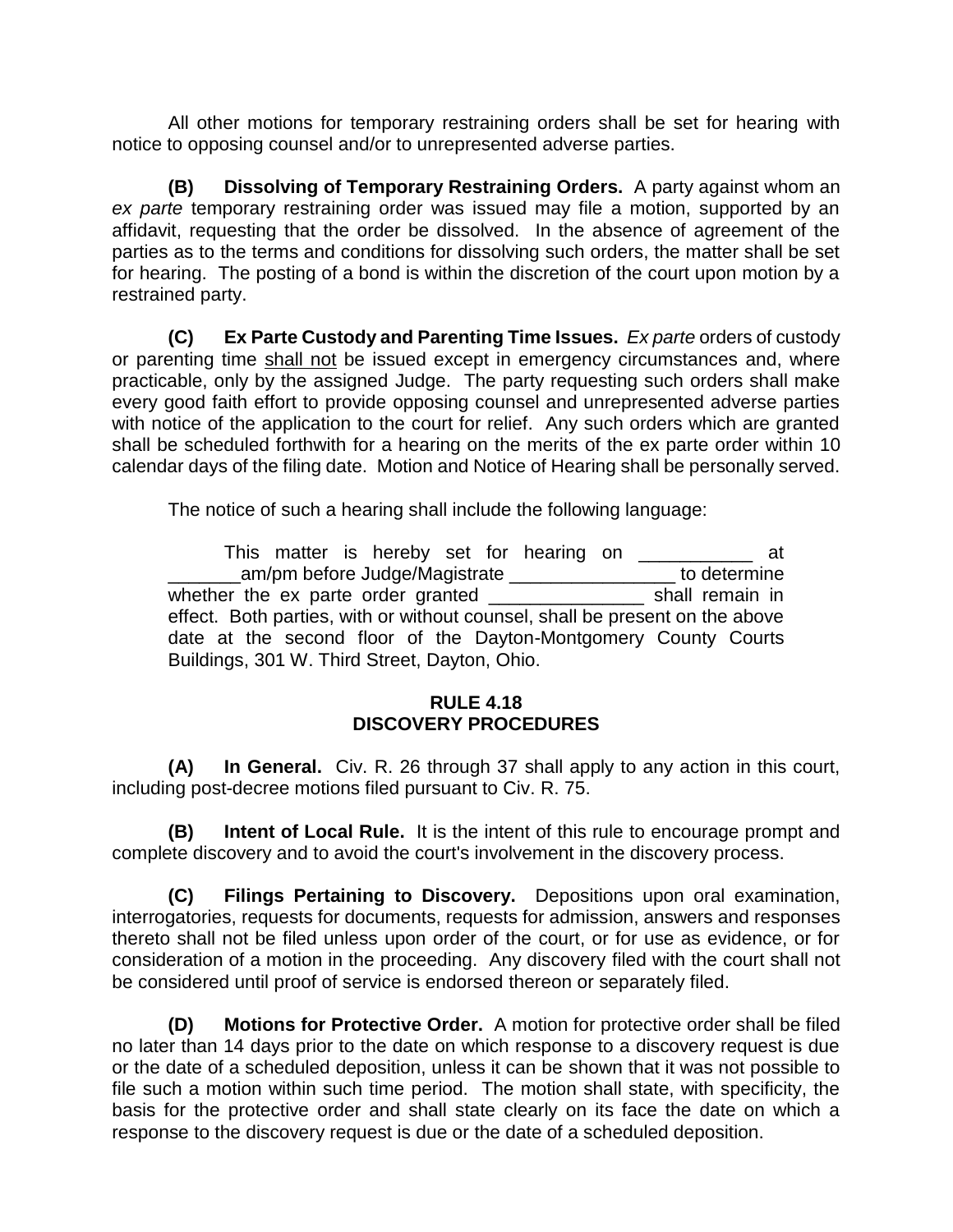**(E) Mandatory Disclosure.** Each party has the affirmative duty to disclose to the other party the following information and documents:

- (1) All pension and profit-sharing plans including the most recent plan summary;
- (2) All COBRA benefits to which the other party may be entitled;
- (3) Copies of all real estate deeds, vehicle titles and registration, unless already in the possession of the other party;
- (4) All appraisals of real estate or personal property or any business property in which the party holds an interest;
- (5) Copies of the last 3 years individual tax returns, unless already in the possession of the other party;
- (6) Documentary proof of current income from all sources; and
- (7) Copies of the most recent statements on all bank accounts, IRA's, stock accounts, mortgages, credit card accounts, and other debts.

**(F) Disclosure Deadline.** Each party shall make full disclosure no later than seven (7) days prior to the pretrial conference, unless otherwise ordered by the court.

**(G) Authentication.** No objection as to the authentication of any document will be considered when:

- (1) That document was provided to opposing counsel at least 14 days before the hearing; unless
- (2) The party opposing introduction of the document into evidence files a written objection to the authentication of that document at least 7 days before the hearing, setting forth the particular legal objection raised.

**(H) Sanctions.** Failure to comply with this rule, may result in sanctions pursuant to Civ. R. 37, including but not limited to contempt citation, award of attorney fees and litigation expenses, possible dismissal of claims, and restrictions on the submission of evidence.

#### **RULE 4.19 PRETRIAL AND PREHEARING CONFERENCES**

<span id="page-31-0"></span>**(A)** A pretrial or prehearing conference will be held in all contested divorce or custody cases, and in other cases at the discretion of the court.

**(B)** The purpose of the conference shall be to achieve an amicable settlement of the controversy and, in the event settlement is not possible, to expedite trial or hearing of the case.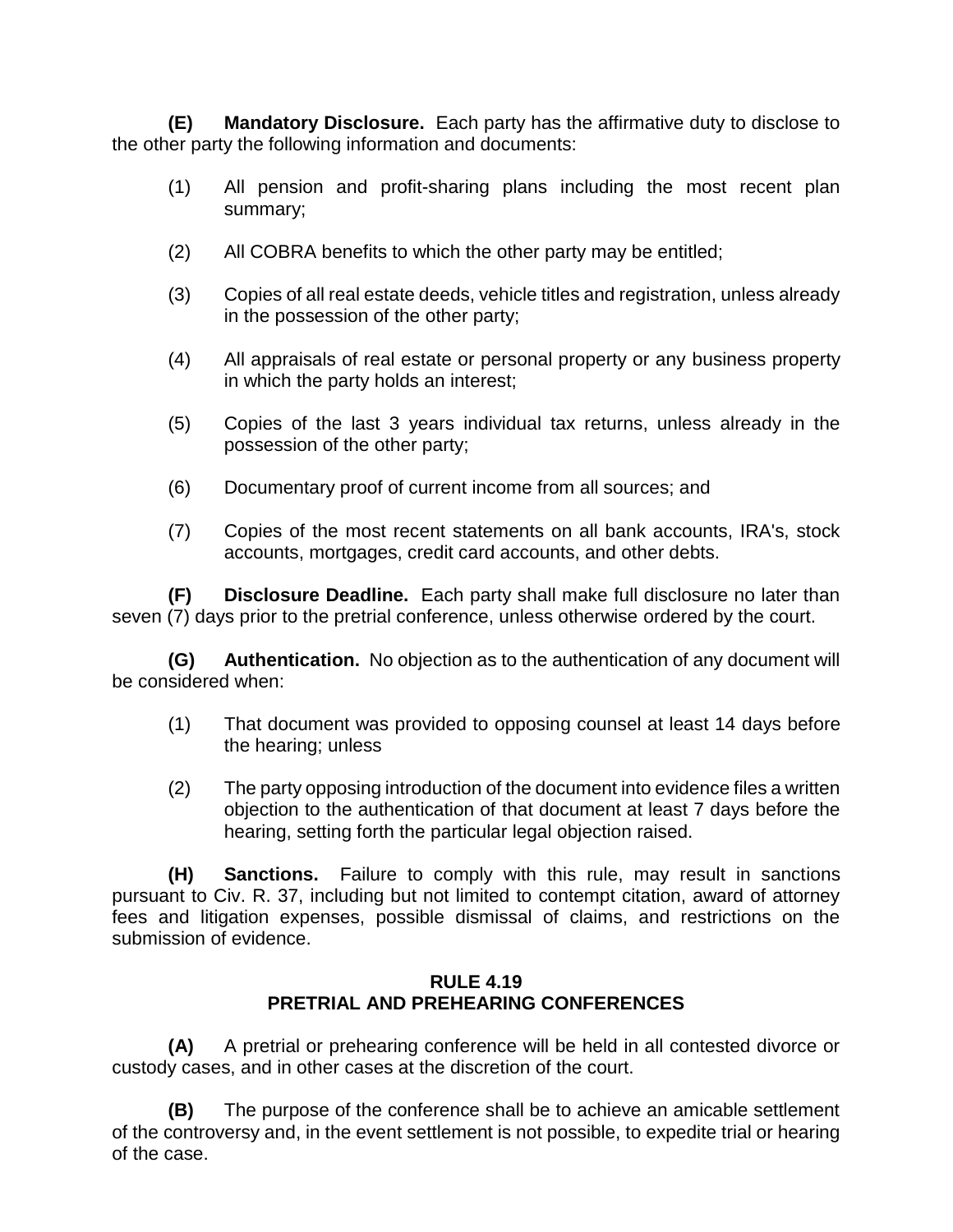At the time of the conference the attorney shall be prepared to:

- (1) Narrow the disputed legal issues;
- (2) Admit to undisputed facts;
- (3) Stipulate to the authentication of documents and other exhibits to be introduced at trial;
- (4) Submit a Child Support Computation Worksheet;
- (5) Submit written calculations justifying any request for spousal support;
- (6) Exchange reports of expert witnesses; and
- (7) Discuss referral for mediation, counseling, conciliation or investigation.

**(C)** After the conference, the court may issue a pretrial/prehearing order including but not limited to:

- (1) Discovery orders;
- (2) Withholding notices;
- (3) Orders of referral;
- (4) Interim attorney fee orders;
- (5) Orders appointing a guardian ad litem/psychologist with orders allocating costs and setting deadlines for reports (also see Mont. D.R. Rules 4.29 and 4.30);
- (6) Orders requiring pretrial statements.

#### **(D) Attendance; Failure to Appear.**

- (1) Trial counsel and parties shall be present at any pretrial or prehearing, unless excused for good reason. Trial counsel shall have complete authority to stipulate to items of evidence and admissions.
- (2) Failure of an attorney to be prepared for pretrial or prehearing conference, or to appear, or to cooperate in good faith in the conduct of the pretrial or prehearing conference, may subject said attorney or party to any sanctions provided by Civil Rules, including an award of expenses and/or attorney fees to any party prejudiced by such conduct.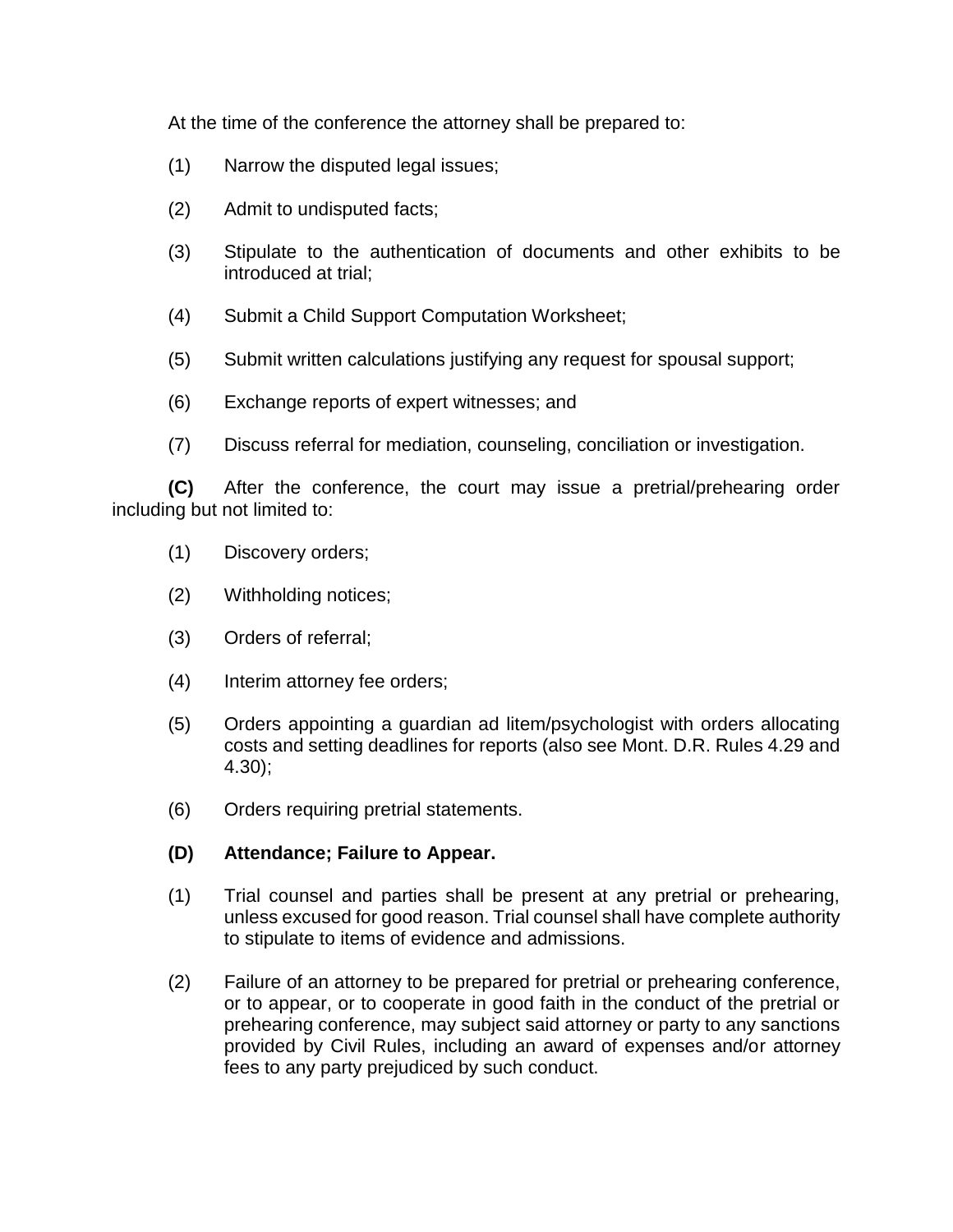#### **RULE 4.20 CONTINUANCES**

<span id="page-33-0"></span>**(A) Policy.** No case in which a date has been fixed for pretrial, trial or hearing shall be continued without the authorization of the assigned Judge or Magistrate. For good cause shown, a case may be continued by an agreed entry or by a written motion. The requesting party or counsel has an affirmative duty to notify all parties and witnesses if the continuance is granted.

**(B) Contents of Motion.** A motion for continuance must contain the following information:

- (1) Filing date(s) of the motion(s) before the court;
- (2) Subject matter of the motion(s);
- (3) Pre-trial, trial or hearing date;
- (4) Number of previous continuances granted and at whose request;
- (5) Reason for continuance;
- (6) Copy of conflicting trial assignment attached, if appropriate. (Criminal case shall have priority.)
- (7) Date agreement of opposing party/counsel was sought and whether or not it was obtained;
- (8) Certificate of Service must include the name and address of opposing party or counsel.

**(C) Procedure.** A copy of the motion must be served upon opposing counsel, or the opposing party if not represented, prior to submission to the assigned Judge or Magistrate. If the motion is not granted by the assigned Judge or Magistrate, the case shall proceed as originally scheduled.

**(D) Timely Notice.** Absent good cause, motions for continuances shall be filed no later than 7 days prior to the scheduled hearing date. No continuances will be granted within 2 working days of a hearing unless specifically approved by the assigned Judge. The party requesting the continuance has an affirmative duty to notify immediately all parties and witnesses of the continuances, if granted.

#### **RULE 4.21 WITHDRAWAL OF COUNSEL**

<span id="page-33-1"></span>Any withdrawal from employment by counsel is governed by the following Rule 1.16 of the Ohio Rules of Professional Conduct: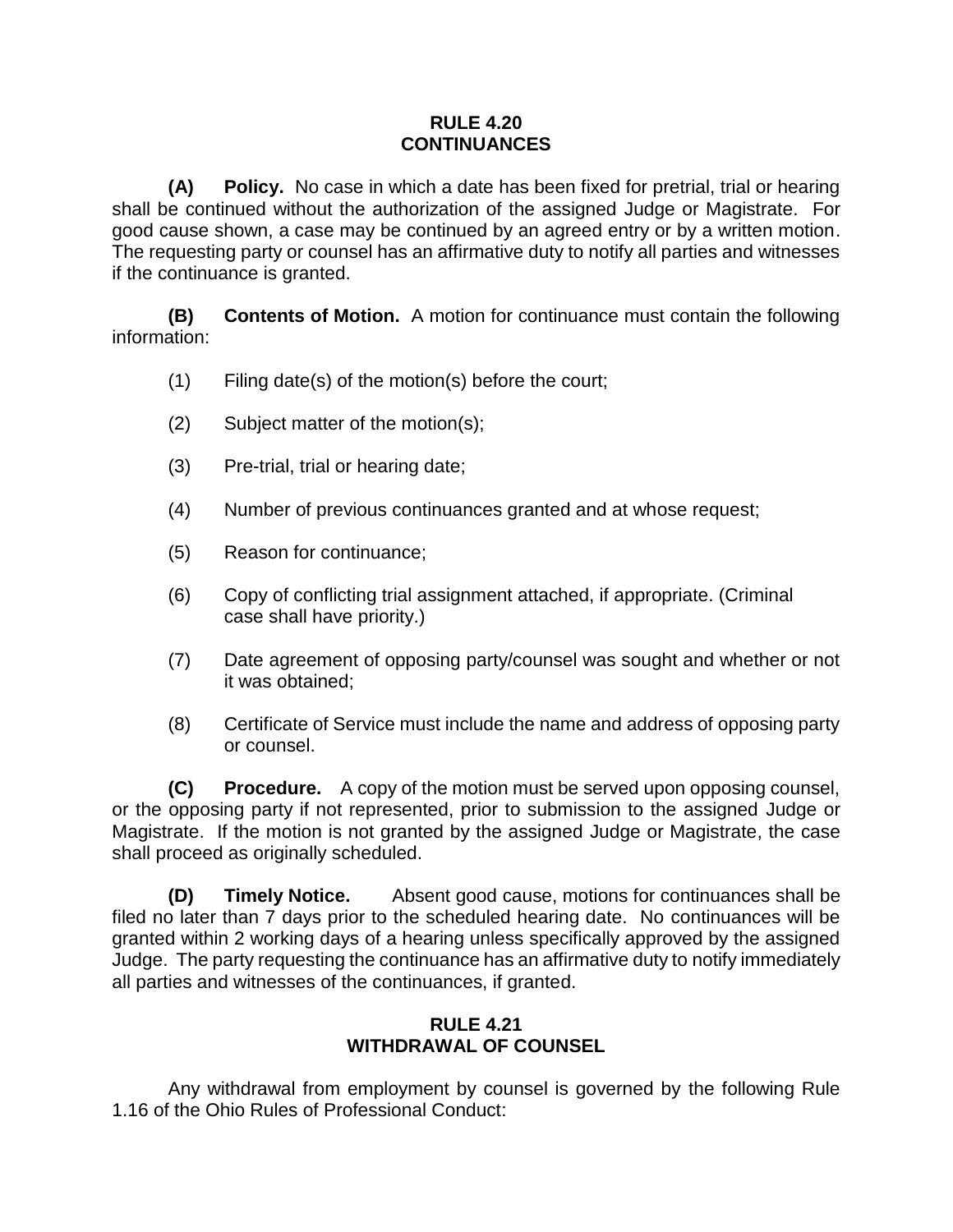(a) Subject to divisions (c), (d), and (e) of this rule, a lawyer shall not represent a client or, where representation has commenced, shall withdraw from the representation of a client if any of the following applies:

(1) the representation will result in violation of the Ohio Rules of Professional Conduct or other law;

(2) the lawyer's physical or mental condition materially impairs the lawyer's ability to represent the client;

(3) the lawyer is discharged.

(b) Subject to divisions (c), (d), and (e) of this rule, a lawyer may withdraw from the representation of a client if any of the following applies:

(1) withdrawal can be accomplished without material adverse effect on the interests of the client;

(2) the client persists in a course of action involving the lawyer's services that the lawyer reasonably believes is illegal or fraudulent;

(3) the client has used the lawyer's services to perpetrate a crime or fraud;

(4) the client insists upon taking action that the lawyer considers repugnant or with which the lawyer has a fundamental disagreement;

(5) the client fails substantially to fulfill an obligation, financial or otherwise, to the lawyer regarding the lawyer's services and has been given reasonable warning that the lawyer will withdraw unless the obligation is fulfilled;

(6) the representation will result in an unreasonable financial burden on the lawyer or has been rendered unreasonably difficult by the client;

(7) the client gives informed consent to termination of the representation; (8) the lawyer sells the law practice in accordance with Rule 1.17;

(9) other good cause for withdrawal exists.

(c) If permission for withdrawal from employment is required by the rules of a tribunal, a lawyer shall not withdraw from employment in a proceeding before that tribunal without its permission.

(d) As part of the termination of representation, a lawyer shall take steps, to the extent reasonably practicable, to protect a client's interest. The steps include giving due notice to the client, allowing reasonable time for employment of other counsel, delivering to the client all papers and property to which the client is entitled, and complying with applicable laws and rules. Client papers and property shall be promptly delivered to the client. "Client papers and property" may include correspondence, pleadings, deposition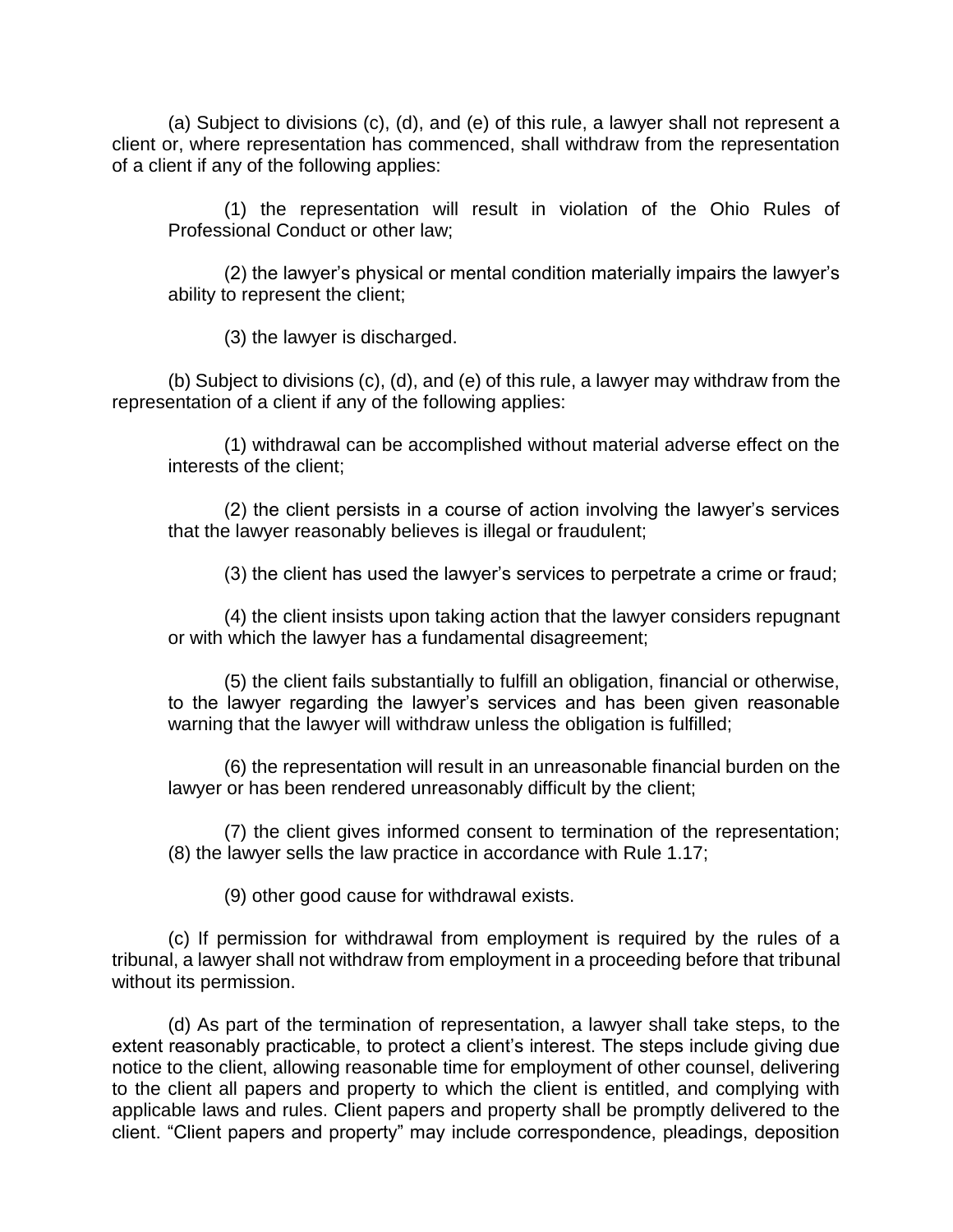transcripts, exhibits, physical evidence, expert reports, and other items reasonably necessary to the client's representation.

(e) A lawyer who withdraws from employment shall refund promptly any part of a fee paid in advance that has not been earned, except when withdrawal is pursuant to Rule 1.17, (Sale of Law Practice).

#### **RULE 4.22 DISMISSAL OF CASES**

#### <span id="page-35-0"></span>**(A) Want of Prosecution**

If the defendant has not been served with the complaint and summons within six (6) months of filing, notice will be sent to counsel for the plaintiff or plaintiff if selfrepresented that the case shall be dismissed.

#### **(B) Voluntary Dismissal**

If a party dismisses the complaint or counterclaim for divorce, legal separation or annulment, that party shall include an order to terminate any withholding notice and vacate restraining orders that may have been filed.

#### **RULE 4.23 FILING OF FINAL JUDGMENTS AND DECREES**

<span id="page-35-1"></span>**(A) Non-contested matters.** A proposed final judgment and decree shall be submitted through eFiling to the Court 14 days prior to the hearing for all dissolutions and any non-contested divorces, legal separations and annulments.

- (1) If the case is heard by a Magistrate, both the assigned Judge and the Magistrate shall sign the decree.
- (2) Failure to file the final decree may result in the Court issuing a notification of deadline to file or a Notice of Potential Dismissal. The case may be dismissed should the decree not be filed within the time frame designated by the assigned Judge.
- (3) All separation agreements filed in dissolutions shall be reviewed by the chief Magistrate or designee prior to the final hearing. Requested changes to the separation agreement must be made by an amendment to the separation agreement or incorporated into the decree of dissolution and presented to the court at the final hearing. Failure to do so may result in resetting the hearing or dismissal of the case.

**(B) Contested matters.** When the advance preparation of a final judgment and decree is not possible because of contested issues, the court may direct either party or counsel to prepare the decree following the final hearing.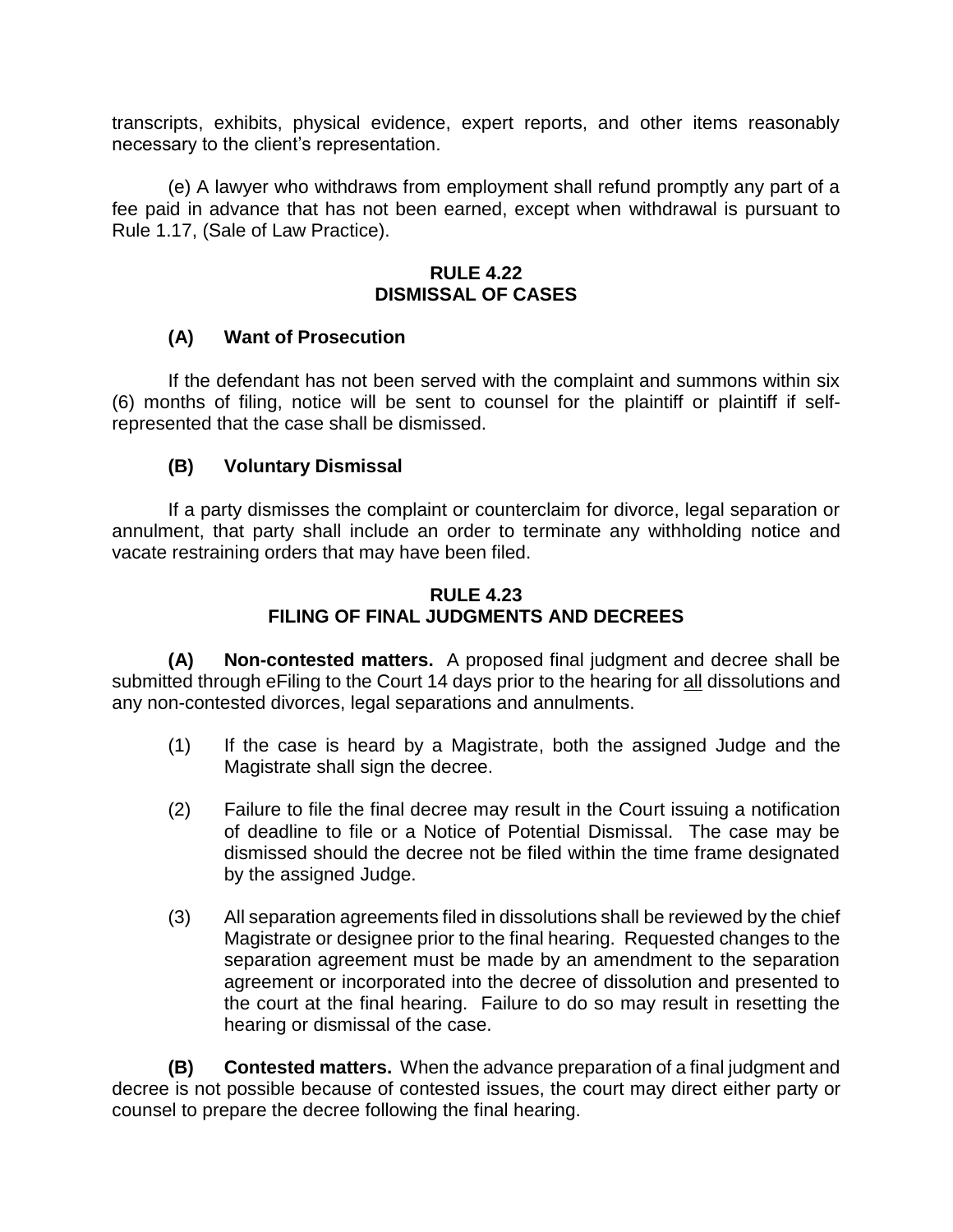- (1) Unless otherwise directed by the court, counsel for plaintiff shall present a proposed decree to opposing party or counsel within 10 days after the final hearing.
- (2) Opposing party or counsel shall have 3 days to approve or reject the proposed decree. In the event the proposed decree is rejected, the opposing party or counsel shall notify the other party or counsel immediately in writing his or her objections.
- (3) Failure of opposing party or counsel to approve or reject any proposed decree will permit the party who prepared the decree to present it for Court approval and filing. In such instances the proposed decree shall be submitted through eFiling.
- (4) Failure to timely submit a decree in accordance with this rule may result in the issuance of a citation of contempt to counsel in the case or dismissal of the case.
- (5) All decrees submitted to the court shall comply with the provisions of section (D) of this rule Mont. D.R. Rule 4.24.

**(C)** Shared parenting agreements. When a shared parenting agreement is read into the record at the final hearing, counsel shall prepare a proposed shared parenting plan and decree and shall submit the plan and decree in accordance with the rules set forth in section (B) above. The proposed decree shall contain a provision waiving the requirement for filing the plan 30 days prior to the final hearing. R.C. 3109.04 (G)

**(D) Items to be submitted with decrees.** All final decrees which involve child or spousal support or where dependent health insurance is ordered for children shall be reviewed by the Domestic Relations Compliance Office (DRCO), which will prepare all necessary notices to income provider and/or health care orders. The following items shall be attached to all final decrees as appropriate:

- (1) Child Support Computation Worksheet signed by both parties which shall separately reflect the child support, cash medical, and processing fee plus the total of these and shall match the Court's child support Order. [Appendix, Form 23, 24]
- (2) Standard Order of Parenting Time; [Appendix, Form 4]
- (3) Standard Order of Health Care Needs for Dependent Children; [Appendix, Form 5]
- (4) Montgomery County CSEA New Case Number Work Sheet (submit for both child and spousal support cases); [Appendix, Form 6]
- (5) Obligee's Rights and Remedies for Enforcement of Support (submit for both child and spousal support cases). [Appendix, Form 8]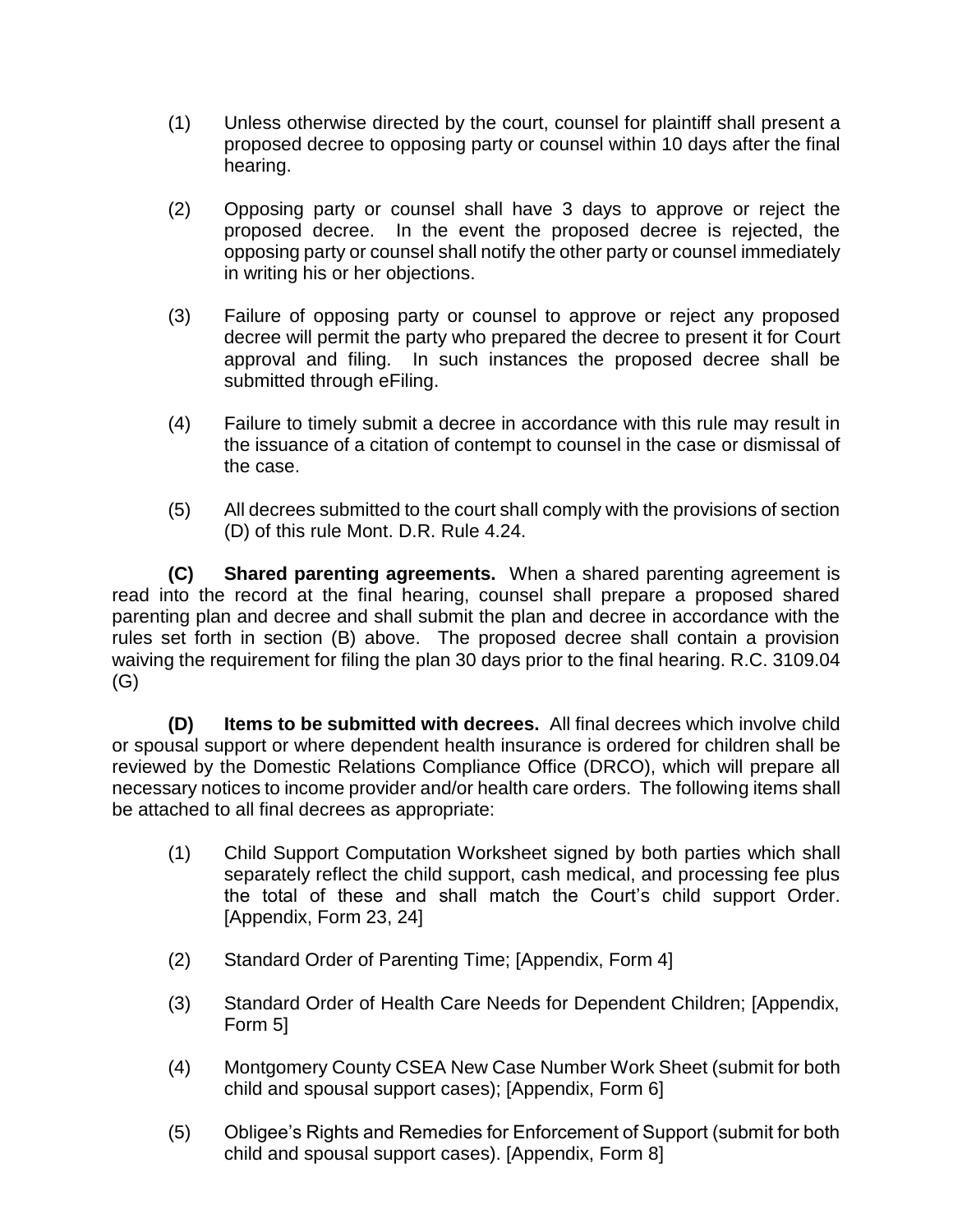#### **RULE 4.24 REQUIRED LANGUAGE FOR FINAL DECREES AND AGREED ENTRIES**

### **(A) General**

Final decrees, separation agreements and multiple issue agreed entries shall have titled sections identifying the content of each section, *e.g.*, **Spousal Support, Allocation of Parental Rights and Responsibilities, Health Insurance Coverage, Child Support, Parenting Time Schedule, Real Estate, Pension/Retirement, Debt Allocation, Personal Property**, *etc.*

Final decrees and agreed entries that include support or health care orders shall contain the following:

- Identity of employer, payroll address and pay cycles; or
- Identity and address of financial institution and last 4 digits of the account from which the support obligation is paid; and
- Identity and address of health care provider (medical, dental and optical).

The body of the decree or agreed entry shall clearly identify each party and party designation. Common alternative designations such as mother or father are permissible.

FINAL DECREES INVOLVING REAL PROPERTY SHALL CONTAIN A COMPLETE LEGAL DESCRIPTION OF ALL REAL ESTATE.

### **(B) Support Language**

- (1) Child support provisions shall contain the following:
	- A total current monthly support amount including child support, cash medical support, and processing fee with the Child Support Computation Worksheet attached and incorporated;
	- All Child Support Computation Worksheets attached shall separately reflect the child support, cash medical, and processing fee plus the total of these and shall match the Court's child support Order.
	- Effective date of the support obligation;
	- $\bullet$  If an arrearage exists, state the amount of the arrearage (if known) and the amount of monthly repayment until paid in full;
	- If the parties agree to continue child support beyond age 19, said provision shall be stated in the final decree;
	- A statement that support may be terminated as provided in R.C. 3119.88 (Reasons for termination of child support);
	- Designation of parent who may claim child(ren) as dependent and/or credit for federal income tax purposes; (R.C. 3119.82)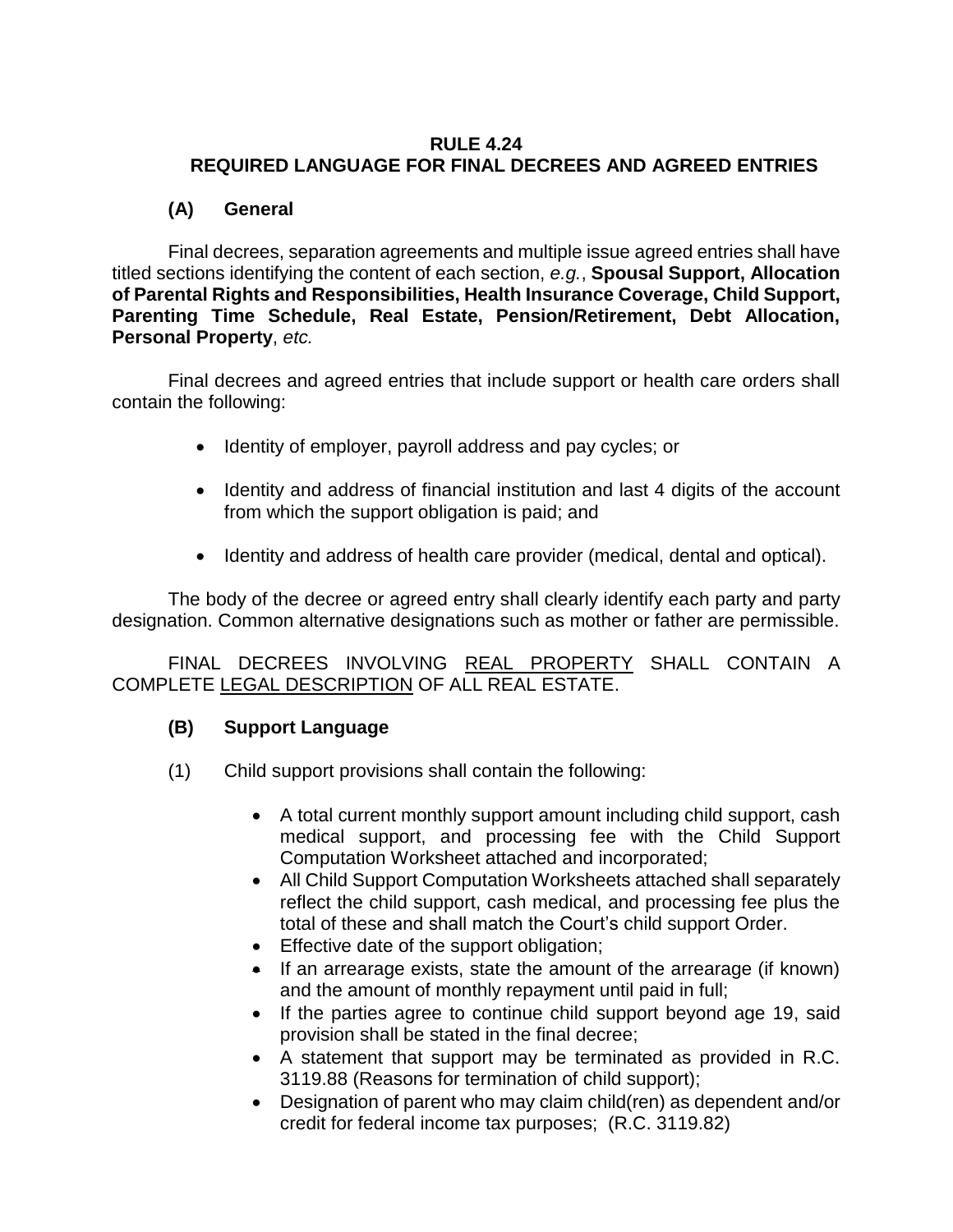- The parents' life insurance benefits, if any, for the benefit of the children shall be included.
- (2) Spousal support provisions shall provide the following:
	- Monthly amount including processing fee;
	- Effective date of the support obligation;
	- Duration of the obligation;
	- Grounds for termination; *e.g.*, death of either party, remarriage of obligee, or other agreed upon grounds;
	- If an arrearages exists, state the amount (if known) and amount of monthly repayment, including processing fee, until paid in full;
	- An unambiguous statement that the court will or will not have continuing jurisdiction to modify spousal support as to amount or term or both; (R.C. 3105.18)

An example of support language:

**Obligor is ordered to pay a total current child support obligation in the amount of \$@ per month. This amount includes child support, cash medical support, and processing fee as found on the last line of the Child Support Computation Worksheet, which is attached and incorporated as part of this order. Additionally, Obligor is ordered to pay \$@ per month on the child support arrearage, including processing fee, \$@ per month for spousal support, including processing fee, and \$@ per month on the spousal support arrearage, including processing fee. This support order is effective @.**

(3) Method of payment:

Child support payments or spousal support payments made in combination with child support payments shall be made through the Office of Child Support, Ohio Child Support Payment Central (OCSPC), P.O. Box 182394, Columbus, OH 43218-2394 by cash, certified check, or money order until such time as said amounts are withheld by the withholding notice.

When only spousal support is ordered, the parties may**,** by agreement and with the court's permission, waive payment of the spousal support through the Ohio Child Support Payment Central (OCSPC). The parties must provide an independent record of payments, such as electronic transfers, automatic bank withdrawals or other method approved by the court.

### **(C) Withholding Notice Language**

Decrees and agreed entries shall provide for the appropriate notice to withhold as required under R.C. 3121.03 - 3121.0311, 3121.04, and 3121.08 and shall identify the source of the withholding.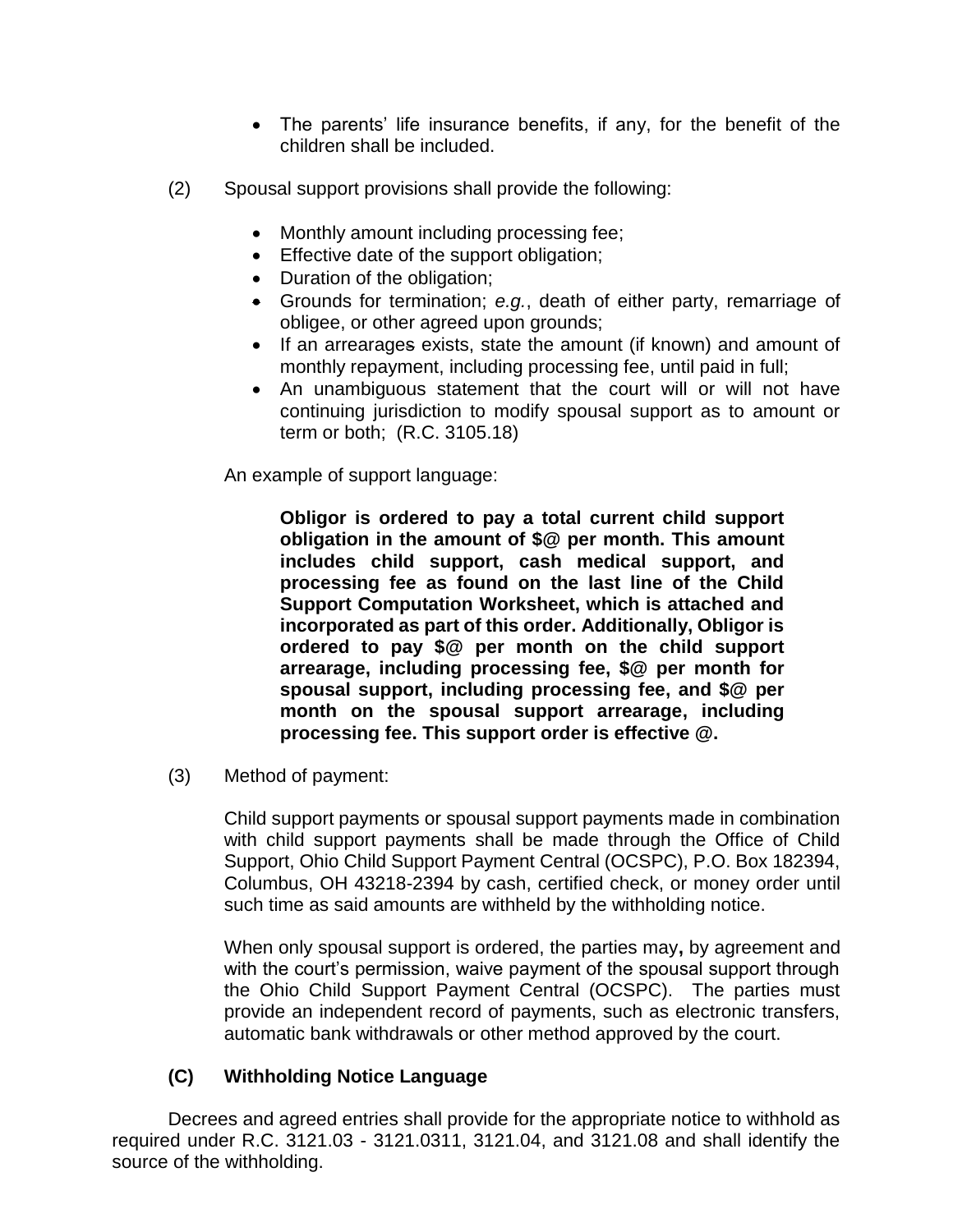**(D) Mandatory Support Order Language** (Use of all these paragraphs - last paragraphs should be in bold face and capital letters.)

All support under this order shall be withheld or deducted from the income or assets of the obligor pursuant to a withholding or deduction notice or appropriate order issued in accordance with Chapter 3119., 3121., 3123., and 3125. of the Revised Code or a withdrawal directive issued pursuant to Sections 3123.24 to 3123.28 of the Revised Code and shall be forwarded to the obligee in accordance with Chapters 3119., 3121., 3123., of the Revised Code.

IT IS FURTHER ORDERED that obligor is restrained from making said payments directly to the obligee. Any payments of support not made through the OCSPC shall be deemed a gift unless the payment is made to discharge an obligation other than support.

IT IS FURTHER ORDERED that the obligor shall notify the CSEA immediately, in writing, of any change in employment status or employer. This duty to notify the CSEA immediately shall continue until further notice of the court. Failure to provide such notification may make the obligor liable for retroactive support that would have been ordered.

IT IS FURTHER ORDERED that the obligor and obligee shall notify the CSEA immediately, in writing of any change in the status of the minor children of the parties which would terminate the duty of obligor to pay child support.

IT IS FURTHER ORDERED that the obligor and obligee shall notify the other party immediately, in writing, of any change in status which would affect child support and/or spousal support.

IT IS FURTHER ORDERED that if the obligee is to receive spousal support from the obligor, the obligee shall notify the CSEA immediately, in writing, of remarriage if the remarriage would terminate the obligation to pay spousal support.

IT IS FURTHER ORDERED that both parties shall take notice of the Obligee's Rights and Remedies for Enforcement of Support, attached hereto, available to the obligee in the event the obligor fails to make payment of support as ordered herein. [Counsel shall attach a form DR-20 Obligee's Rights and Remedies for Enforcement of Support to each copy of the decree or agreed order. [Appendix Form 8]

**EACH PARTY TO THIS SUPPORT ORDER MUST NOTIFY THE CHILD SUPPORT ENFORCEMENT AGENCY IN WRITING OF HIS OR HER CURRENT MAILING ADDRESS, CURRENT RESIDENCE ADDRESS, CURRENT RESIDENCE TELEPHONE NUMBER, CURRENT DRIVER'S LICENSE NUMBER, AND OF ANY CHANGES IN THAT INFORMATION. EACH PARTY MUST NOTIFY THE AGENCY OF ALL CHANGES UNTIL FURTHER NOTICE**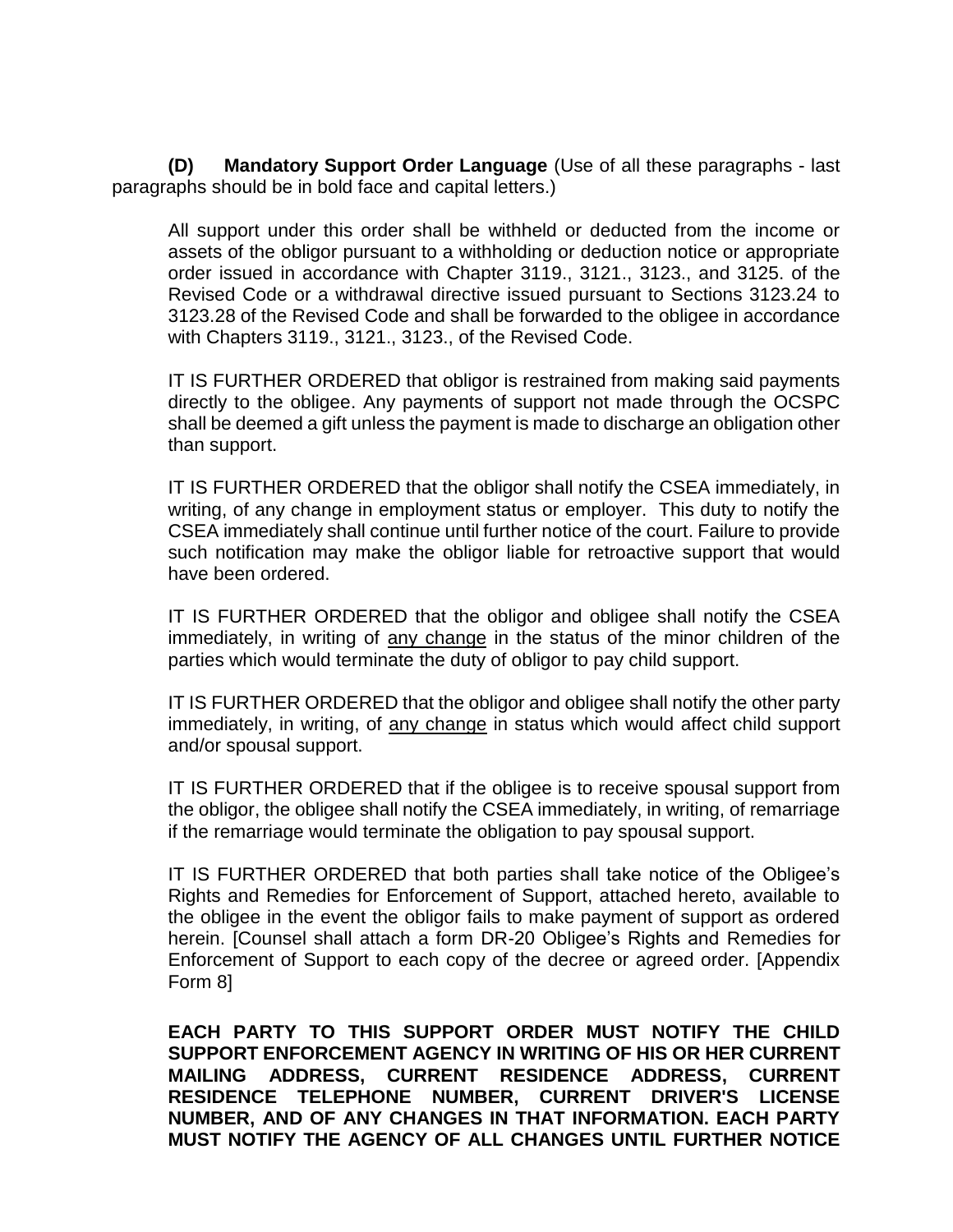**FROM THE COURT OR AGENCY, WHICHEVER ISSUED THE SUPPORT ORDER.**

**IF YOU ARE THE OBLIGOR UNDER A CHILD SUPPORT ORDER AND YOU FAIL TO MAKE THE REQUIRED NOTIFICATIONS, YOU MAY BE FINED UP TO \$50 FOR A FIRST OFFENSE, \$100 FOR A SECOND OFFENSE, AND \$500 FOR EACH SUBSEQUENT OFFENSE. IF YOU ARE AN OBLIGOR OR OBLIGEE UNDER ANY SUPPORT ORDER ISSUED BY A COURT AND YOU WILLFULLY FAIL TO GIVE THE REQUIRED NOTICES, YOU MAY BE FOUND IN CONTEMPT OF COURT AND BE SUBJECTED TO FINES UP TO \$1,000 AND IMPRISONMENT FOR NOT MORE THAN 90 DAYS.**

**IF YOU ARE AN OBLIGOR OR OBLIGEE AND YOU FAIL TO GIVE THE REQUIRED NOTICES TO THE CHILD SUPPORT ENFORCEMENT AGENCY, YOU MAY NOT RECEIVE NOTICE OF THE CHANGES AND REQUESTS TO CHANGE THE CHILD SUPPORT AMOUNT, HEALTH CARE PROVISIONS, OR TERMINATION OF THE CHILD SUPPORT ORDER. IF YOU ARE AN OBLIGOR AND YOU FAIL TO GIVE THE REQUIRED NOTICES, YOU MAY NOT RECEIVE NOTICE OF THE FOLLOWING ENFORCEMENT ACTIONS AGAINST YOU: IMPOSITION OF LIENS AGAINST YOUR PROPERTY; LOSS OF YOUR PROFESSIONAL OR OCCUPATIONAL LICENSE, DRIVERS LICENSE, OR RECREATIONAL LICENSE; WITHHOLDING FROM YOUR INCOME; ACCESS RESTRICTION AND DEDUCTION FROM YOUR ACCOUNTS IN FINANCIAL INSTITUTIONS; AND ANY OTHER ACTION PERMITTED BY LAW TO OBTAIN MONEY FROM YOU TO SATISFY YOUR SUPPORT OBLIGATION.**

#### **(E) Health Care and Medical Expenses Provisions**

Decrees and agreed entries related to child support shall contain a provision in accordance with R.C. 3119.30 that one or both of the parties shall provide health care coverage for any minor child. The child support obligee is rebuttably presumed to be the appropriate parent to provide health care coverage for the child(ren) subject to the child support order. The order shall specify that the obligee must provide the health care coverage unless rebutted pursuant to division (B)(1) of section 3119.30. If health care coverage is not available to either party at a reasonable cost, a provision shall be included requiring that coverage be obtained if it subsequently becomes available to either party at a reasonable cost.

All health care coverage provisions shall refer to the Standard Order of Health Care Needs for Dependent Children [Appendix, Form 5] and direct the parties to take notice of it; the Standard Order of Health Care Needs for Dependent Children shall be attached to the decree or agreed order and be incorporated by reference.

When a child support order is issued or modified, the order shall include a cash medical support amount consistent with division (B) of section 3119.302 of the Revised Code for each child subject to the order. The cash medical support amount shall be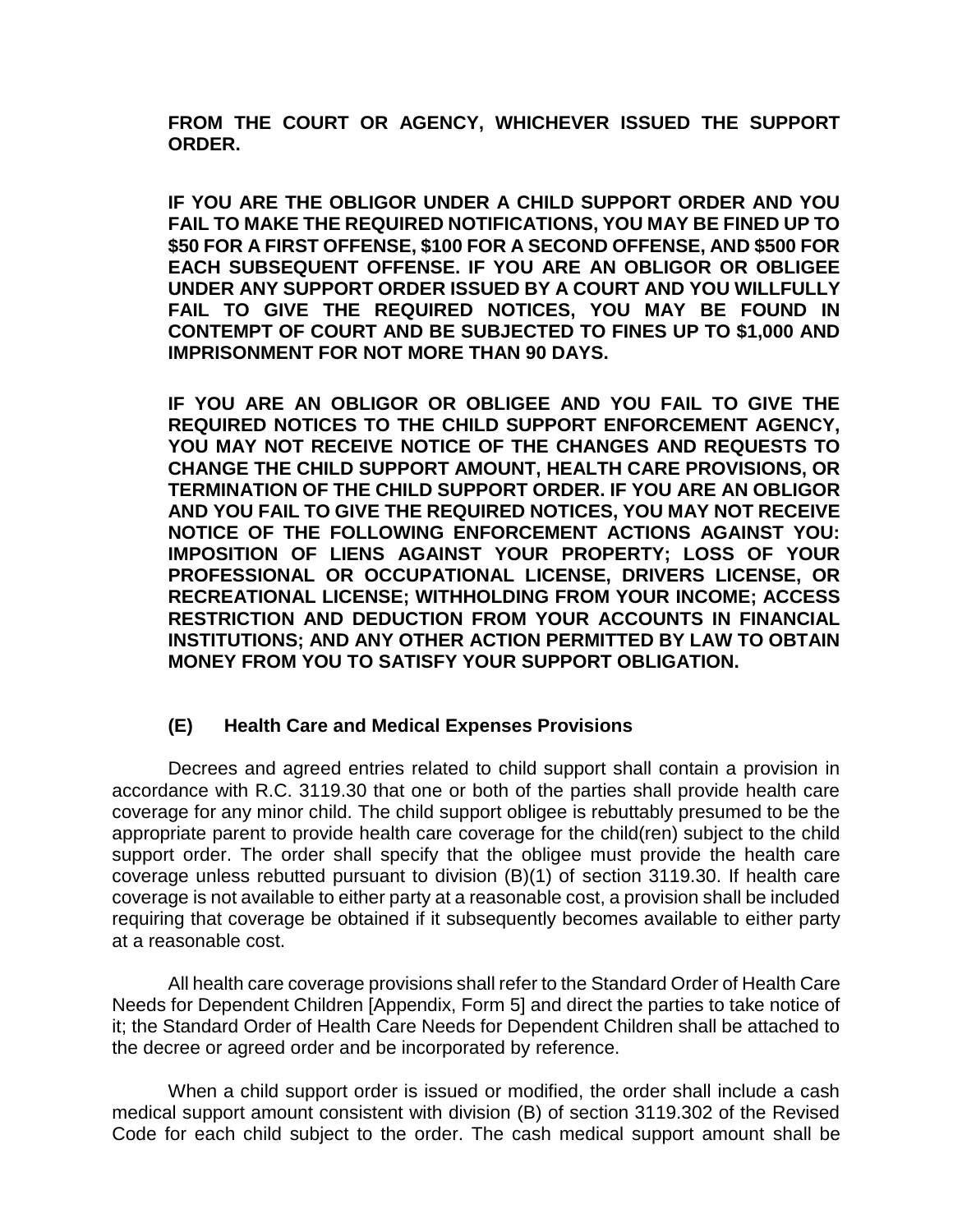ordered based on the number of children subject to the order and split between the parties using the parents' income share.

Any cash medical support paid pursuant to division (C) of section 3119.30 shall be paid through the Ohio Child Support Payment Central (OCSPC) by the obligor to either the obligee if the children are not Medicaid recipients or to the department of Medicaid when a Medicaid assignment is in effect for any child under the support order to defray the cost of Medicaid expenditures.

Health care provision shall further include language requiring the obligee to be responsible for the first \$388.70 incurred per child per calendar year of uninsured ordinary medical, dental, and optical expenses. It shall also specify that remaining uninsured extraordinary medical, dental, optical, and all psychological expenses for any minor child are to be shared in amounts equal to the parents' percentages of total income from Line 17 of the Child Support Computation Worksheet. The parent responsible for each percentage must be indentified.

Use one of the following four (4) options:

#### (1) Health Care Coverage Provided by Obligor's Insurance

IT IS THEREFORE ORDERED that obligor shall obtain private health care coverage for the dependent children, if coverage is available at a more reasonable cost.

Each parent is responsible for a cash medical support obligation to be applied towards ordinary medical expenses (copayments and deductibles, and uninsured medical-related costs) for the child(ren) of the order. The cash medical support obligation is \$388.70 per child per year. The obligor's share of the cash medical support obligation is included in the total monthly child support order.

Once the obligee pays \$388.70 per child per year (ordinary medical expenses), any additional uninsured medical expenses for that child are extraordinary medical expenses. Extraordinary medical expenses are to be paid by the parents in amounts equal to the parents' income share found on Line 17 of the Child Support Computation Worksheet: Obligor @% and Obligee @%, unless otherwise agreed as follows: @.

If the party responsible for health care coverage cannot obtain coverage at a reasonable cost, the Court orders that public health care will satisfy this coverage requirement.

IT IS FURTHER ORDERED that obligor and obligee shall take notice of the Standard Order of Health Care Needs for Dependent Children attached hereto and incorporated herein by reference.

#### (2) Health Care Coverage Provided by Obligee's Insurance

IT IS THEREFORE ORDERED that obligee shall obtain private health care coverage for the dependent children, if coverage is available at a more reasonable cost.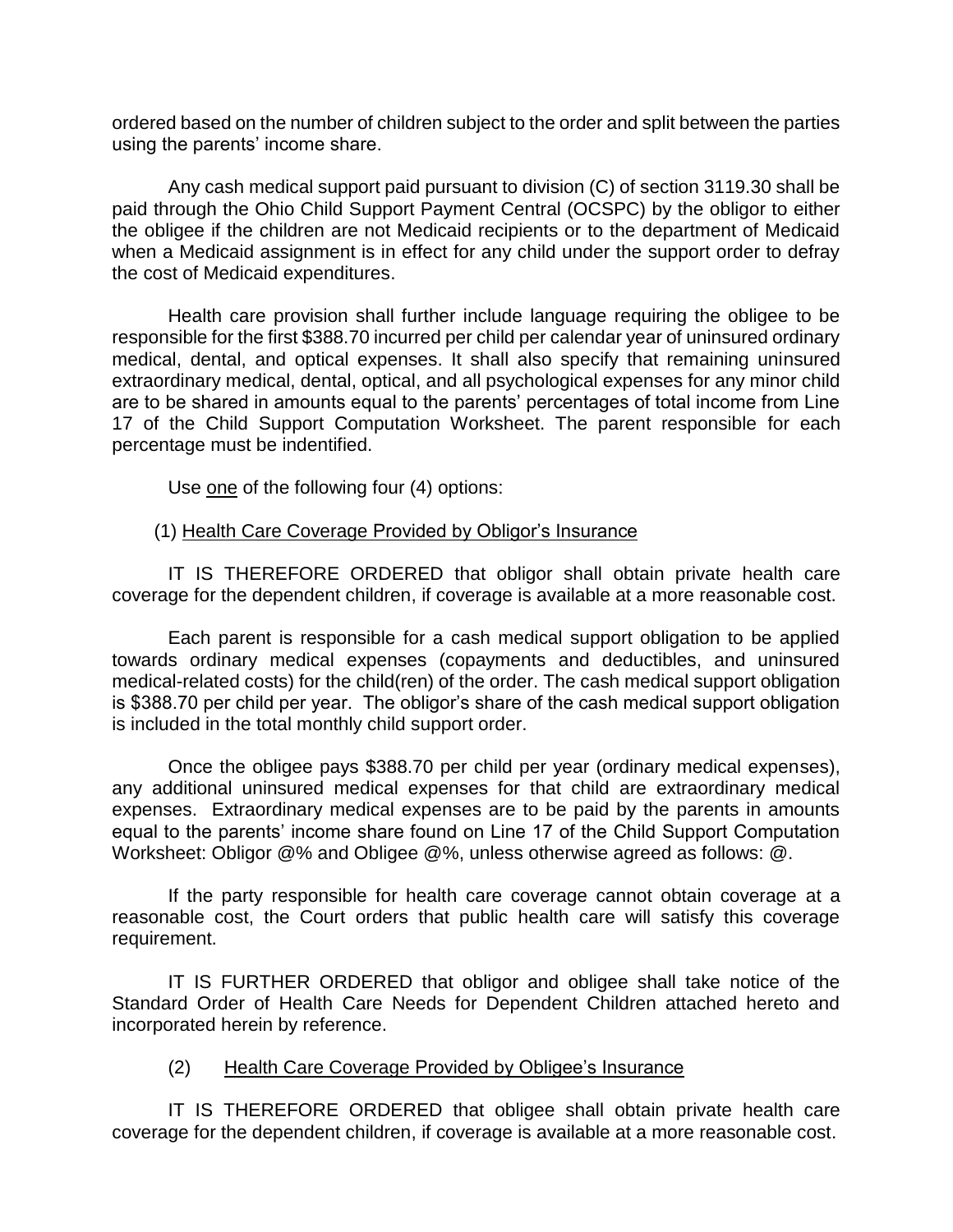Each parent is responsible for a cash medical support obligation to be applied towards ordinary medical expenses (copayments and deductibles, and uninsured medical-related costs) for the child(ren) of the order. The cash medical support obligation is \$388.70 per child per year. The obligor's share of the cash medical support obligation is included in the total monthly child support order.

Once the obligee pays \$388.70 per child per year (ordinary medical expenses), any additional uninsured medical expenses for that child are extraordinary medical expenses. Extraordinary medical expenses are to be paid by the parents in amounts equal to the parents' income share found on Line 17 of the Child Support Computation Worksheet: Obligor @% and Obligee @%, unless otherwise agreed as follows: @.

If the party responsible for health care coverage cannot obtain it at a reasonable cost, the Court orders that public health care will satisfy this coverage requirement.

IT IS FURTHER ORDERED that obligor and obligee shall take notice of the Standard Order of Health Care Needs for Dependent Children attached hereto and incorporated herein by reference.

#### (3) In the event both obligor & obligee have health care coverage available

IT IS THEREFORE ORDERED that obligor and obligee shall obtain private health care coverage for the dependent children, if coverage is available at a reasonable cost to both obligee and obligor and dual coverage would provide for coordination of medical benefits without unnecessary duplication of coverage.

Each parent is responsible for a cash medical support obligation to be applied towards ordinary medical expenses (copayments and deductibles, and uninsured medical-related costs) for the child(ren) of the order. The cash medical support obligation is \$388.70 per child per year. The obligor's share of the cash medical support obligation is included in the total monthly child support order.

Once the obligee pays \$388.70 per child per year (ordinary medical expenses), any additional uninsured medical expenses for that child are extraordinary medical expenses. Extraordinary medical expenses are to be paid by the parents in amounts equal to the parents' income share found on Line 17 of the Child Support Computation Worksheet: Obligor @% and Obligee @%, unless otherwise agreed as follows: @.

If the party responsible for health care coverage cannot obtain it at a reasonable cost, the Court orders that public health care will satisfy this coverage requirement.

IT IS FURTHER ORDERED that obligor and obligee shall take notice of the Standard Order of Health Care Needs for Dependent Children attached hereto and incorporated herein by reference.

(4**)** In the event neither obligor nor obligee has health care coverage available for a reasonable cost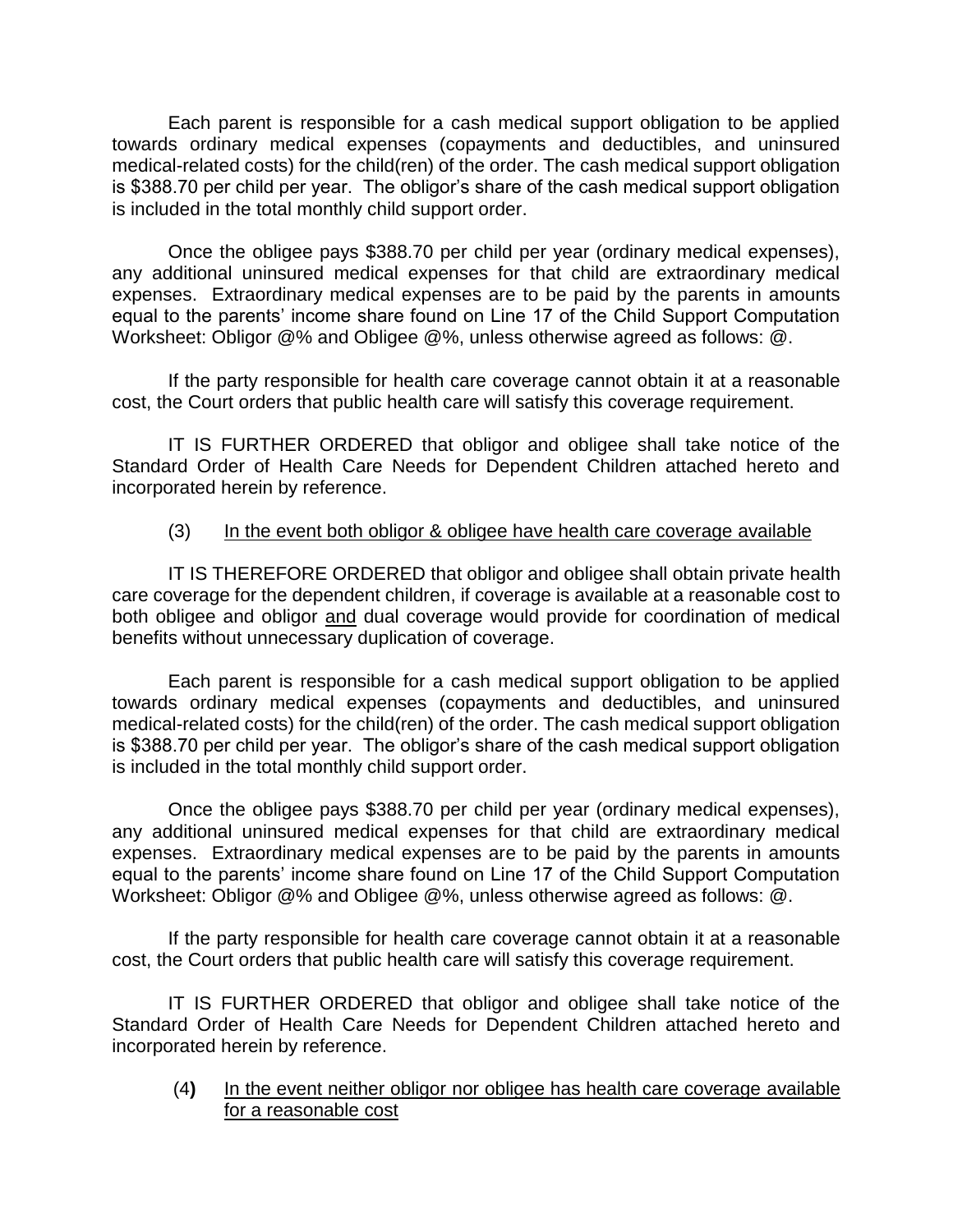THE COURT FINDS no health care coverage for dependent children is available at a reasonable cost. The child support obligee is rebuttably presumed to be the appropriate parent to provide health insurance coverage for the children subject to the child support order. The obligee must provide health care coverage unless it is unavailable at a reasonable cost.

Each parent is responsible for a cash medical support obligation to be applied towards ordinary medical expenses (copayments and deductibles, and uninsured medical-related costs) for the child(ren) of the order. The cash medical support obligation is \$388.70 per child per year. The obligor's share of the cash medical support obligation is included in the total monthly child support order.

Once the obligee pays \$388.70 per child per year (ordinary medical expenses), any additional uninsured medical expenses for that child are extraordinary medical expenses. Extraordinary medical expenses are to be paid by the parents in amounts equal to the parents' income share found on Line 17 of the Child Support Computation Worksheet: Obligor @% and Obligee @%, unless otherwise agreed as follows: @.

If the party responsible for health care coverage cannot obtain it at a reasonable cost, the Court orders that public health care will satisfy this coverage requirement.

IT IS FURTHER ORDERED if, after the issuance of this order, group health care coverage becomes available for the dependent child(ren) at a reasonable cost through a plan offered by the Obligor's or Obligee's employer or through any other group health insurance plan available to Obligor or Obligee, said party shall enroll the child(ren) in that plan within 30 days of it becoming available and immediately notify the Montgomery County Support Enforcement Agency, 1111 S. Edwin C. Moses Blvd., P.O. Box 8744, Dayton, Ohio 45422, in writing of the available insurance, company name, address, and policy number. If the obligor requires a modified court order to enroll the child(ren), the obligor shall see such modification through the Court or the Montgomery County Support Enforcement Agency.

IT IS FURTHER ORDERED that obligor and obligee shall take notice of the Standard Order of Health Care Needs for Dependent Children attached hereto and incorporated herein by reference.

### **(F) Reserved**

#### **(G) Parentage**

If the issue of a child's parentage has been raised by either party or the court, the decree shall reflect the appropriate finding of paternity or non-paternity. The decree shall identify the child by name and date of birth and shall indicate whether the child was born during or prior to the marriage and how parentage has been determined, *e.g.*, genetic testing, agreement, acknowledgment, adoption, prior marriage if necessary. It should also direct the Ohio Department of Health to create a corrected birth record. [See Appendix, Form 9]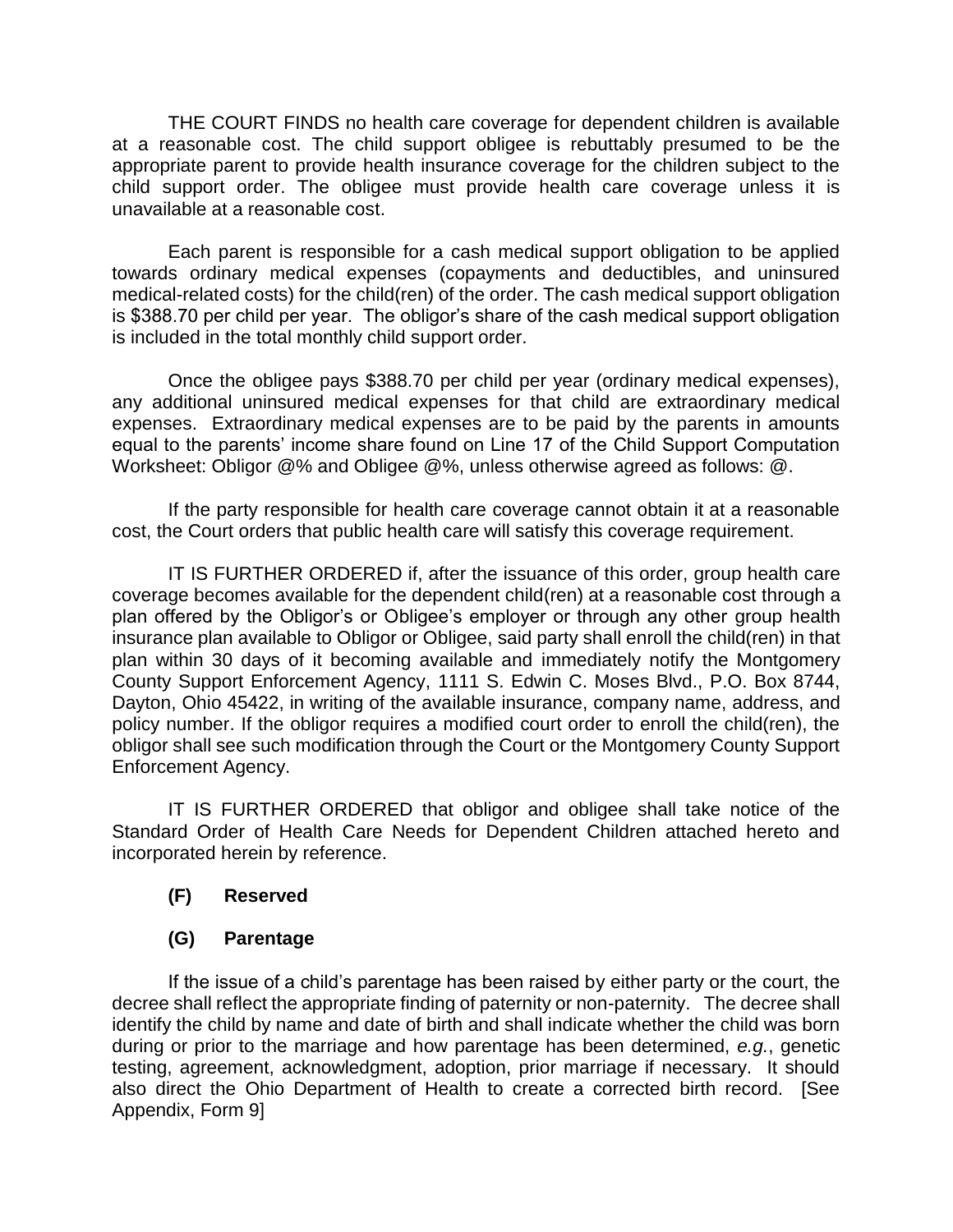### **(H) Parenting Time**

The following language shall be included in all parenting time orders that do not include the Standard Order of Parenting Time:

Out-of-state relocation: Neither party shall relocate the children out of state without first obtaining a modified parenting time order. The parties may submit an agreed entry modifying parenting time to the court. The entry shall include a provision for allocation of transportation expenses. If the parents are unable to agree, the relocating parent shall, prior to relocation, 1) file a motion to modify the parenting time schedule, 2**)** obtain a hearing date, and 3) proceed in accordance with the resultant court order.

Access to Records: The non-residential parent shall have access to the same records, school activities and any day-care center which the children attend on the same basis that access is available to the residential parent, unless a restrictive order has been obtained from the court.

Notice of Change of Address: Both parents shall provide written notice to the other parent immediately upon any change of address or change of phone number, unless a restrictive order has been obtained. A copy of the notice, including the parties' names and case number, shall be provided to the Domestic Relations Court, P.O. Box 972, Dayton, OH 45422-2160, Attention: Assignment Commissioner.

All other provisions of the Standard Order of Parenting Time that are not specifically addressed shall be incorporated by reference.

**This Court's Standard Order of Parenting Time has been determined to provide 90 overnights per year to the non-residential parent for purposes of the child support calculation.**

### **(I) Restoration of Name**

A party requesting restoration of a former name shall submit**,** within 12 months after the final hearing**,** a separate proposed entry setting forth the party's complete name before and after the requested change, and the party's date of birth, social security number, and current address.

### **(J) Clerk Administrative Costs**

Decrees and agreed entries shall designate which party shall pay administrative costs. (See Mont. D.R. Rule 4.04) In the event costs are to be shared, percentages are to be identified for each named party. The provision allocating administrative costs shall require payment upon filing, unless otherwise provided by the court, and shall direct payment to the Clerk of Courts, Domestic Relations Division, 41 N. Perry Street, Dayton, OH 45422.

### **(K) Final Appealable Orders**

Any decree or post-decree decision and judgment or agreed entry shall contain the following language directly beneath signature lines: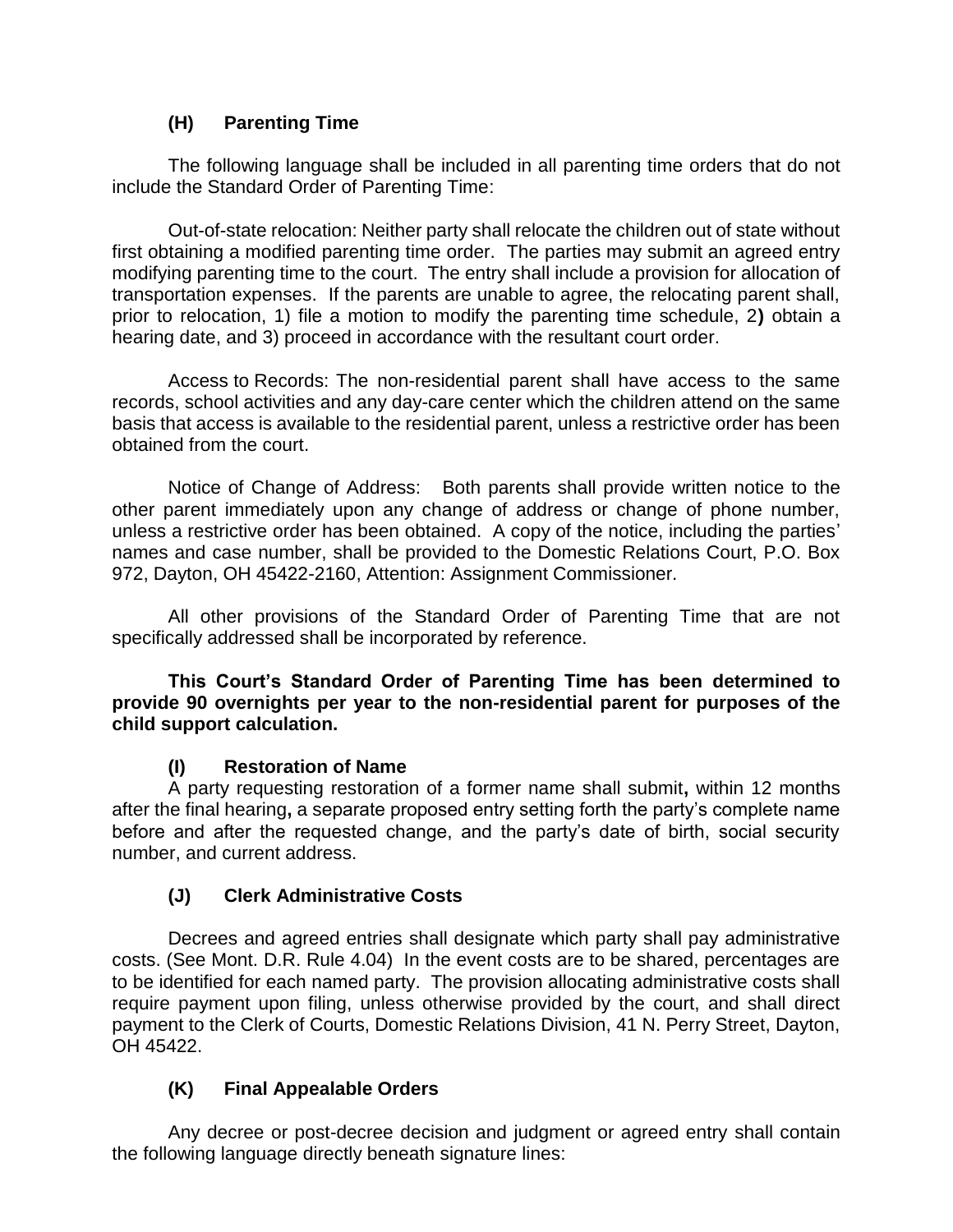### **NOTICE OF FINAL APPEALABLE ORDER**

Copies of foregoing order, which may be a final appealable order, shall be served upon the parties by the Clerk in a manner prescribed by Civ.R. 5(B) within three days of entering this judgment upon the journal. The Clerk shall then note the service in the appearance docket pursuant to CIV.R. 58(B). Service shall then be deemed complete.

MIKE FOLEY, Clerk of Courts By: RACHEL DOYLE, Date:

#### **RULE 4.25 DIVISION OF PENSIONS**

### **(A) Qualified Domestic Relations Order (QDRO)**

Unless otherwise ordered by the assigned Judge, the participant in a pension or retirement plan ordered to be divided by a court order shall cause a Qualified Domestic Relations Order (or other appropriate order) to be prepared for submission to the court, within 30 days of any Final Judgment and Decree. Failure to file the Qualified Domestic Relations Order within the time frame designated by the assigned Judge may result in the matter being set for hearing. Otherwise, either party may file a motion to have the issue set before the Court.

Upon notice from the pension plan administrator that the submitted QDRO does not conform to their requirements, the person who prepared the original QDRO shall revise the QDRO to conform with the plan administrator's requirements and refile same within 30 days.

# **(B) Division Of Property Order (DOPO)**

The division of retirement benefits for members of the Ohio Public Employees Retirement System (OPERS), State Teachers Retirement System (STRS), School Employees Retirement System (SERS), Ohio Police And Fire Pension Fund (OP&F), and Ohio Highway Patrol Retirement System (HPRS) shall conform with the requirements of each agency's respective administrative rules.

Unless otherwise ordered by the assigned Judge, the participant in these pension or retirement plans shall cause a Division of Property Order (or other appropriate order) to be prepared for submission to the court, within thirty (30) days of any Final Judgment and Decree. Failure to file the Division of Property Order within the time frame designated by the assigned Judge may result in the matter being set for hearing. Otherwise, either party may file a motion to have the issue set before the Court.

Specific retirement information may be found for the respective agencies on the Internet at [www.opers.org;](http://www.opers.org/) [www.strsoh.org;](http://www.strsoh.org/) [www.ohsers.org;](http://www.ohsers.org/) [www.op-f.org](http://www.op-f.org/) and [www.ohprs.org.](http://www.ohprs.org/)

Parties **SHALL** use the revised Division Of Property Order form found at Appendix, Form 20 when filing a DOPO. **THIS FORM MAY NOT BE MODIFIED**.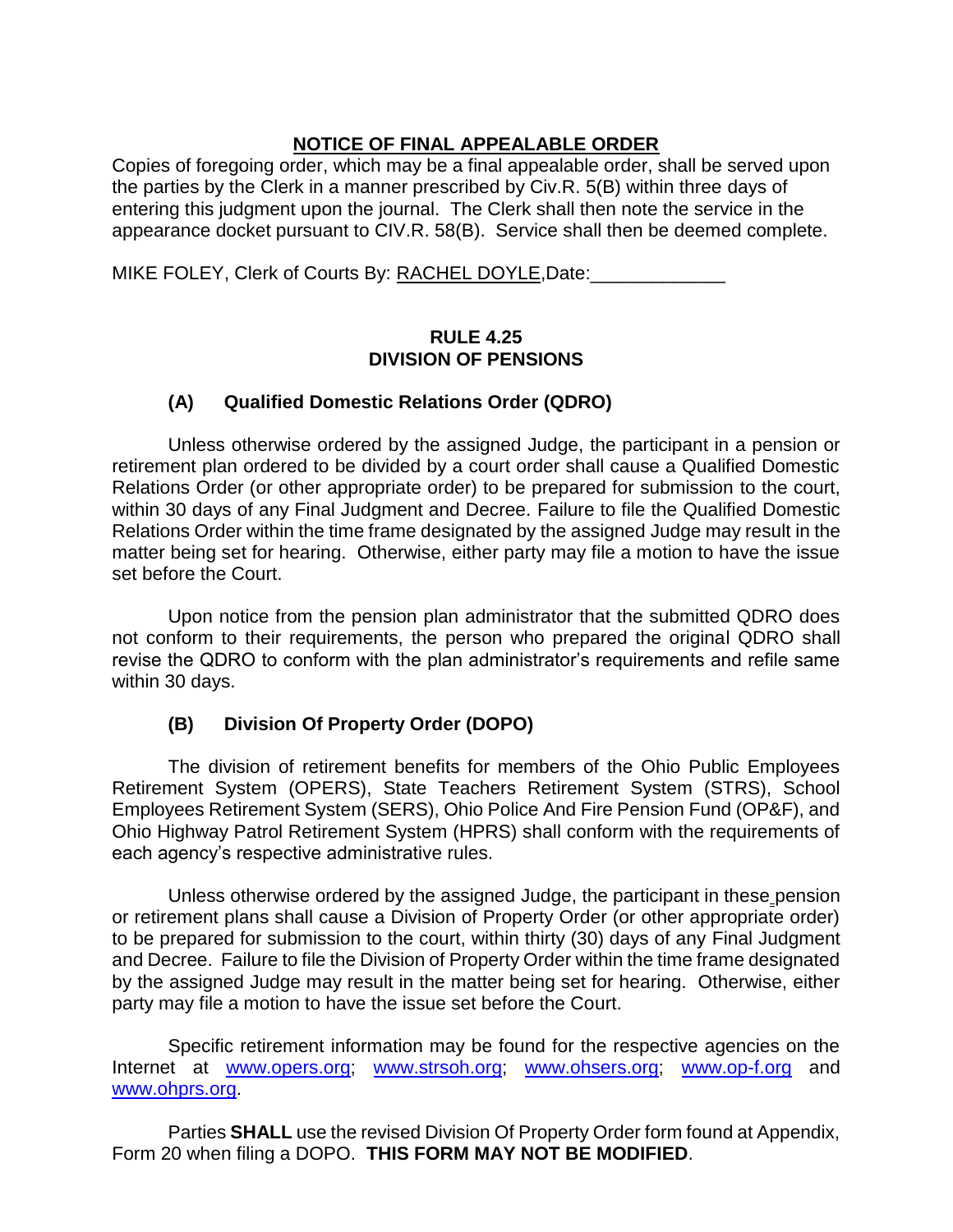**(C) Survivor Benefits**

**THE MANDATED DOPO FORM DOES NOT INCLUDE SURVIVOR BENEFITS PROTECTION FOR A FORMER SPOUSE, EITHER THE PRE-RETIREMENT OR POST-RETIREMENT. SURVIVOR BENEFITS MUST BE ADDRESSED IN THE FINAL DECREE OR SEPARATION AGREEMENT. PARTIES SHOULD CONTACT THE RESPECTIVE AGENCY TO DETERMINE THE APPROPRIATE METHOD TO ADDRESS SURVIVOR BENEFITS.**

#### **RULE 4.26 QUALIFIED MEDICAL CHILD SUPPORT ORDER (QMCSO)**

In all cases involving an employer provided group health plan(s), a Dependent Health Care Order/Qualified Medical Child Support Order (DHCO/QMCSO) shall be issued identifying the medical, dental, optical and other health benefits, if any are available, as well as listing the child(ren) of the parties who shall be designated as the "Alternate Recipients**.**" The parties shall provide the court with all necessary information to allow the issuance of DHCO/QMCSO.

The DHCO/QMCSO shall apply to any and all successor group health plan(s) and shall continue for that period during which the Alternate Recipient(s) is a dependent.

#### **RULE 4.27 AWARD OF ATTORNEY FEES**

**(A) Discretionary Attorney Fee Awards.** Pursuant to the court's equitable powers and jurisdiction granted by R.C. 3105.011, and pursuant to the specific authority granted by R.C. 3105.73, the court may award reasonable attorney fees at any stage of proceedings, including appeal, modification, and enforcement cases, if the court determines that a party will be prevented from fully litigating their rights and adequately protecting their interests, and that the award is equitable. Also, pursuant to the terms of R.C. 3123.17, the court may order either party to pay costs, including attorney fees, whenever the court issues or modifies a child support or spousal support order.

 **(B) Enforcement Actions.** The court may award attorney fees, costs, and other expenses of suit to a successful moving party in any enforcement action, regardless of the moving party's own ability to pay such expenses. Such an award is mandatory in any contempt action involving child support [R.C. 3109.05(C)], parenting time [R.C. 3109.051(K)], or spousal support [R.C. 3105.18(G)]. Evidence of payment of attorney fees for the prosecution of the contempt action must be presented.

**(C) Awards For Delay Or Frivolous Conduct.** If the court determines that an action or pleading is frivolous or has been filed to cause delay or harassment, the court may require the offending party to pay reasonable expenses of the other party including attorney fees and costs [Civil Rule 11].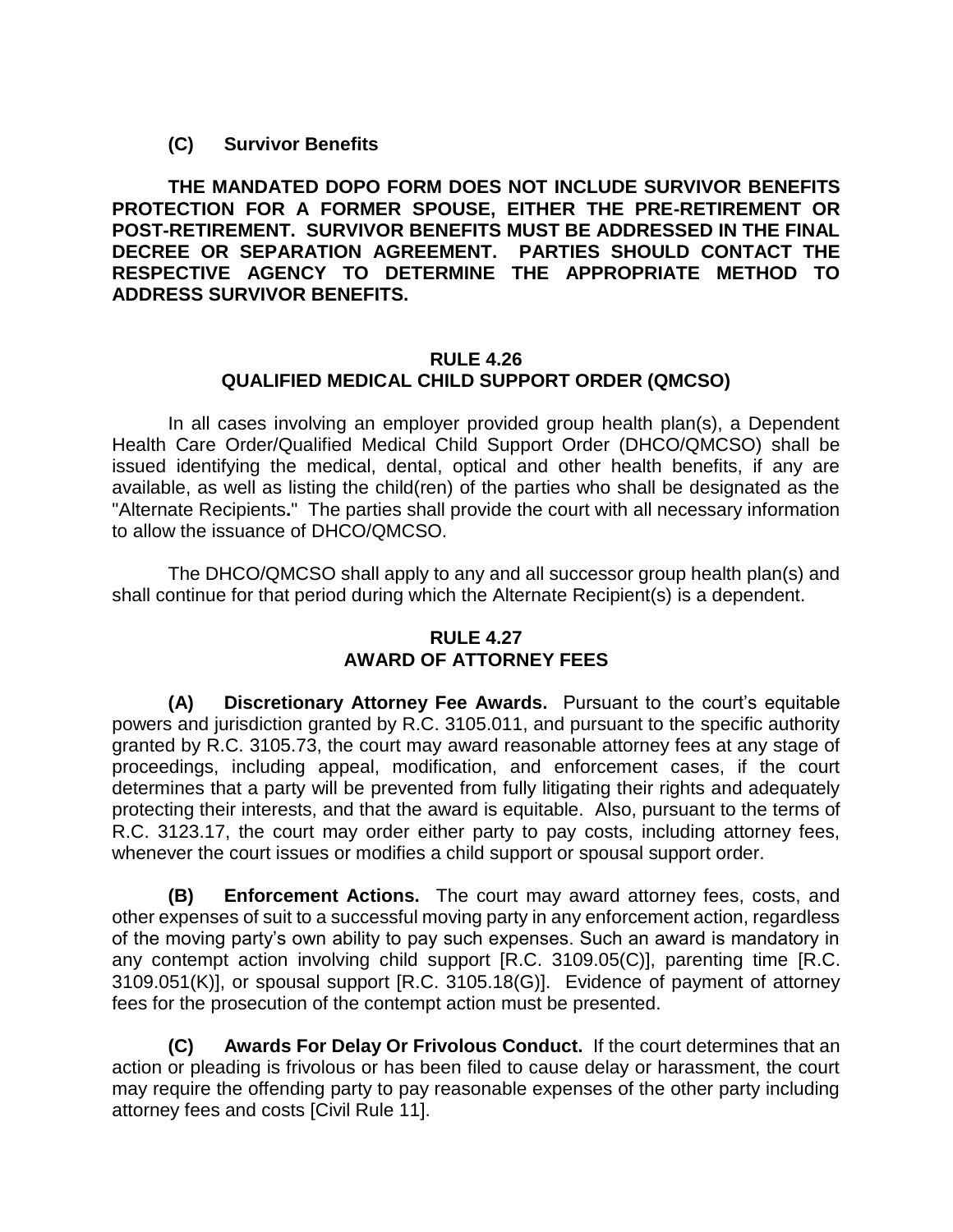**(D) Discovery Sanctions.** Pursuant to Civil Rule 37 and Mont. D.R. Rule 4.18, the court may impose sanctions that include the award of attorney fees and other litigation expenses upon the failure of a party or counsel to comply with discovery requirements.

### **(E) Interim Attorney Fee Award. SEE MONT. D.R. RULE 4.14(B).**

**(F) Reasonable Fee.** In determining the necessity for and reasonableness of attorney fees, the court may use its own knowledge and experience, plus its own observations of time and effort expended, tactics used, discovery cooperation shown, settlement efforts made, and compliance with court orders demonstrated. The court may also consider the amount of attorney fees the opposing party incurred in the same matter.

Absent evidence to the contrary, the following shall be considered a *prima facie* reasonable attorney fee: up to \$500.00 per hearing conducted or prepared for, in modification and enforcement proceedings; and up to \$1,000.00 in divorce, legal separation, annulment, appeal, and custody proceedings.

### **(G) Attorney Fee Hearing Requirements.**

- (1) If the moving party's request exceeds the *prima facie* reasonable attorney fee amounts set forth in paragraph (F), that party must file a motion to set the matter for hearing.
- (2) Prior to any attorney fee hearing, both parties shall make a detailed written disclosure of attorney fees incurred, including hourly rates charged, time expended, fees paid, the source of fees paid, amounts due, and additional litigation expenses incurred. In order to minimize each party's litigation expenses and litigation in the court generally, counsel shall apply their own experience and make every good faith effort to reach agreement. If fee hearing is necessary, the moving party must provide testimony from an expert witness (another attorney with domestic relations experience) as to the reasonableness of the request, based on Rule 1.5 of the Ohio Rules of Professional Conduct and *Swanson v. Swanson* (1976), 48 Ohio App. 2d 85.

**(H) Award to Party Only.** Any attorney fee award made by this court must be entered in favor of a party litigant and not directly in favor of a party's attorney. Such awards may be added to support accounts and collected through withholding notices.

Self-represented parties have not incurred attorney fees and therefore are not eligible for an award of attorney fees.

# *ALLOCATION OF PARENTAL RIGHTS AND RESPONSIBILITIES, AND PARENTING TIME*

#### **RULE 4.28**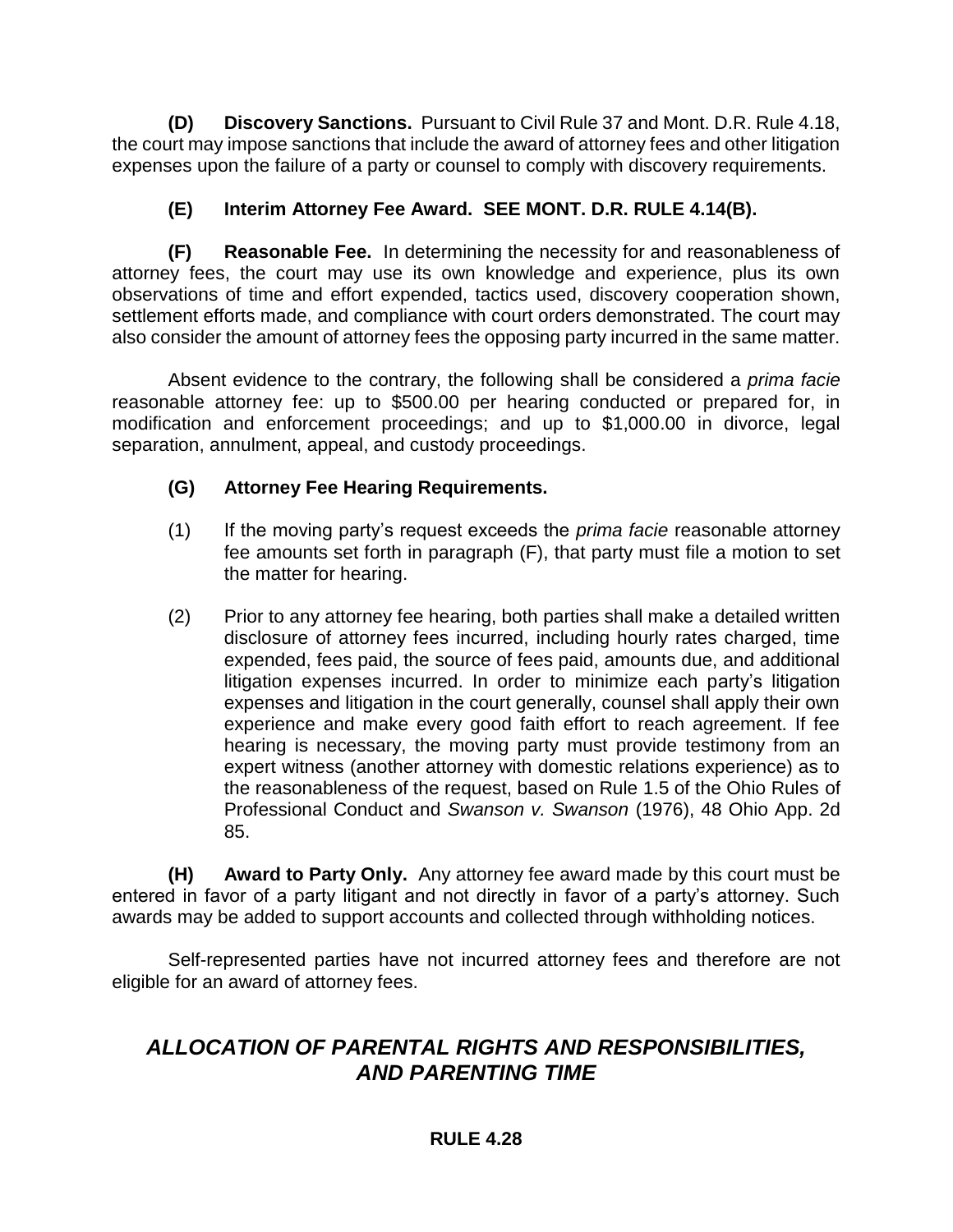#### **APPLICATION FOR CHILD SUPPORT SERVICES**

In all matters, the parties shall complete the Application for Child Support Services [Appendix, Form 7] pursuant to Mont. D.R. Rule 4.14(D) unless already on file.

#### **RULE 4.29 GUARDIAN AD LITEM**

**(A) Appointment.** A party may request the appointment of a guardian ad litem pursuant to R.C. 3109.04 (B)(2)(a). The request may be in writing or by oral motion during any pretrial hearing. If the parties cannot agree, the assigned Judge or Magistrate shall select the guardian ad litem. The guardian ad litem shall have satisfied the training requirements set forth in the Rules of Superintendence 48(E) and comply with the other provisions of Sup.R. 48**.** The court's Family Relations Department may be appointed to conduct a Family Investigation. A guardian or Family Investigator appointed by the court need not be an attorney. The role of the guardian or Family Investigator is to perform an investigation and to be an advocate for the child's best interest, not to be the child's attorney. The guardian or Family Investigator may meet the child alone for discussion, observe the child's interaction with each parent, conduct a home visit at both parents' residence and talk with other key individuals such as the child's teacher, neighbors and relatives. The guardian or Family Investigator shall submit a written report of their findings and recommendations to the court and counsel. [See the Guidelines for Guardian Ad Litem Appointments in Appendix, Form 11].

**(B) Fees.** Unless ordered otherwise, the party requesting the appointment shall be responsible for payment of the guardian's fee and shall be required to deposit the fee in advance with the guardian or the Clerk of Courts. The court may reallocate such fees at a subsequent hearing. Attorneys appointed to serve as guardians will be entitled to compensation for services up to \$1,000.00 per case unless higher fees are approved by the assigned Judge. These fees shall be billed directly to the parties and paid directly to the appointed guardian. A fee in the amount of \$500.00, or as otherwise approved by the Judge, will be assessed as court costs when the court's Family Relations Department is appointed as Family Investigator.

**(C) Report.** The written report of the guardian ad litem or Family Investigator shall be submitted to the assigned Judge or Magistrate, with copies to both attorneys, no less than 7 days before the scheduled hearing unless otherwise ordered. The report shall not be submitted to the Clerk of Courts for filing.

The report shall be accepted into evidence as the guardian ad litem's direct testimony. He or she may be subject to cross-examination by either party. A party desiring to cross-examine the guardian ad litem shall arrange for their appearance by filing a subpoena and is responsible for any additional fee for that appearance.

#### **RULE 4.30 PSYCHOLOGICAL OR PSYCHIATRIC EVALUATIONS**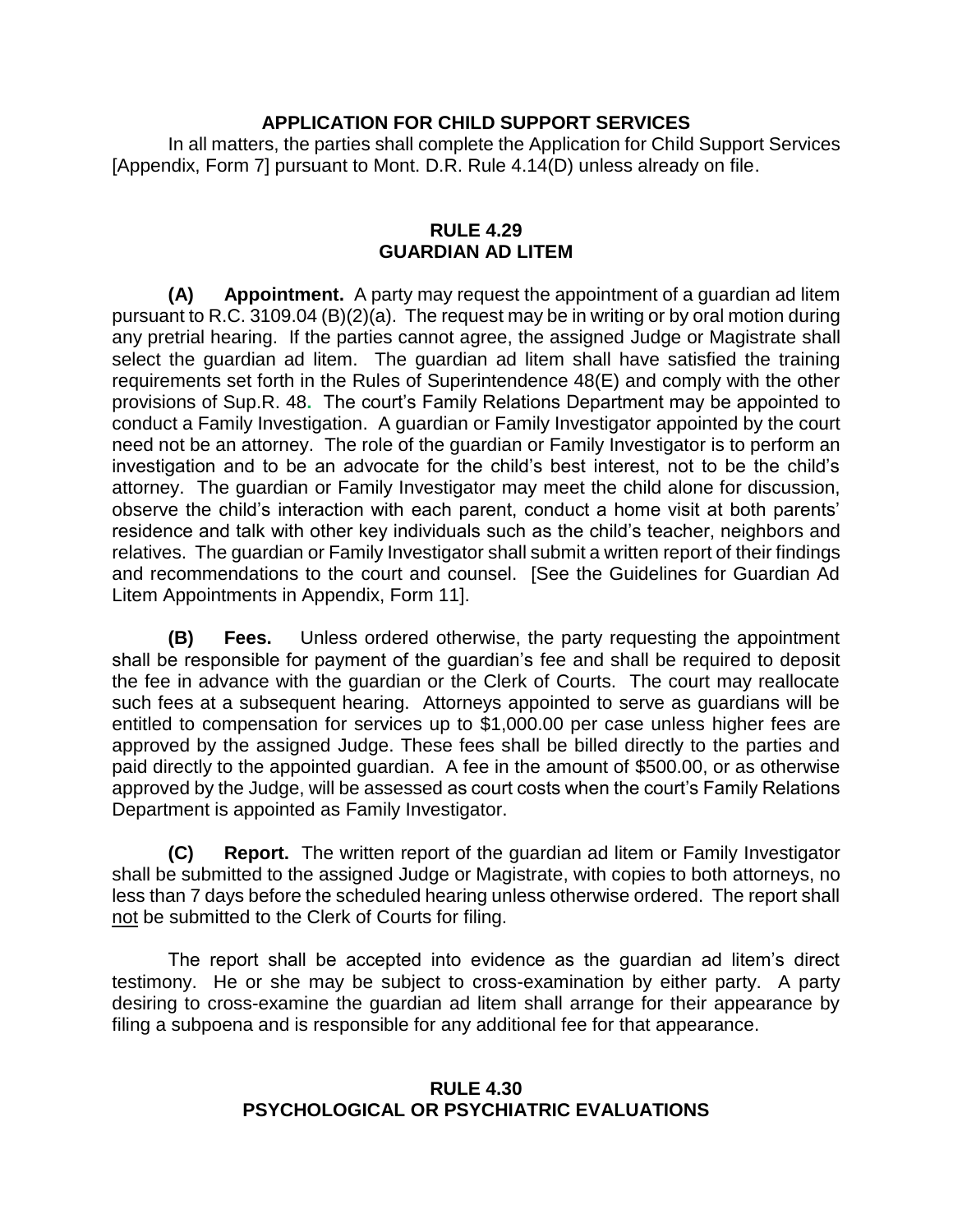**(A) Appointment.** The court may, as part of a pre-trial order, appoint a psychologist or psychiatrist to conduct an evaluation on the issues of custody and/or parenting time in order to assist the court in the determination of the allocation of parental rights. The court will allocate the costs of the evaluation between the parties.

**(B) Report.** In accordance with the Guidelines For Child Custody Evaluation set forth in Appendix, [Form 10] the psychologist or psychiatrist will provide the court with the original written report and recommendations no less than 7 days prior to the hearing unless otherwise ordered. Copies shall be mailed to counsel for each party, or a party if unrepresented. The report shall be accepted into evidence as the psychologist's or psychiatrist's direct testimony. He or she may be subject to cross-examination by either party. A party desiring to cross-examine shall arrange for the psychologist's or psychiatrist's appearance at hearing and is responsible for paying the fee for that appearance. The report shall not be submitted to the Clerk of Courts for filing.

#### **RULE 4.31 INTERVIEW OF CHILD BY THE COURT**

All interviews of children shall be pursuant to the criteria set forth in R.C. 3109.04(B)(2) and 3109.051(C). The transcript of the child's interview shall be sealed and not available to any party or attorney without a court order.

#### **RULE 4.32 PARENTING SEMINAR**

The court requires all parents in divorce, legal separation, or dissolution actions, involving minor children, to attend and complete an educational seminar, *e.g.* "Helping Children Succeed after Divorce."

An order advising the parents of the seminar will be mailed directly to the parties. Each parent shall be responsible for registering for the seminar. The parties' action may not proceed to final hearing until there has been compliance with this rule. This requirement may be waived for good cause shown. Non-compliance by a parent who enters no appearance and does not contest the action will not delay the final hearing.

Out-of-state parties may fulfill the requirement by attending a similar seminar available in their state and provide a copy of the certificate of completion to this court.

Seminar attendance may also be required by order of the court in actions involving post-decree motions for custody of, or parenting time with, minor children.

The court may, when it appears to be in the best interests of the child(ren), order additional parenting education for either party.

#### **RULE 4.33 SHARED PARENTING [See Appendix Form 12 for Shared Parenting Plan Outline]**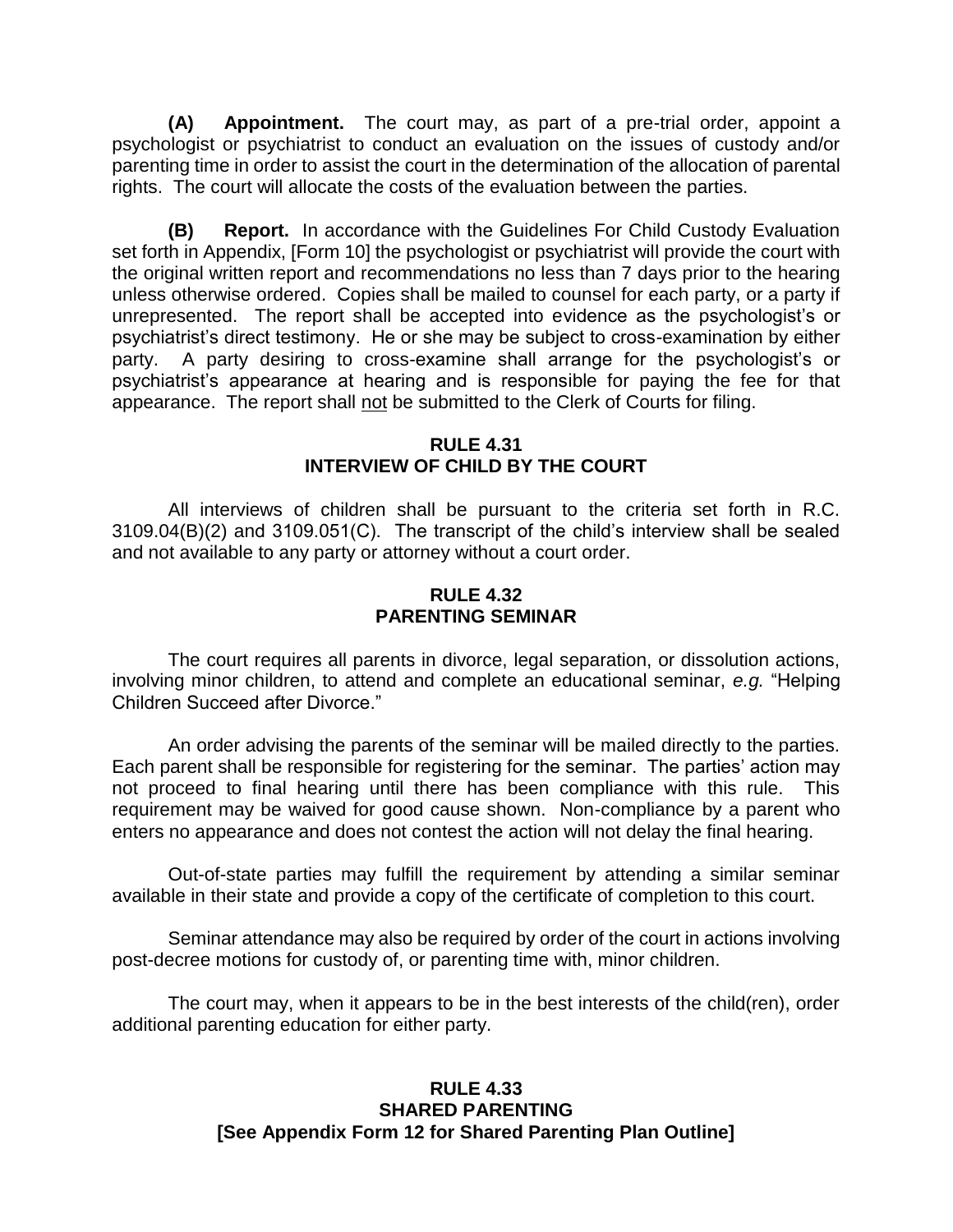A true copy of the Shared Parenting Plan shall be attached to the petition/request and original Shared Parenting Plan should be filed separately for future attachment to the Decree of Shared Parenting.

**(A)** There shall be no award of temporary shared parenting in either pre-decree or post-decree actions. Shared parenting may only be awarded between legal parents.

**(B) (Dissolution) – Joint Request for Shared Parenting.** The joint request for shared parenting and shared parenting plan shall be filed with the petition for dissolution and separation agreement. If approved, a final decree of shared parenting which incorporates said plan will be granted at the same time as the final decree of dissolution is filed.

**(C) (Divorce) - Pre-Decree Joint Request for Shared Parenting.** The parties shall be required to prepare a Final Judgment and Decree of Divorce, a Petition for Shared Parenting, and a separate Final Judgment and Decree of Shared Parenting which shall incorporate a Shared Parenting Plan along with a child support computation worksheet. The Shared Parenting Decree shall contain a waiver of the 30 day statutory waiting period, if necessary, so that the decrees may be filed at the same time.

**(D) Pre-Decree Separate Request(s) for Shared Parenting.** When only one party requests shared parenting and submits a separate plan to the court, the matter will be scheduled in the same manner as a contested custody case.

**(E) Post-Decree Joint Requests for Shared Parenting.** When a post-decree joint request for shared parenting with a joint plan is filed, a hearing before a Magistrate must be scheduled no less than 30 days after the filing. If approved, the Magistrate will prepare an agreed Final Decree of Shared Parenting.

**(F) Post-Decree Joint Requests for Shared Parenting (settlement).** When a post-decree contested custody is settled by an agreement to submit a joint shared parenting plan, the Magistrate will reset the hearing to provide for the filing of the request and shared parenting plan prior to the hearing.

**(G) Post-Decree Separate Request(s) for Shared Parenting.** When either party requests shared parenting and submits a separate plan to the court, the matter will be scheduled in the same manner as a contested custody case.

 **(H) Agreed Modifications of Existing Shared Parenting Plan.** An agreed entry presented to the court to modify some terms of a prior Shared Parenting Plan will be processed in the same manner as other agreed entries. If the entry modifies support or health care, it shall be submitted to the court's Compliance Office with all necessary documents. A hearing on the agreed entry is not required.

**(I) Motions to Modify Existing Shared Parenting Plan.** When a party wishes to modify an existing shared parenting plan, a motion shall be filed and a hearing shall be set in accordance with these rules.

**(J) Application for Child Support Services.** The parties shall ensure that the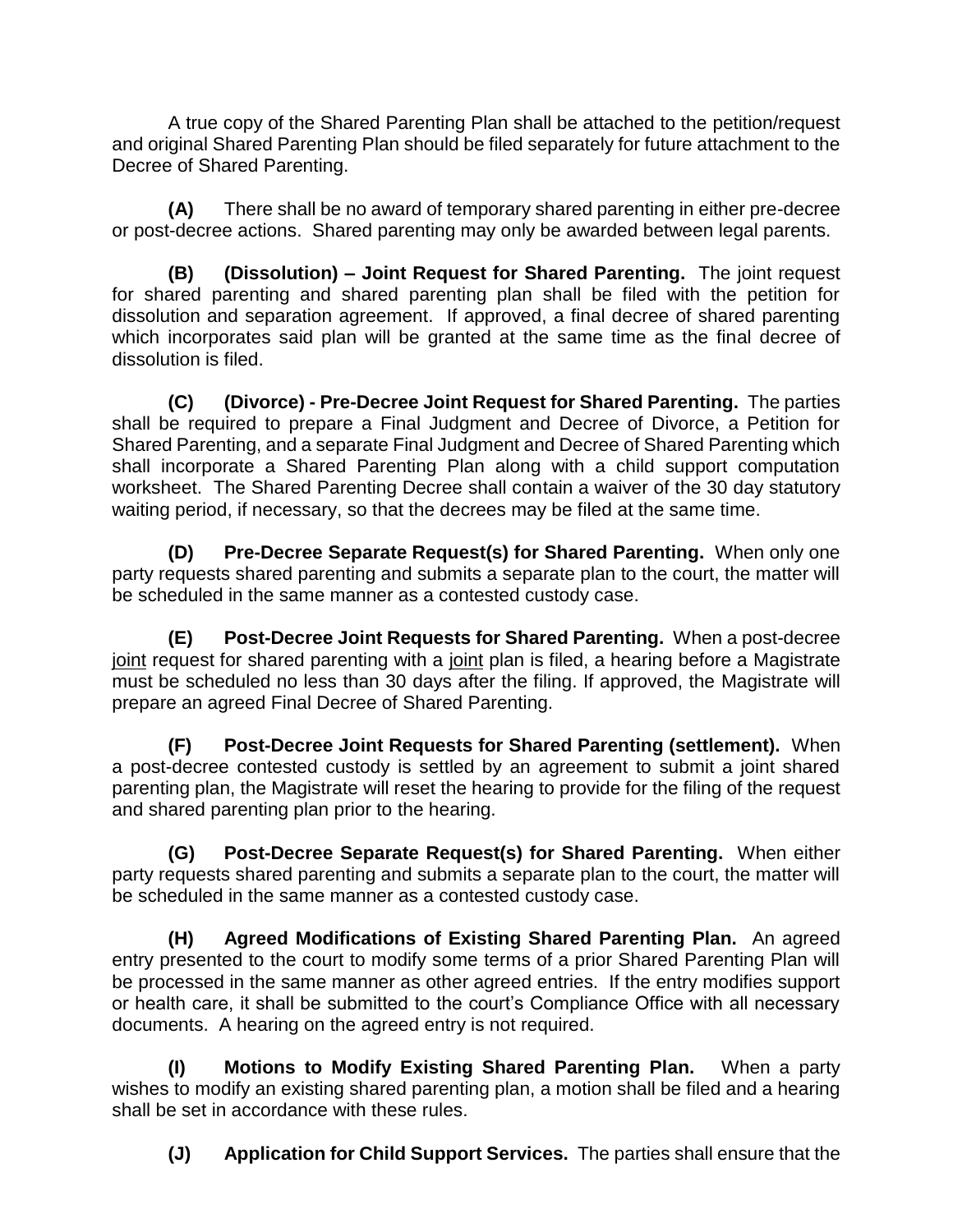Application for Child Support Services has been filed pursuant to Mont. D.R. Rule 4.14(D).

#### **RULE 4.34 STANDARD ORDER OF PARENTING TIME**

Unless the parties otherwise agree or the facts of a case warrant a modification thereof (*e.g.* long distance travel or non-traditional work schedules) the court will adopt the Standard Order of Parenting Time for all cases before the court pursuant to R.C. 3109.051(F)(2). All parenting time orders shall contain paragraphs 18, 19 and 20 of the Standard Order of Parenting Time. [See Appendix, Form 4]

# *DISPUTE RESOLUTION*

#### **RULE 4.35 CONCILIATION**

Pursuant to R.C. 3117.05, the Court offers Conciliation services. Prior to or during the pendency of an action for divorce, annulment, or legal separation, one or both of the spouses may request conciliation. If the request for conciliation occurs prior to filing an action, the spouse may contact the Family Relations Department by phone or in person for an appointment during regular business hours. If the request for conciliation comes during the pendency of a case, a motion and entry shall be prepared and submitted to Family Relations Department. Conciliation Counseling can be scheduled with counselors at the Court, if the spouses do not elect to find a counselor in the community.

Conciliation proceedings shall stay the final hearing of the case until the process is completed, or 90 days, whichever comes first. A petition for conciliation does not stay any temporary order or enforcement of same.

#### **RULE 4.36 MEDIATION**

**(A) Introduction.** This Court incorporates by reference the O.R.C. Chapter 2710, "Uniform Mediation Act" (UMA); R.C. 3109.052, Mediation Order and Rule 16 of the Supreme Court of Ohio Rules of Superintendence. All definitions found in the UMA are adopted by this court.

**(B) Purpose.** To promote greater efficiency and public satisfaction through the facilitation of the earliest possible resolution for domestic relation cases through the use of mediation.

**(C) Scope.** Any action under the jurisdiction of this court may be referred to mediation.

- **(D) Case Selection.**
- (1) **Referral Process.** The court, on its own motion, or the motion of any of the parties may refer disputed issues pending before the court to mediation in whole or in part by an "Order Scheduling Mediation" which shall, at a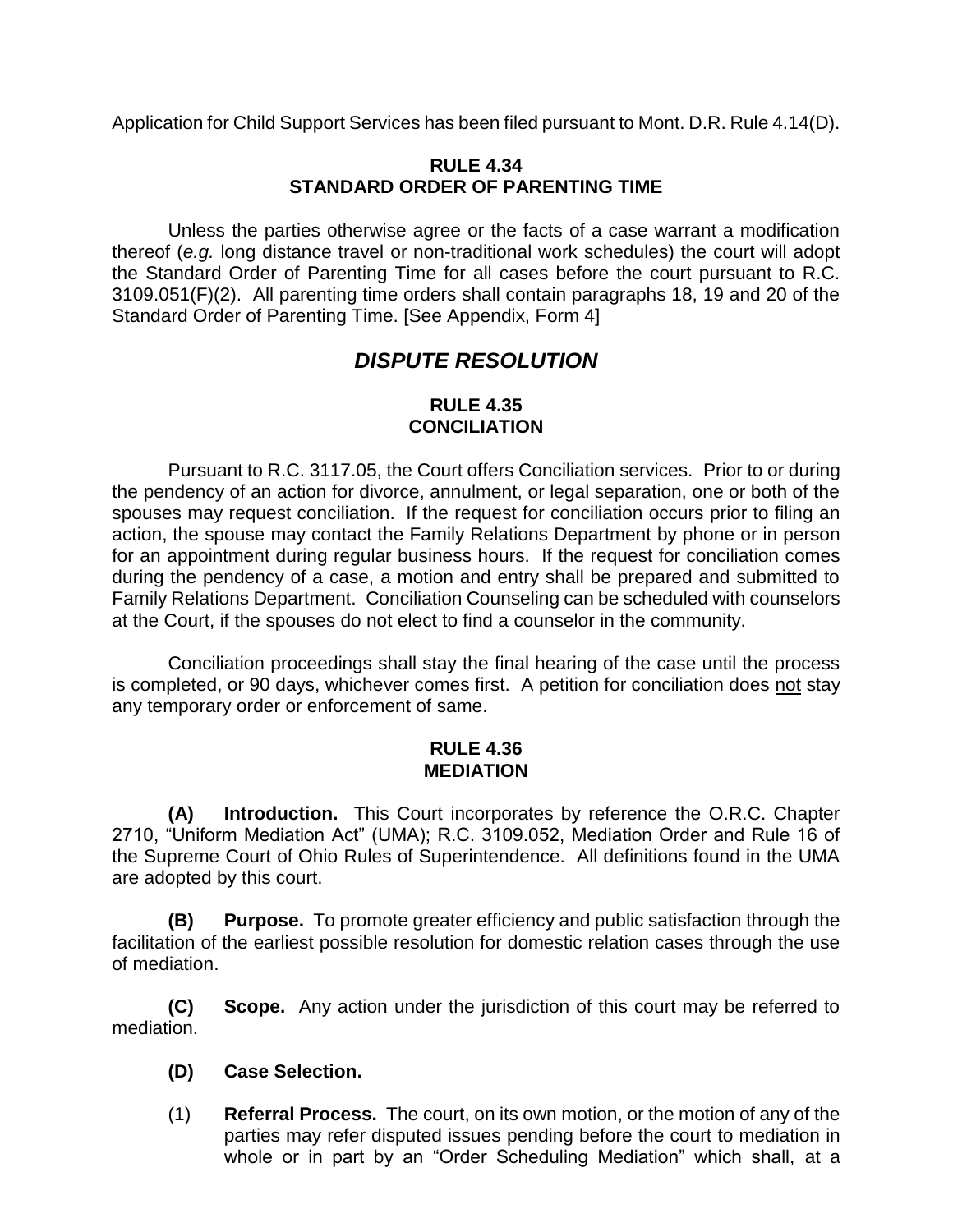minimum indicate the date, time, place and contact information of the mediation. All parties and counsel shall advise the assigned Judge or Magistrate of any domestic violence allegations known to them to exist or to have existed in the past, or which become known to them following entry of the order but before conclusion of all mediation proceedings, which allegations involve any two or more persons whose attendance is required by the referral order.

If the request for mediation services is not generated from a hearing before a Magistrate or Judge, an attorney or self-represented party may draft a motion and order to be signed by the Judge and/or Magistrate ordering the parties to court mediation service. After the motion is filed, a time-stamped copy of the motion and order shall be given to the Mediation Services Department.

### **(2) Eligibility of Cases**

The Mediation Services Department will determine the eligibility and appropriateness of each referral prior to the commencement of the mediation process and may decline any referral deemed inappropriate.

### **(3) Mediator Selection and Assignment.**

The following methods may be used to determine the mediator for the case:

- a. The court randomly assigns a mediator to the case from the court's roster of approved staff mediators.
- b. Specific appointments may be made by the court taking into consideration the qualifications, skills, expertise, and caseload of the mediator in addition to the type, complexity and requirements of the case.

**(E) Procedures.** In accordance with all applicable provisions of this rule, if a case is deemed appropriate by the court, mediation will be scheduled. A mediator may meet with the parties individually prior to bringing the parties together for any reason including, but not limited to further screening. A mediator may schedule multiple mediation sessions, if necessary and mutually acceptable for the resolution of the issues in part or in their entirety.

- (1) The court shall utilize procedures for all cases that will:
	- a. Ensure that parties are allowed to participate in mediation, and if the parties wish, that their attorneys and other individuals they designate are allowed to accompany them and participate in mediation.
	- b. Screen for domestic violence both before and during mediation.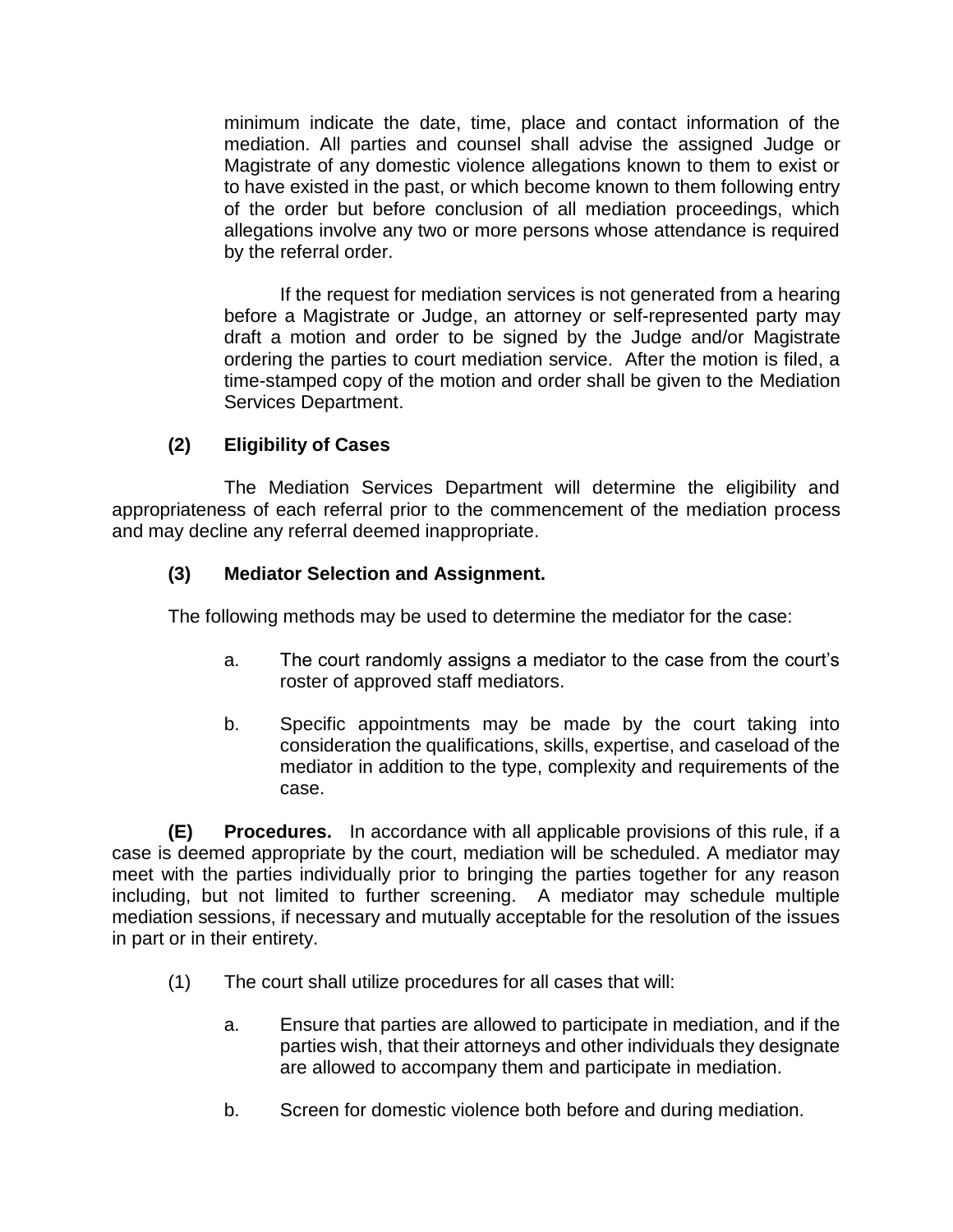- c. Encourage appropriate referrals to legal counsel and other support services for all parties, including victims of and suspected victims of domestic violence.
- d. Prohibit the use of mediation in any of the following:
	- o As an alternative to the prosecution or adjudication of domestic violence;
	- o In determining whether to grant, modify or terminate a protection order;
	- $\circ$  In determining the terms and conditions of a protection order; and
	- $\circ$  In determining the penalty for violation of a protection order.

Nothing in this division of this rule shall prohibit the use of mediation in a subsequent divorce or custody case even though that case may result in the termination of the provisions of a protection order.

- (2) Mediation of allocation of parental rights and responsibilities or the care of, or visitation with, minor children shall abide by all provisions set forth in (E)(1) of this rule, mediation may then proceed, when violence or fear of violence is alleged, suspected, or present, only if the mediator has specialized training set forth in "Qualifications" section (F) of this rule and all of the following conditions are satisfied:
	- a. The person who is or may be the victim of domestic violence is fully informed, both orally and in writing, about the mediation process, his or her right to decline participation in the mediation process, and his or her option to have a support person present at mediation sessions.
	- b. The parties have the capacity to mediate without fear of coercion or control.
	- c. Appropriate procedures are in place to provide for the safety of the person who is or may be the victim of domestic violence and all other persons present at the mediation.
- (3) Procedures are in place for the mediator to terminate mediation if he or she believes there is continued threat of domestic violence or coercion between the parties.
- (4) Procedures are in place for issuing written findings of fact, as required by R.C. 3109.052, to refer certain cases involving domestic violence to mediation.

### (5) **Party/Non-Party Participation**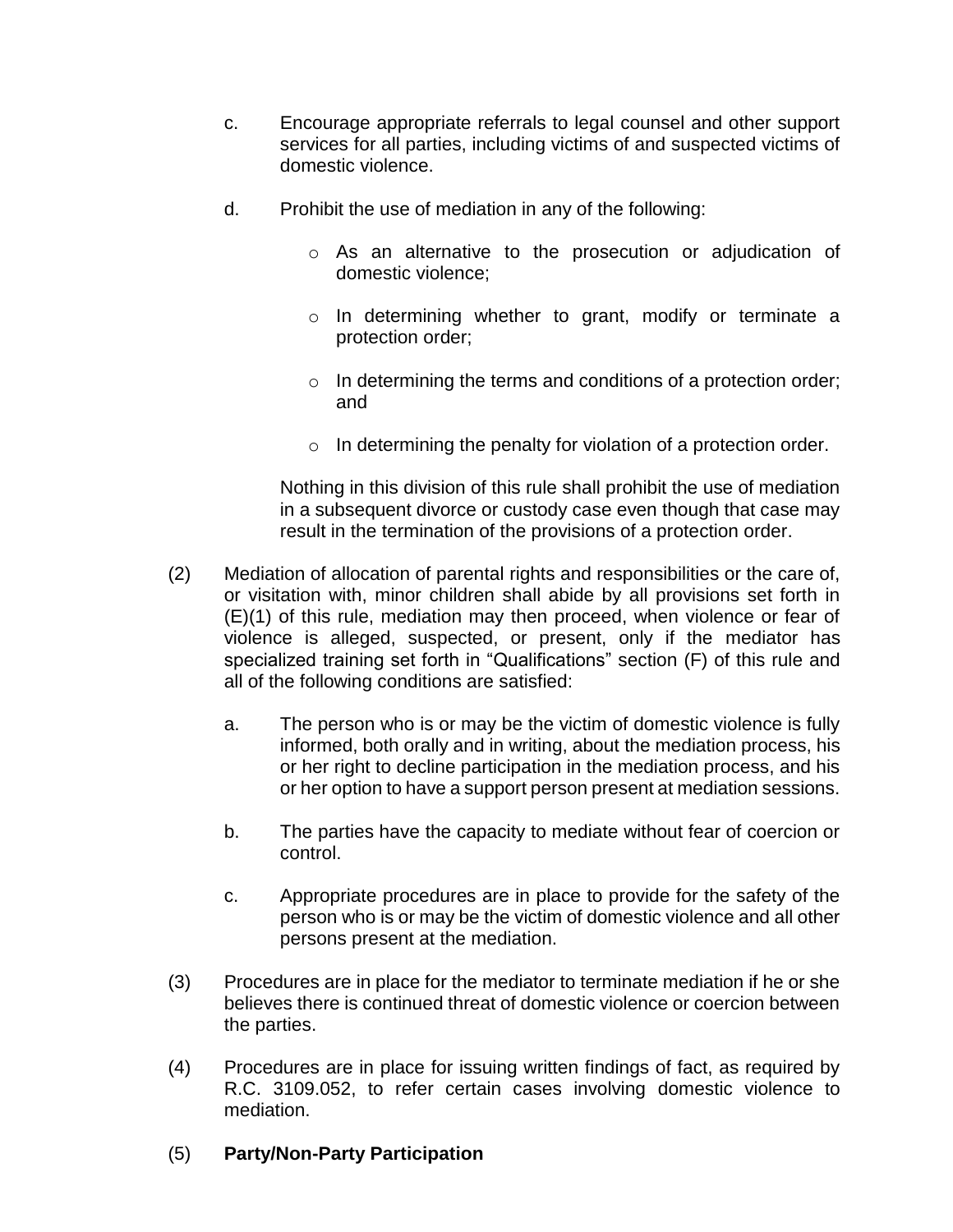- a. Parties who are ordered into mediation in cases shall attend scheduled mediation sessions. The court may order parties to return to mediation at any time in cases.
- b. A Judge, Magistrate and/or mediator may require the attendance of the parties' attorneys at the mediation sessions if the mediator deems it necessary and appropriate.
- c. If counsel of any party to the mediation becomes aware of the identity of a person or entity whose consent is required to resolve the dispute, but has not yet been joined as a party in the pleadings, they shall promptly inform the mediator as well as the assigned Judge or Magistrate.
- d. If the opposing parties to any case are 1) related by blood, adoption, or marriage; 2) have resided in a common residence, or 3) have known or alleged domestic violence at any time prior to or during the mediation, then the parties and their counsel have a duty to disclose such information to the mediator and have duty to participate in any screening required by the court.
- e. By participating in mediation a nonparty participant, as defined by R.C. 2710.01(D), agrees to be bound by this rule and submits to the court's jurisdiction to the extent necessary for enforcement of this rule. Any nonparty participant shall have the rights and duties under this rule attributed to parties except as provided by R.C. 2710.03(B) (3) and 2710.04(A) (2).

#### (6) **Confidentiality/Privilege**

All mediation communications related to or made during the mediation process are subject to and governed by the "Uniform Mediation Act" (UMA) R.C. 2710.01 to 2710.10, R.C. 3109.052, the Rules of Evidence and any other pertinent judicial rule(s). Statements made during the course of mediation assessments or the mediation sessions are confidential except as outlined in R.C. 2710.03 and R.C. 2701.05. In furtherance of the confidentially set forth in this rule, parties and non-parties desiring confidentiality of mediation communications shall execute a written "Agreement to Mediate" prior to the mediation session. If a new or different person(s) attend a subsequent session, their signatures shall be obtained prior to proceeding further in the process.

### (7) **Mediator Conflicts of Interest**

In accordance with R.C. 2710.08(A) and (B), the Mediator assigned by the Court to conduct a mediation shall disclose to the mediation parties, counsel, if applicable, and any nonparty participants any known possible conflicts that may affect the Mediator's impartiality as soon as such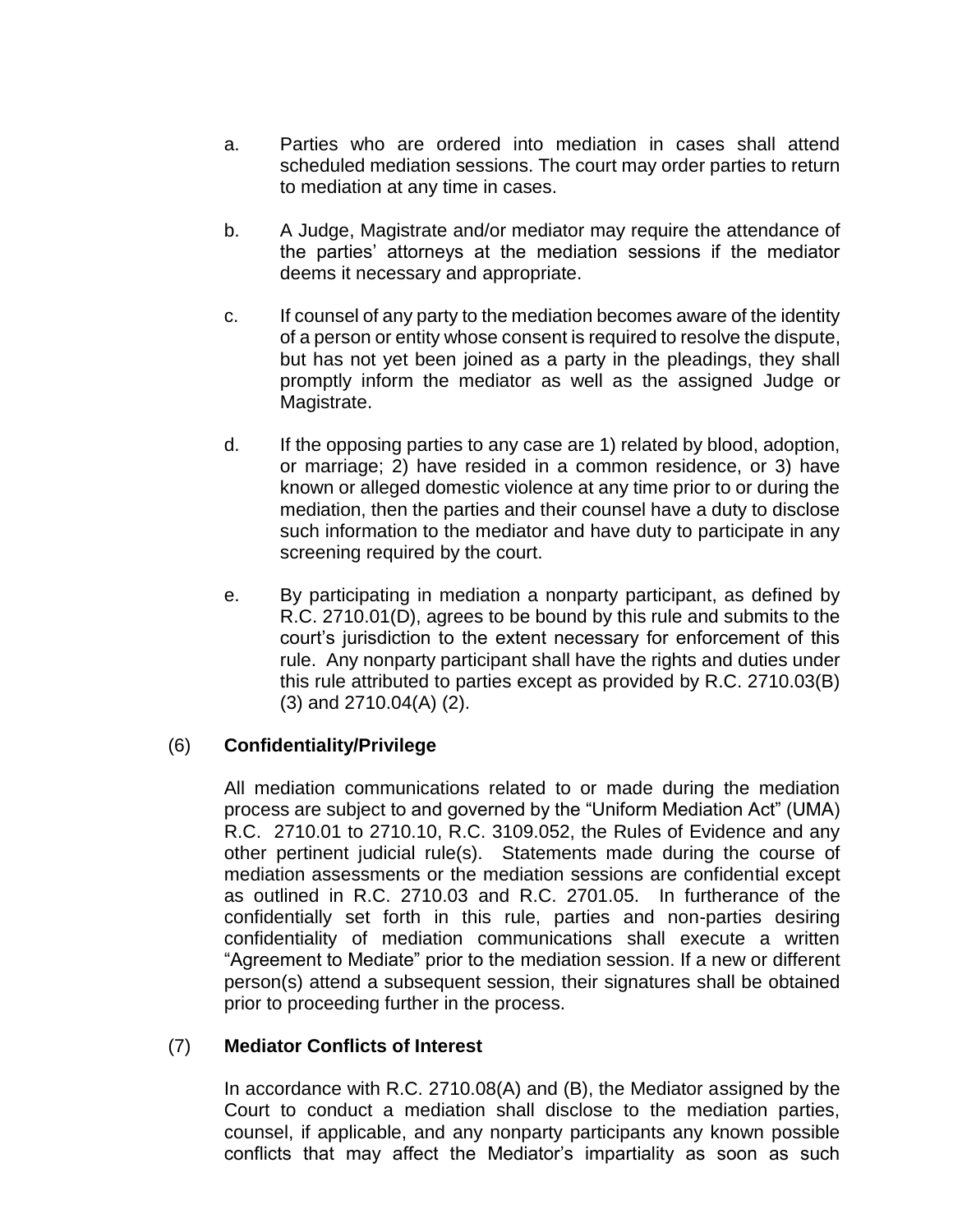conflict(s) become known to the Mediator. If counsel or a mediation party requests that the assigned Mediator withdraw because of the facts so disclosed, the assigned Mediator should withdraw and request that the assigned Judge or Magistrate appoint another Mediator from the list of qualified Mediators that is maintained by the Court. The parties shall be free to retain the mediator by an informed, written waiver of the conflict of interest(s).

#### (8) **Termination**

If the assigned Mediator determines that further mediation efforts would be of no benefit to the parties, he or she shall inform all interested parties and the Court that the mediation is terminated using the procedure required by this Court.

#### (9) **Stay of Proceedings**

All remaining court orders shall continue in effect. No order is stayed or suspended during the mediation process except by written court order. Mediation shall not stay discovery, which may continue through the mediation process in accordance with applicable rules, unless agreed upon by the parties and approved by the Judge or Magistrate assigned to the case.

(10) Continuances of scheduled mediations shall be granted only for good cause shown.

#### (11) **Guardian Ad Litem**

A guardian ad litem for the children in the case may participate in mediation. (See also, Mont. D.R. Rule 4.29)

#### (12) **Mediation Memorandum of Understanding**

The assigned mediator, parties or counsel, if applicable, as agreed by the parties, may immediately prepare a written memorandum memorializing the agreement reached by the parties. The "Mediation Memorandum" may be signed by the parties and counsel (if the "Mediation Memorandum" is signed it will not be privileged pursuant to R.C. 2710.05 (A) (1)). The written "Mediation Memorandum of Understanding" may become an order of the court after review and approval by the parties and their attorney, if applicable. No oral agreement by counsel or with parties or an officer of the court will be regarded unless made in open court.

#### (13) **Mediator Report**

At the conclusion of the mediation and in compliance with R.C. 2710.06 the court shall be informed of the status of the mediation including all of the following: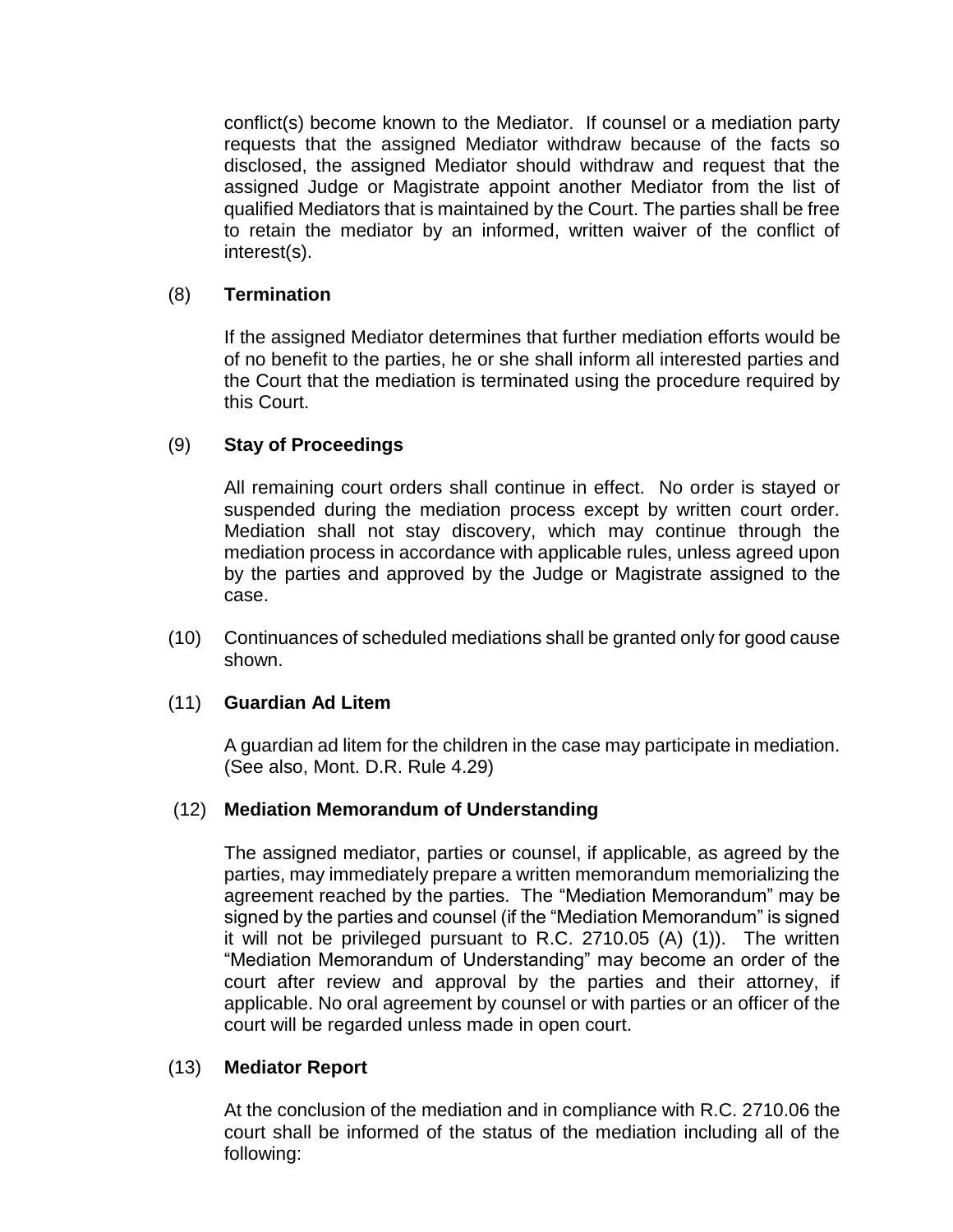- a. Whether the mediation occurred or was terminated;
- b. Whether a settlement was reached on some, all or none of the issues; and
- c. Future mediation session(s), including date and time.

Any agreement reached during mediation shall not be binding upon the parties until approved by the court. The court shall consider the best interests of the children when allocating parental rights and responsibilities and/or establishing a possessory schedule.

### **(F) Qualifications**

### (1) **General Qualifications and Training**

A mediator employed by the division or to whom the division makes referrals for mediation of allocation of parental rights and responsibilities, the care of, or visitation with, minor children, abuse, neglect and dependency, or juvenile perpetrated domestic violence cases shall satisfy all of the following:

- a. Possess a bachelor's degree, or equivalent education or experience as is satisfactory to the division, and at least two years of professional experience with families. "Professional experience with families" includes mediation, counseling, casework, legal representation in family law matters, or such other equivalent experience satisfactory to the division.
- b. Complete at least twelve hours of basic mediation training or equivalent experience as a mediator that is satisfactory to the division.
- c. After completing the above training, complete at least forty hours of specialized family or divorce mediation training which has been approved by the Dispute Resolution Section of the Supreme Court.

#### (2) **Specific Qualifications and Training: Domestic Abuse**

A mediator employed by the division or to whom the division makes referrals for mediation of any case shall complete at least fourteen hours of specialized training in domestic abuse and mediation through a training program approved by the Ohio Supreme Court Dispute Resolution Section. A mediator who has not completed this specialized training may mediate these cases only if he/she co-mediates with a mediator who has completed the specialized training.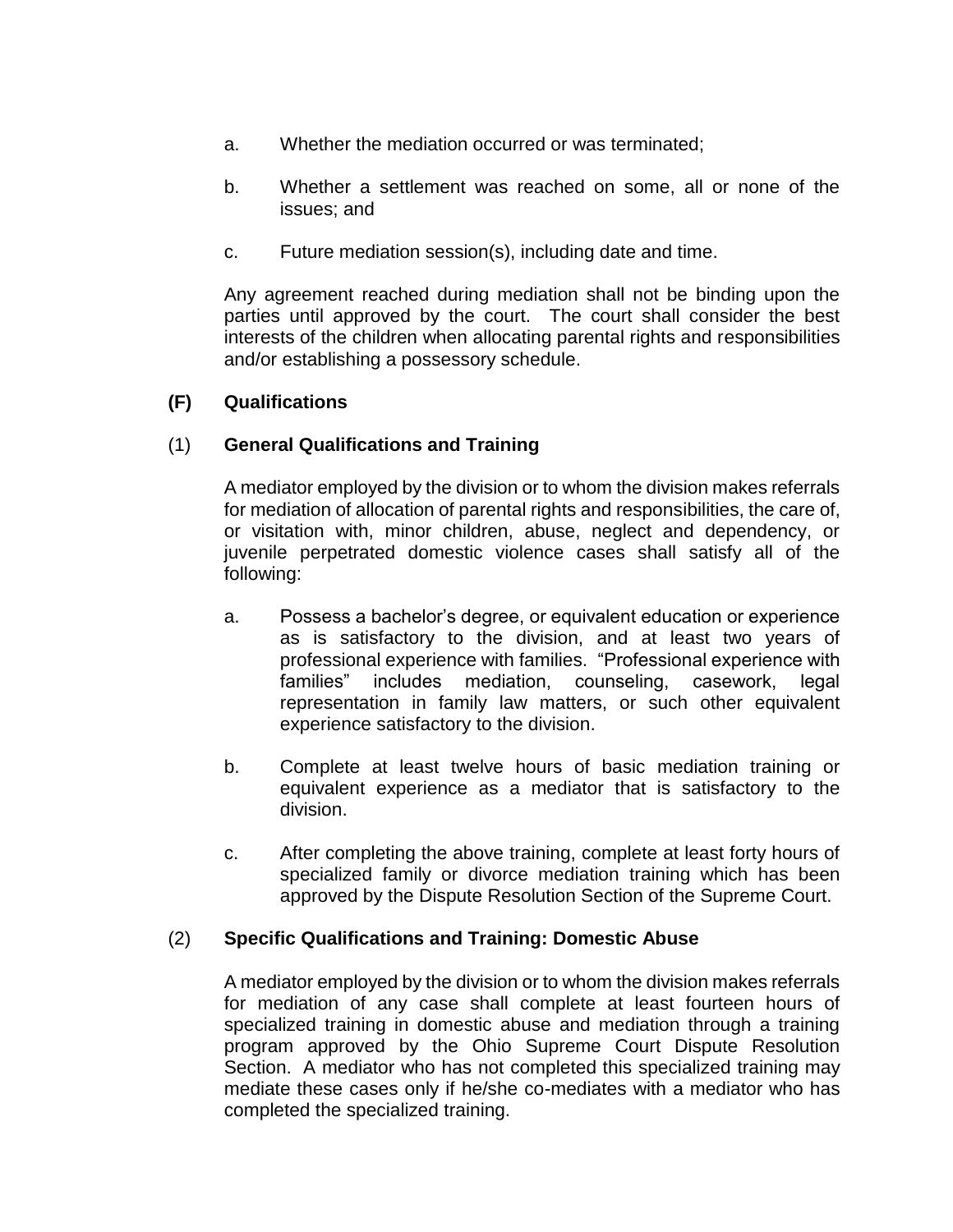**(G) Fees and Costs.** Currently there are no additional fees for mediation services.Fees for mediation through the court's Mediation Services Department shall be determined by the administrative Judge if the need arises.

#### **(H) Sanctions**

If any individual ordered by the court to attend mediation fails to attend mediation without good cause, the court may impose sanctions which may include, but are not limited to, the award of attorney's fees and other costs, contempt or other appropriate sanctions at the discretion of the assigned Judge or Magistrate.

#### **RULE 4.37 PARENTING TIME FACILITATION**

Facilitation services may be ordered by the Judge and/or Magistrate in pre or postdecree cases where the parties have a parenting time issue. The parties may be referred to the Family Relations Department to implement a current parenting time order, to facilitate a dialogue between the parents and/or the children to develop a viable parenting order, and/or to assist the parties by providing them the tools to resolve their own disputes. All parties needed to implement the parenting time schedule will be interviewed.

Fees for these services shall be set by the Judge or Magistrate.

#### **RULE 4.38 RESERVED**

#### **RULE 4.39 COURT APPOINTMENT OF VALUATION EXPERTS**

Whenever the value of an asset is in dispute, the court may, upon motion of either party or upon the court's own motion and for good cause shown, appoint an expert for the purpose of appraisal.

The order of appointment shall state specifically the property to be valued, the name of the expert, the allocation of any costs or fees, what advancement, if any, is to be made and that the parties are to cooperate fully with the expert.

The final allocation of fees shall be set by the Judge or Magistrate. Also see Mont. D.R. Rule 4.14(C).

### **RULE 4.40 DIVISION OF PERSONAL PROPERTY**

Marital household goods, furniture, furnishings, appliances, tools, and other tangible personal property shall be divided as the parties may agree. If the parties are unable to agree, the court adopts the following as standards for the division of personal property.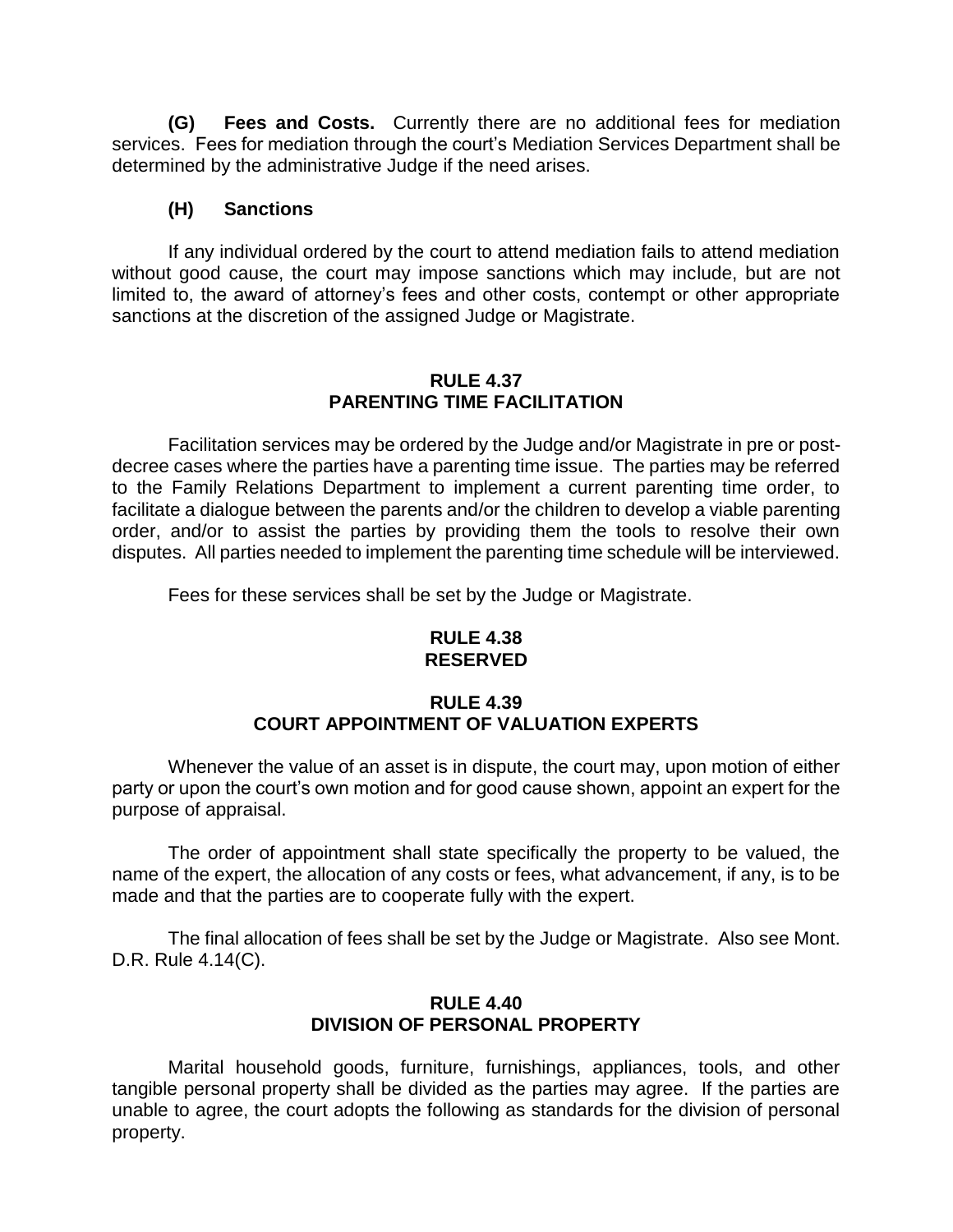**(A)** Personal items. Each party shall be awarded those items brought into the marriage, personally inherited or received as an individual gift. Each party shall also be awarded his/her own books, papers, creations, mementos, jewelry, family heirlooms and other personal possessions. Any family photos, home videos, music collections and similar items shall be equally divided between the parties by agreement or duplicated with each party paying one half of the cost of duplication.

**(B)** Children's items. If there are minor children, all furniture, clothing and toys primarily used by the children, plus any clothes washer and dryer, shall be retained by the residential parent.

**(C)** Remaining personal property. The remaining household goods, furniture, furnishings, appliances, tools and other tangible personal property shall be divided as the parties may agree. If the parties cannot reach an agreement, the parties shall select one of the following two options:

- (1) The parties shall flip a coin with the winner having first choice of one item, the loser having second choice, and the parties alternating selections until all items in dispute are divided; or
- (2) All disputed items shall be appraised with the cost of appraisal to be shared equally by the parties; the plaintiff shall have the first option to keep all disputed items by purchasing defendant's one half interest at one half the total appraised value; upon plaintiff's refusal, defendant shall have the same option.

**(D)** The court may appoint a neutral third party to assist in the division of household goods by alternate selection if deemed necessary. Cost of the service shall be divided equally between the parties.

#### **RULE 4.41 POST-DECREE MOTIONS**

# **(A) Hearings/Service**

All post-decree motions before a Magistrate shall be scheduled for hearing upon filing of the motion. If the case has previously been heard by a Magistrate, that Magistrate shall continue to be the assigned Magistrate unless reassigned for good cause by the assigned Judge. Upon filing of the motion, service must be obtained upon the opposing party in accordance with the Rules of Civil Procedure and Ohio law.

# **(B) Motions To Modify Child Or Spousal Support**

(1) Any motion requesting a modification of an existing child or spousal support order shall set forth the reason for the modification with specificity. The motion shall specify whether the motion is for an increase or decrease of support. All motions requesting modification shall be accompanied by an updated Affidavit of Financial Disclosure. The party seeking a modification shall provide, at hearing, documentation verifying his/her current earnings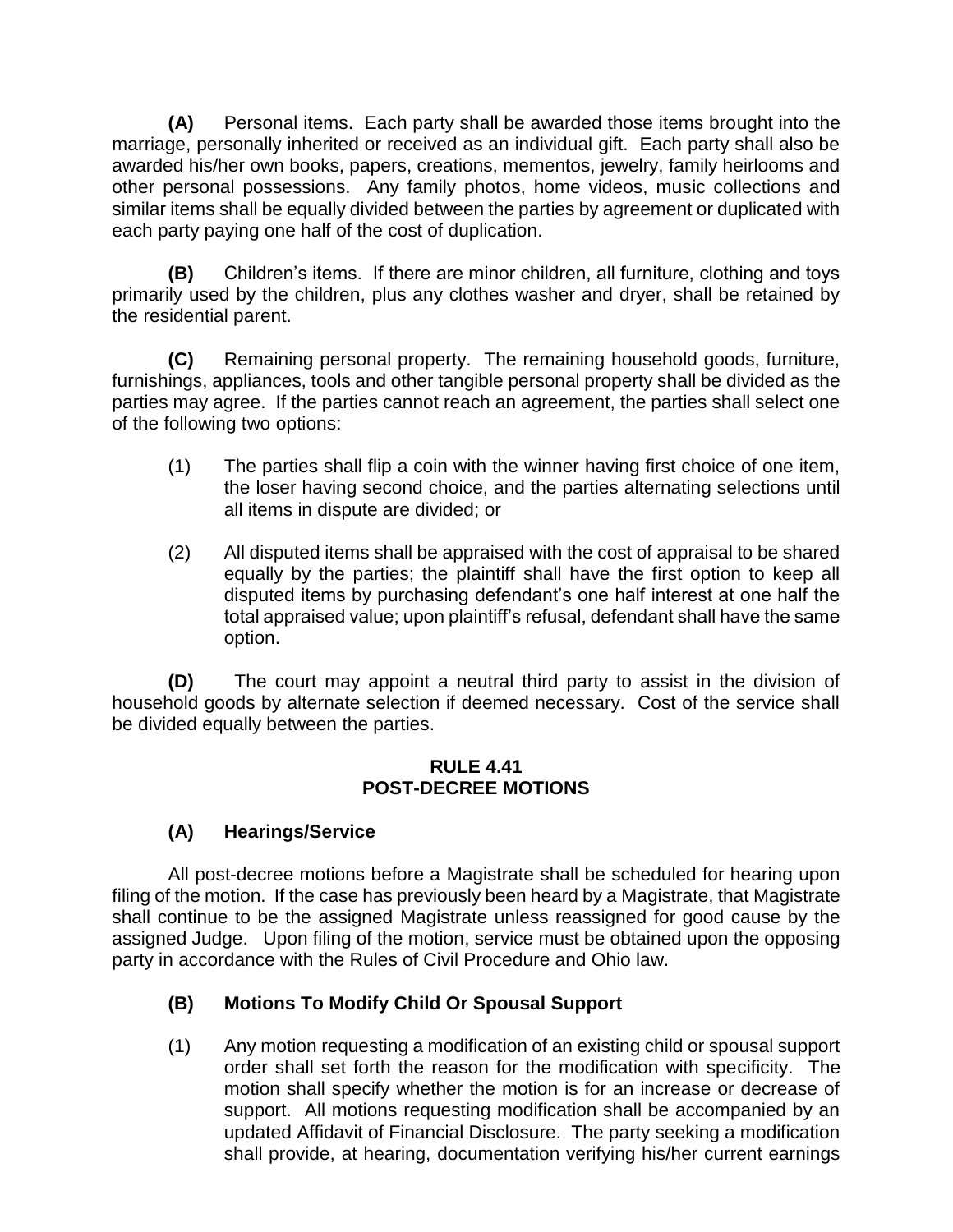and his/her most recent federal tax return with W-2's, 1099's, supporting schedules. Failure to file an Affidavit of Financial Disclosure and/or provide appropriate income verification may result in the dismissal of the motion.

- (2) The opposing party shall file a completed Affidavit of Financial Disclosure prior to the hearing and shall submit income documentation set forth in section B(1) at the hearing.
- (3) The moving party shall file an Application for Child Support Services pursuant to Mont. D.R. Rule 4.14(D) unless one is already on file.

### **(C) Motions To Reallocate Parental Rights And Responsibilities (Change Of Custody)**

Any motion requesting a reallocation of parental rights and responsibilities shall set forth the name and date of birth of the child(ren) for whom the motion is being made. The motion shall further state with specificity the reason(s) for the modification. All motions seeking to reallocate parental rights and responsibilities shall be accompanied by an Affidavit of Financial Disclosure, an Information for Parenting Proceeding Affidavit and Application for Child Support Services (unless already on file). Failure to file an Information for Parenting Proceeding Affidavit may result in dismissal of the motion.

The motion to reallocate parental rights and responsibilities shall be set for prehearing. The pre-hearing will be conducted for the same purposes as outlined in Mont. D.R. Rule 4.19 and require the same preparation by counsel or self-represented party, *e.g.*, disputed issues, discovery issues, appointment of guardian ad litem/psychologist, expected time needed for hearing. If service made on the other party is valid, and there is a failure by that party or counsel to appear, an uncontested custody hearing may take place.

# (**D) Motions To Modify Parenting Time**

Any motion requesting a modification of the parenting time schedule shall set forth requested changes, and the reasons for the changes. If the request to modify is based upon the relocation of either party then the motion shall also indicate where the relocating party is moving. The motion shall be accompanied by an Information for Parenting Proceeding Affidavit. Failure to file an Information for Parenting Proceeding Affidavit may result in dismissal of the motion.

### **(E) Motion For Relief Under Civil Rule 60(B) or R.C. 3119.961**

(1) Civil Rule 60(B). A party seeking relief from a judgment, or order shall file a motion supported by an affidavit, setting forth the "operative facts" warranting relief from judgment. The motion shall identify the judgment or order from which relief is sought, the date of the judgment or order, and the specific ground(s) supporting relief. The movant shall serve the opposing party with a copy of the motion and affidavit in accordance with the Rules of Civil Procedure. The matter shall not be set for hearing unless authorized by the assigned Judge.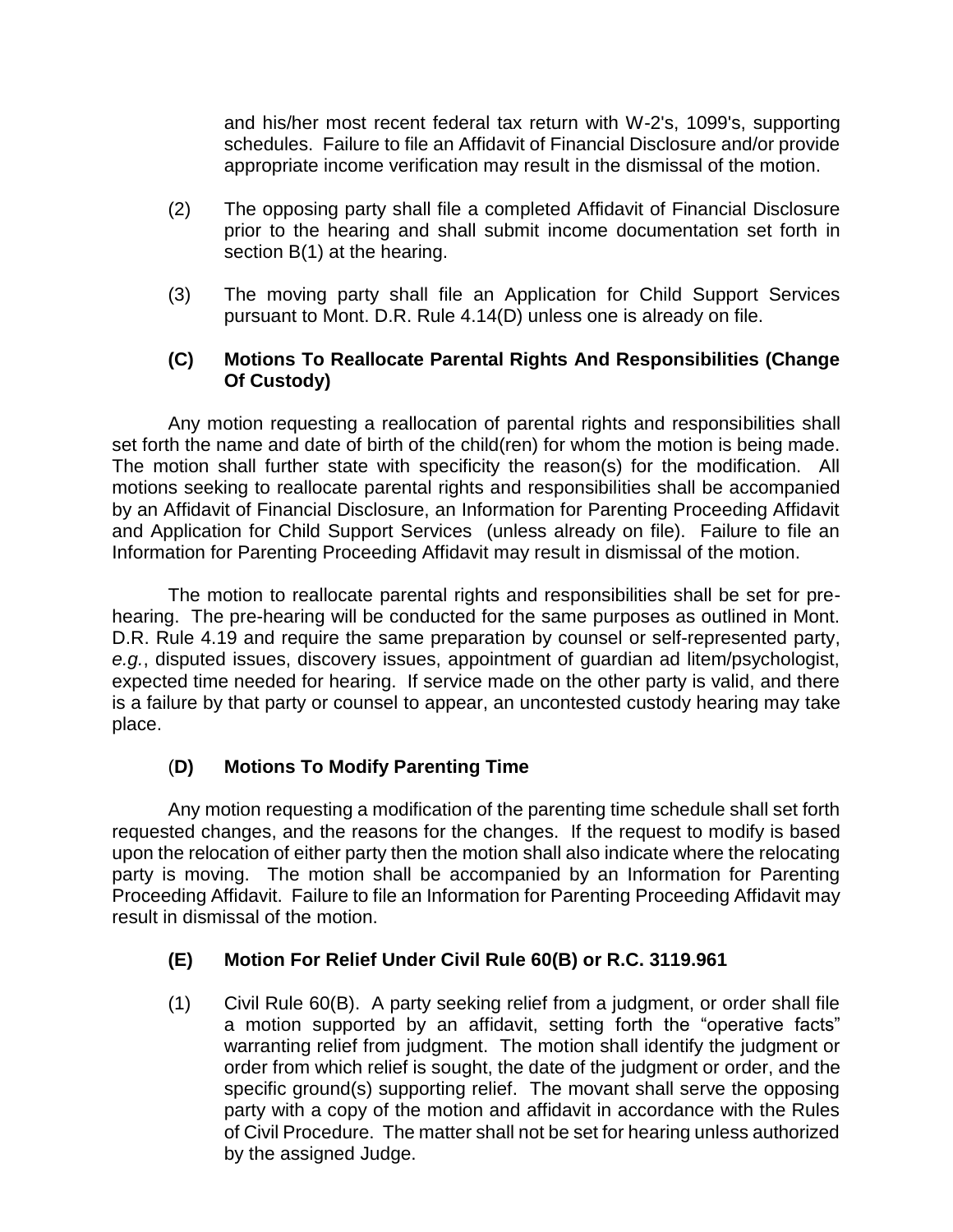- (2) R.C. 3119.961. A party seeking relief from a final judgment or order that determines that he is the father of the child or is required to pay child support for a child may file a motion pursuant to R.C. 3119.961. The motion shall identify the date of the judgment or order, the name and date of birth of the child whose paternity is being questioned, and whether genetic test results have been obtained prior to the motion. The motion shall be set for prehearing before a Magistrate. The motion shall be served upon the opposing party in accordance with the Rules of Civil Procedure. The movant may be ordered to deposit additional costs for the purpose of obtaining genetic testing.
- (3) Motions for Relief from Judgment or Order under Civ. R. 60(A), 60(B) and R.C. 3119.961 shall be filed separately and shall not be included in any multibranch motion.

### **(F) Multi-Branch Motions**

A party seeking multiple relief, *e.g.*, contempt for child support, contempt for failure to pay medical expenses, modification of child support, and modify parenting time, etc., shall set forth each individual claim in separate enumerated branches. The caption shall identify all relief being sought. When scheduling the hearing, counsel or the selfrepresented party shall be responsible to inform the assignment commissioner of the amount of time needed to hear the entire motion for each claim for relief or if a pretrial should be set. Motions for Relief from Judgment or Order under Civ. R. 60(A) and 60(B) shall be filed separately and should not be included in any multi-branch motion.

### **(G) Counter-Motions**

Except in CSEA cases, a party served with a motion may file a counter-motion and may schedule his/her counter-motion for the same hearing date as the initial motion with approval of the assignment commissioner. Counsel or the self-represented party shall obtain approval from the assignment commissioner before using the same hearing date for his/her counter-motion.

#### **RULE 4.42 MOTIONS TO SHOW CAUSE (CONTEMPT)**

- **(A) Content of Motion**. Any motion to show cause shall clearly state:
- (1) Each provision of a prior court order with which the party has failed to comply;
- (2) The date of the prior order; and
- (3) The facts regarding the claim of non-compliance; and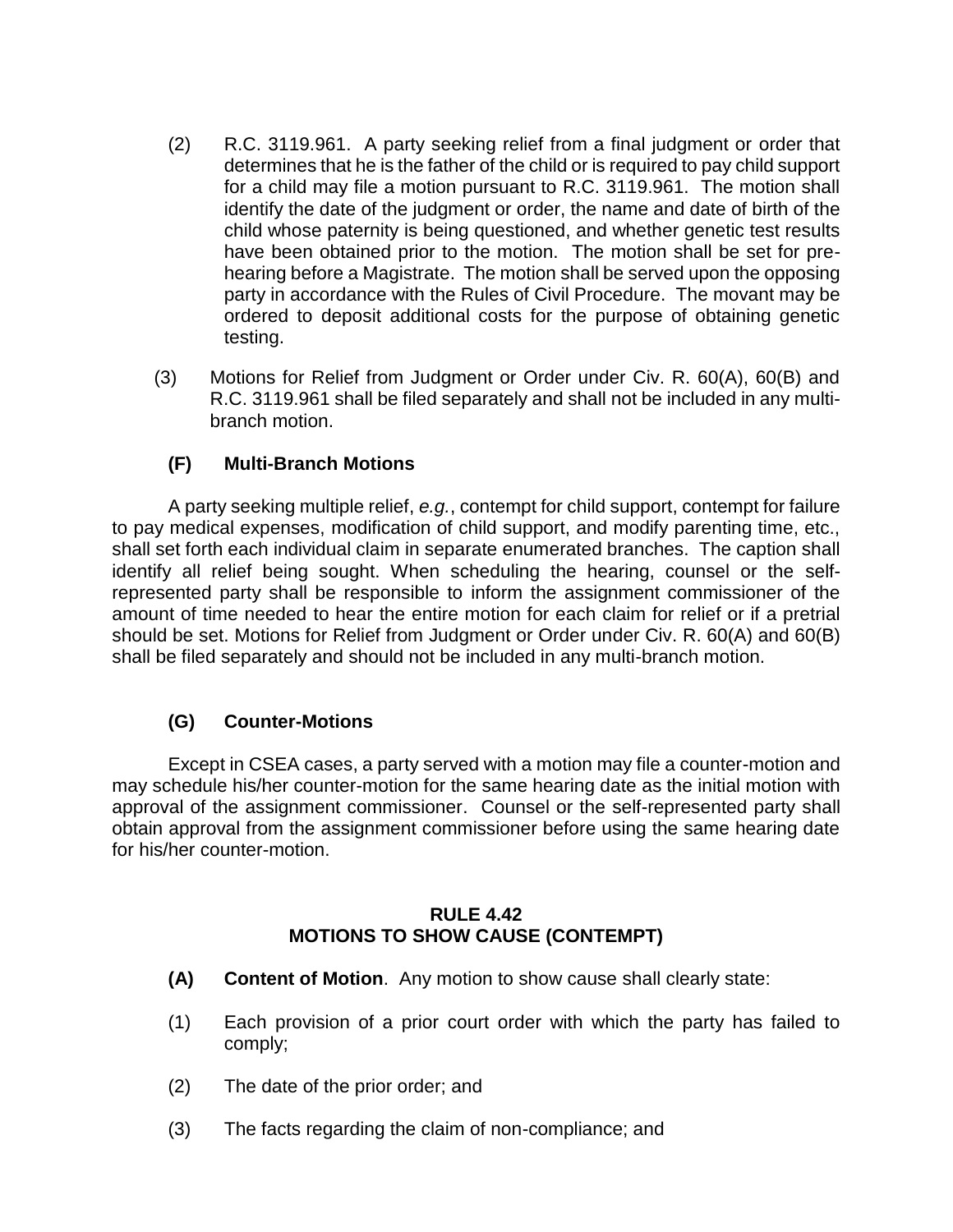(4) The motion shall be supported by an affidavit signed by the party.

**(B) Notice.** Every summons issued with a show cause motion shall include a Notice satisfying R.C. Section 2705.031 [See Appendix, Form 13]. Initial service shall be by personal service upon the alleged contemnor.

**(C) Order.** Every motion to show cause shall be filed with an "Order to Show Cause" [See Appendix, Form 14]

**(D) Motions for Nonsupport.** When a motion to show cause alleging failure to comply with a support order is heard, the CSEA will provide a payment history to the court PRIOR TO the time of hearing. However, if the records of the CSEA are disputed, it is the responsibility of the party disputing the records to compel the attendance of a witness from the CSEA.

**(E) Medical Bills or Other Support Obligations.** When the motion alleges nonpayment of medical/dental bills or support other than periodic payments (*i.e.* private school tuition), the motion shall include an itemization of the bills – as an attachment and shall state whether a demand for payment has been made. [Use Appendix, Form 15 for all healthcare expense requests. Provide a copy to the opposing party and bring the original to the hearing.]

**(F) Interest.** If interest on unpaid periodic support is being sought, the party must include a request for interest in the motion and shall submit a proposed computation of the interest at the time of hearing. (See R.C. 3123.17)

**(G) Indigent Respondents.** In any case in which a party may be subject to incarceration, he or she is entitled to representation. Individuals will be referred to the public defender on all cases prosecuted by the State of Ohio pursuant to Title IV-D of the Social Security Act. In cases in which the public defender has a conflict and those cases filed by private counsel on behalf of an obligee, the court will appoint counsel for an indigent party upon his or her request. Individuals for whom counsel is appointed are required to complete the Financial Disclosure/Affidavit of Indigency form prescribed by the Ohio Public Defender Commission. [See Appendix, Form 16] Final determination of indigency will be made by the court.

#### **RULE 4.43 DISMISSAL OF MOTIONS FOR WANT OF PROSECUTION**

Motions may be dismissed after six (6) months for failure to perfect service [Civ.R. 4(E)] or for want of prosecution [Civ.R. 41(B)(1)] after the filing thereof, if the court finds that the motion has not been served upon the respondent, or that no agreed entry has been filed. Notice to counsel shall be given pursuant to Civil Rule 41(B)(1).

#### **RULE 4.44 OBJECTIONS TO MAGISTRATE DECISION AND MOTION TO SET ASIDE A MAGISTRATE ORDER**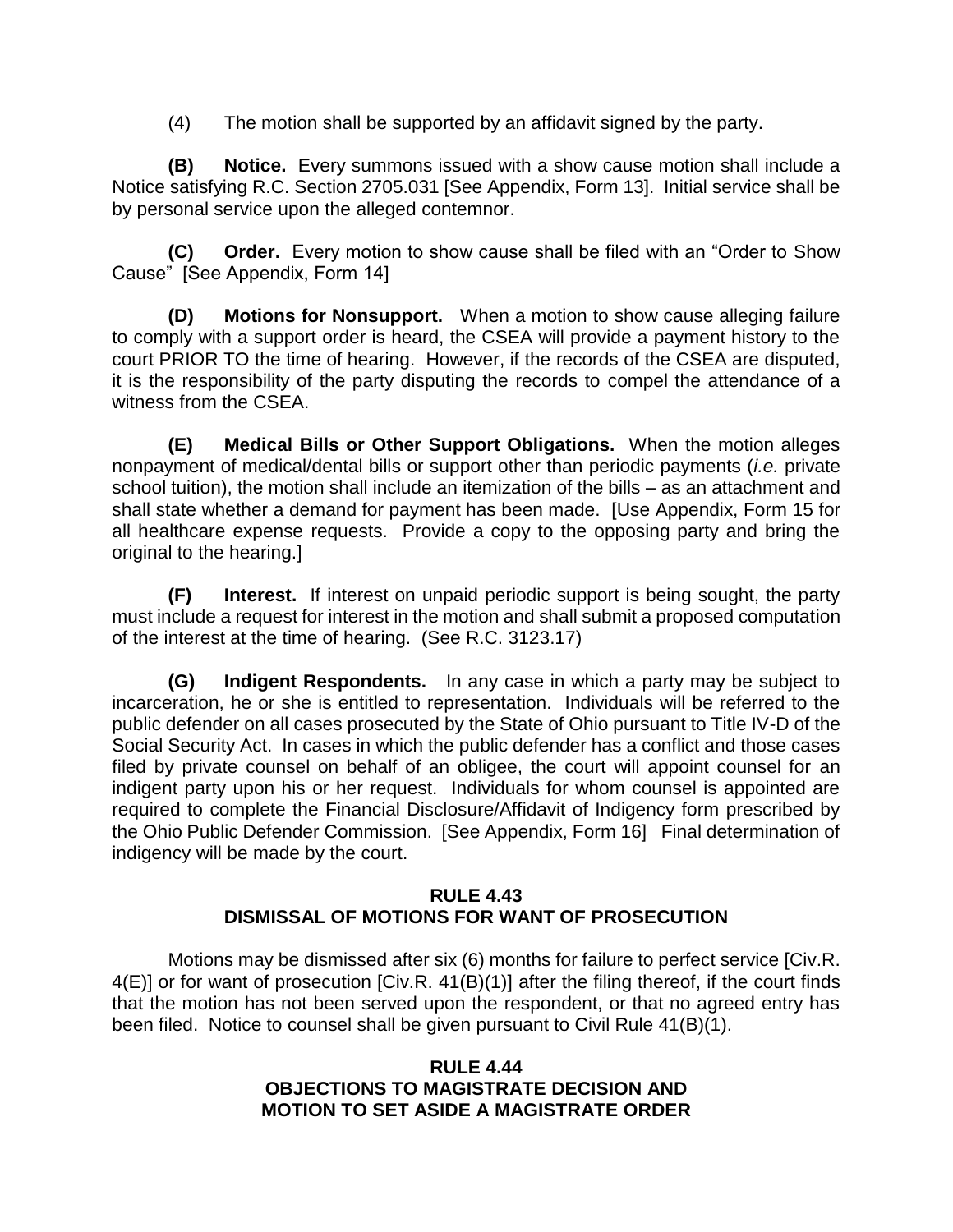**(A) Content.** Objections to a Magistrate Decision, filed by a party pursuant to Civil Rule 53(D)(3)(b), shall be specific and state with particularity the grounds thereof. Such objections shall specify whether they are directed to the findings of fact, the conclusions of law, or both. If the objections are to the findings of facts, they must state the specific finding(s) objected to or the specific finding(s) the party asserts was improperly omitted from or included in the decision. The transcript from the hearing must be filed for any objection to findings of fact or an affidavit of evidence must be filed if the transcript is not available.

See Mont. D.R. Rule 4.46 when filing an objection to a Magistrate Decision pertaining to the granting or denial of a petition for a domestic civil protection order.

**(B)(1) Time.** Objections shall be filed within 14 days of the filing of the Magistrate Decision, or the filing of written findings of facts and conclusions of law pursuant to Civil Rule 52, if applicable. Such time period may be extended for good cause shown. The motion must be filed prior to the expiration of the original 14 day period and brought to the attention of the Judge assigned to the case.

**(B)(2) Stays.** The filing of objections automatically stays the Magistrate Decision, unless the stay is modified by court order.

**(C) Reply.** A party may file a reply in opposition to the objections within 10 days of the filing of objections. An extension of time for filing a reply may be obtained for the same reason and upon the same terms as set forth in subsection (B)(1) of this rule.

**(D) Transcript Notice.** When a transcript of proceedings before a Magistrate is ordered pursuant to this rule and Mont. D.R. Rule 4.45 (Transcripts and Exhibits) for the court's consideration in ruling upon objections, the objections shall state that a transcript of the proceedings has been ordered. Failure to file praecipe for a transcript with appropriate deposit may cause the court to rule on the objections as if no transcript had been ordered.

**(E) Supplemental Objections.** If a party desires to supplement the objections after the transcript is filed, such party shall so state in the objections and request an extension of time. The original objections and the request for extension to supplement the objections, must be filed within the original 14 day objection period. The supplemental objections shall be filed within 14 days of the filing of the transcript.

**(F) Hearings on Objections.** No hearing will be held on objections unless specifically ordered by the court. [Civ.R. 53(D)(4)]

**(G) Motion to set aside Magistrate Order.** Said motion shall comply with the requirements of Civ.R. 53(D)(2)(b). The motion shall state the moving party's reasons with particularity. The motion shall be filed no later than 10 days after the Magistrate Order is filed. The motion to set the Magistrate Order aside does not stay the effectiveness of the Magistrate Order. The moving party may petition the court for an order to stay the Magistrate Order. Transcripts of the proceedings are not required by rule.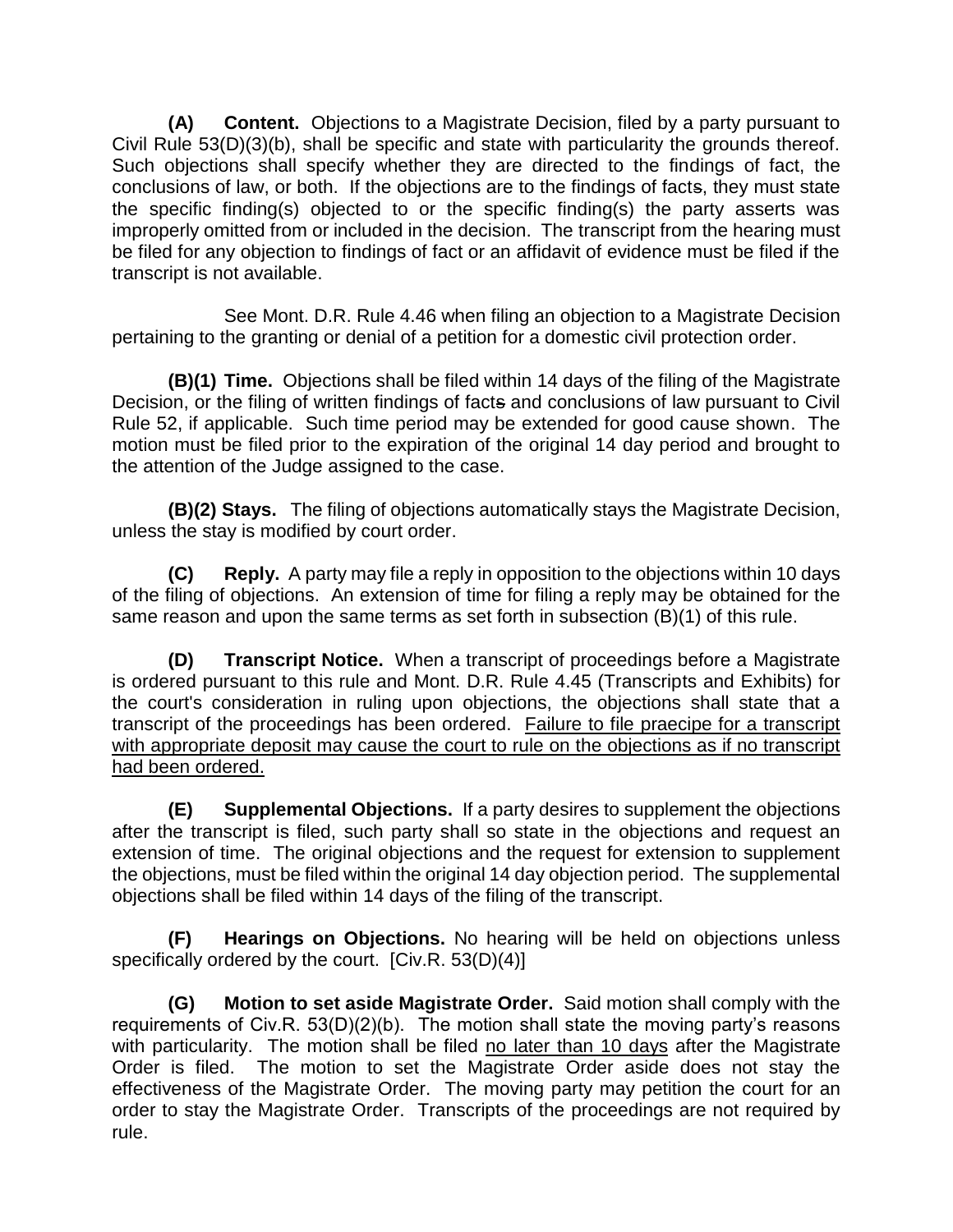#### **RULE 4.45 TRANSCRIPTS AND EXHIBITS**

**(A) Ordering Copy.** If a party intends to object or appeal that a finding or conclusion is unsupported by the evidence or is contrary to the evidence, that party shall provide a transcript of all evidence relevant to such findings or conclusions. The party shall file a praecipe with the Clerk of Courts for the transcript on the same date as the filing of an objection or a notice of appeal. Within 14 days of the filing of praecipe, the party shall deposit with the court reporter the cost of the transcript. The cost for preparation of the original transcript is hereby set at \$3.95 per page, payable to the court reporter. Request for an expedited original transcript will be fulfilled at a rate of \$6.00 per page, payable to the court reporter. Once completed, the original transcript will be filed with the Clerk of Courts as part of the official record. The requesting party will be provided a copy of the transcript. Additional copies may be obtained from the Clerk of Courts at the current public record rate.

Copies of FTR audio recorded hearings may be obtained at a cost of \$2.25 per disc, payable to the Clerk of Courts.

Once an original transcript is prepared, an electronic copy by electronic transfer may be obtained at no cost.

In proceedings where objections have been filed, if no deposit is received within 14 days, the court reporter shall notify the assigned Judge who may proceed to rule upon the objections. Within 40 days of the date of service, the party must cause the transcript to be filed by the court reporter, unless for cause shown, the court upon motion filed within the prescribed time, extends the time for one additional 40 day period. Any further requests for extensions in appellate proceedings must be sought from the appropriate court. (See Appellate Rule 9.)

**(B) Filing.** All original transcripts shall be filed by the court reporter with the Clerk of Courts and shall thereby become part of the official record of the case. The court reporter shall immediately notify both parties or their counsel and the court that a transcript has been filed. The ordering party will pay for the original transcript as outlined above. The court will not assess transcript fees as administrative costs.

**(C) Transcript Availability.** A transcript is "available" for purposes of objections [Civil Rule 53(D)(3)(b)(iii)] and appeals [Appellate Rule 9(C)] if a record of the proceedings was preserved by stenographic or audio-electronic means. A transcript is "unavailable" if no such means was used to preserve a record of the proceedings. A statement of the evidence may be accepted by the court as a substitute for an "unavailable" transcript provided such affidavit be either (1) an agreed statement of the evidence; or (2) when an agreement cannot be reached, either or both parties may prepare a statement of the evidence that is submitted to and approved by the Judge or Magistrate who heard the case.

Upon failure of a party to timely order, deposit payment for, cause to be filed an available transcript, or to timely file a statement of the evidence when appropriate, the court may: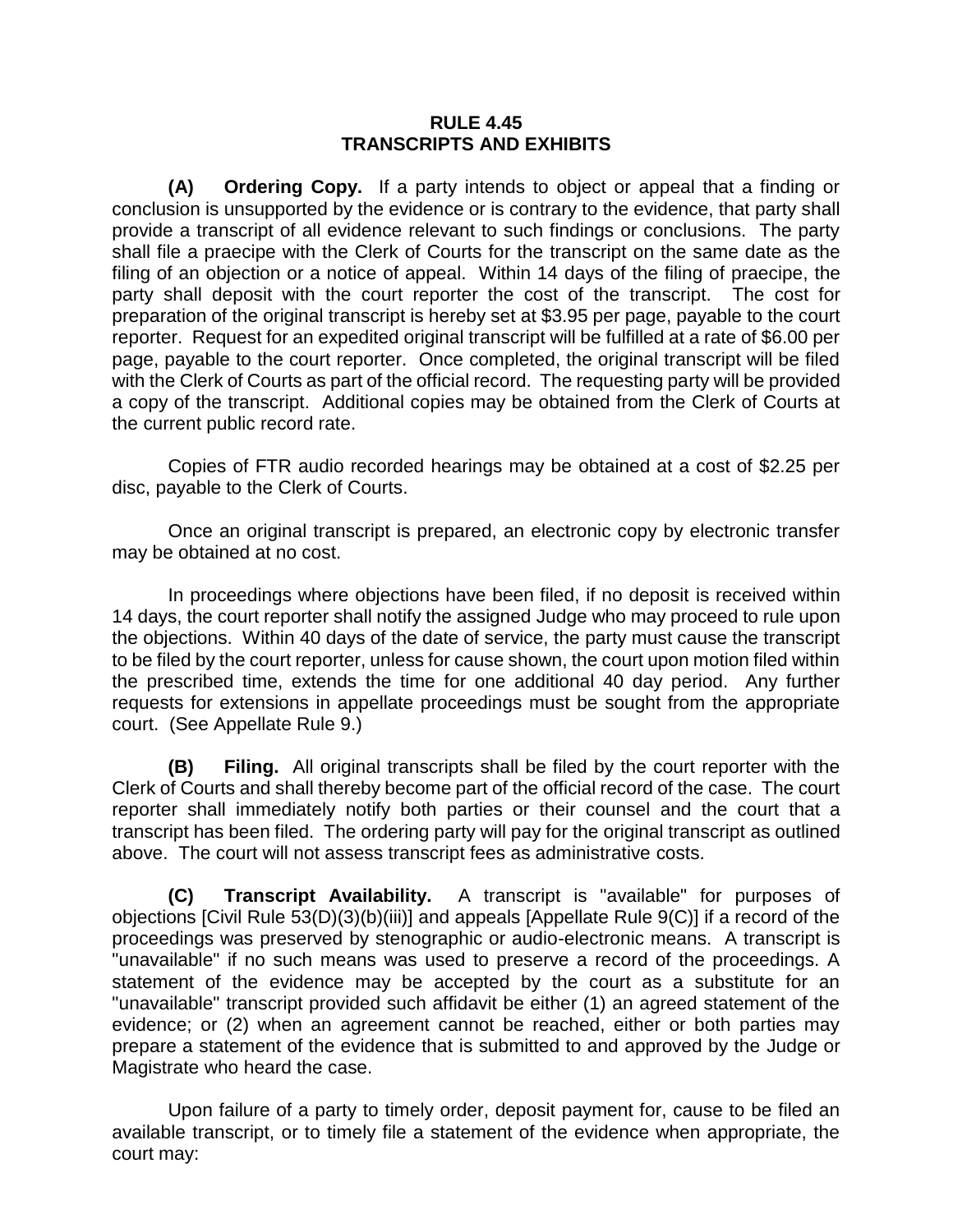- (1) As to objections, adopt any finding of fact in a Magistrate Decision without further consideration and rule upon those objections accordingly; or
- (2) As to appeals, overrule a motion for extension of the time for transmitting the record pursuant to Appellate Rule 10(C).

**(D) Exhibits.** The cost of the transcript does not include a copy of the exhibits. Parties desiring a copy of the exhibits shall contact the Court to determine how to obtain copies at their own expense. Exhibits will be held for a period of 1 year from the date of the final entry or judgment in the case. Parties desiring return of exhibits should make application to the court within the one year period. All exhibits, court reporter notes and electronic recordings will be destroyed after a 5 year time period, unless otherwise ordered by the court.

# *SPECIAL PROCEEDINGS*

#### **RULE 4.46 DOMESTIC VIOLENCE/DATING VIOLENCE ACTIONS**

**(A) Pleading:** An action seeking an *ex parte* civil protection order may be initiated by filing a petition of domestic violence/dating violence in accordance with R.C. 3113.31. Any other case involving the petitioner or respondent pending before this or any other court shall be disclosed in the petition. The petitioner must use the forms designated by the Ohio Supreme Court. [See Appendix, Form 26]

### **(B) Procedure:**

- (1) The procedure set forth in R.C. 3113.31 *et seq.* shall be followed. If temporary allocation of parental rights and responsibilities of a minor child is sought, a Parenting Proceeding Affidavit shall also be filed. If child and/or spousal support is sought, an Affidavit of Financial Disclosure shall be filed with the court. There are no administrative fees charged for the filing of a petition of domestic violence.
- (2) The petitioner must provide the current address of the respondent in order to perfect service. Personal service shall be ordered through the Montgomery County Sheriff's Office or any other law enforcement agency. The court may authorize the petitioner to attempt service upon the respondent by a special process server upon petitioner's request or when service by the sheriff's office is unsuccessful. Civ.R. 65.1(C)(2) requires personal service be perfected upon the respondent prior to a full hearing on the petition.
- (3) No later than 3 days prior to the full hearing the respondent shall submit to the court an Affidavit of Financial Disclosure in cases involving a request for temporary child and/or spousal support.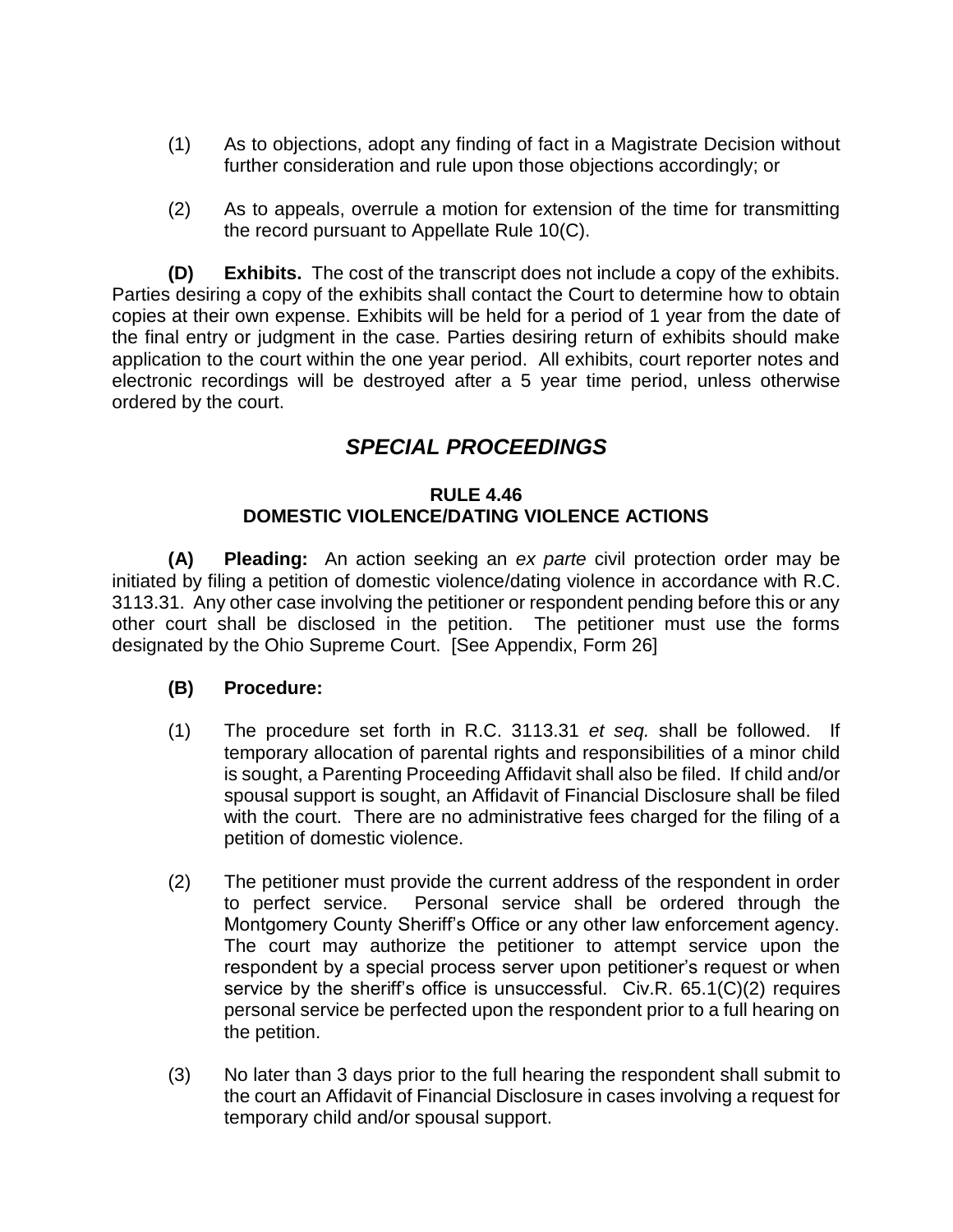- (4) If petitioner is requesting temporary child and/or spousal support, the petitioner shall prepare and file an Application for Child Support Services [Appendix, Form 7] pursuant to Mont. D.R. Rule 4.14(D). (Unless such form is already on file)
- (5) An *ex parte* hearing will be conducted before a Magistrate or Judge on the same day as the filing of the petition. At that time, a full hearing on the merits will be scheduled pursuant to statute. A victim advocate is permitted to accompany the petitioner or respondent during the *ex parte* or full hearing. The *ex parte* civil protection order remains in effect until a decision is issued subsequent to the full hearing. A petition and ex parte order may be dismissed after six months if service has not been perfected or if the petitioner fails to prosecute. {See, Civ. R. 4(E)}
- (6) All domestic violence/dating violence entries continuing the hearing shall include the following language: "The Ex Parte Order filed on (date) shall remain in full force and effect pending the full hearing."

**(C) Counseling:** Pursuant to R.C. 3113.31(E)(1)(f) the court may order counseling.

**(D) Objection to a Civil Protection Order:** Written objections must be filed within fourteen (14) days of the filing of the final order granting the civil protection order or Magistrate Decision dismissing the civil protection order. Filing the objections does NOT stay the execution of the order. Objections must be supported by a transcript of the proceedings. See Civ.R. 65.1 (effective July 1, 2012) for additional details.

**(E) Dismissals:** Any dismissal entries shall include the statutory language required by R.C. 3113.31(E)( $\dot{8}$ )(c). Any request for dismissal requires a hearing on the record. The moving party must be present. Cases dismissed prior to or at the full hearing may result in the case being sealed.

#### **RULE 4.47 REGISTRATION OF FOREIGN SUPPORT ORDER (UIFSA)**

**(A) When Applicable.** A child support order issued by another state or country may be registered in this court for purposes of enforcement and/or modification in accordance with R.C. 3115.01 *et seq*.

**(B) Procedure.** An action to register a foreign child support order for enforcement purposes only is governed by R.C. 3115.39 through R.C. 3115.45. An action to modify a foreign child support order is governed by R.C. 3115.46 through 3115.51. The pleading must set forth the nature of the remedy sought. The following items shall be included in and/or attached to the petition pursuant R.C. 3115.39:

(1) A statement listing any agency or person to whom child support payments are to be sent if payments are not to be remitted to the obligee.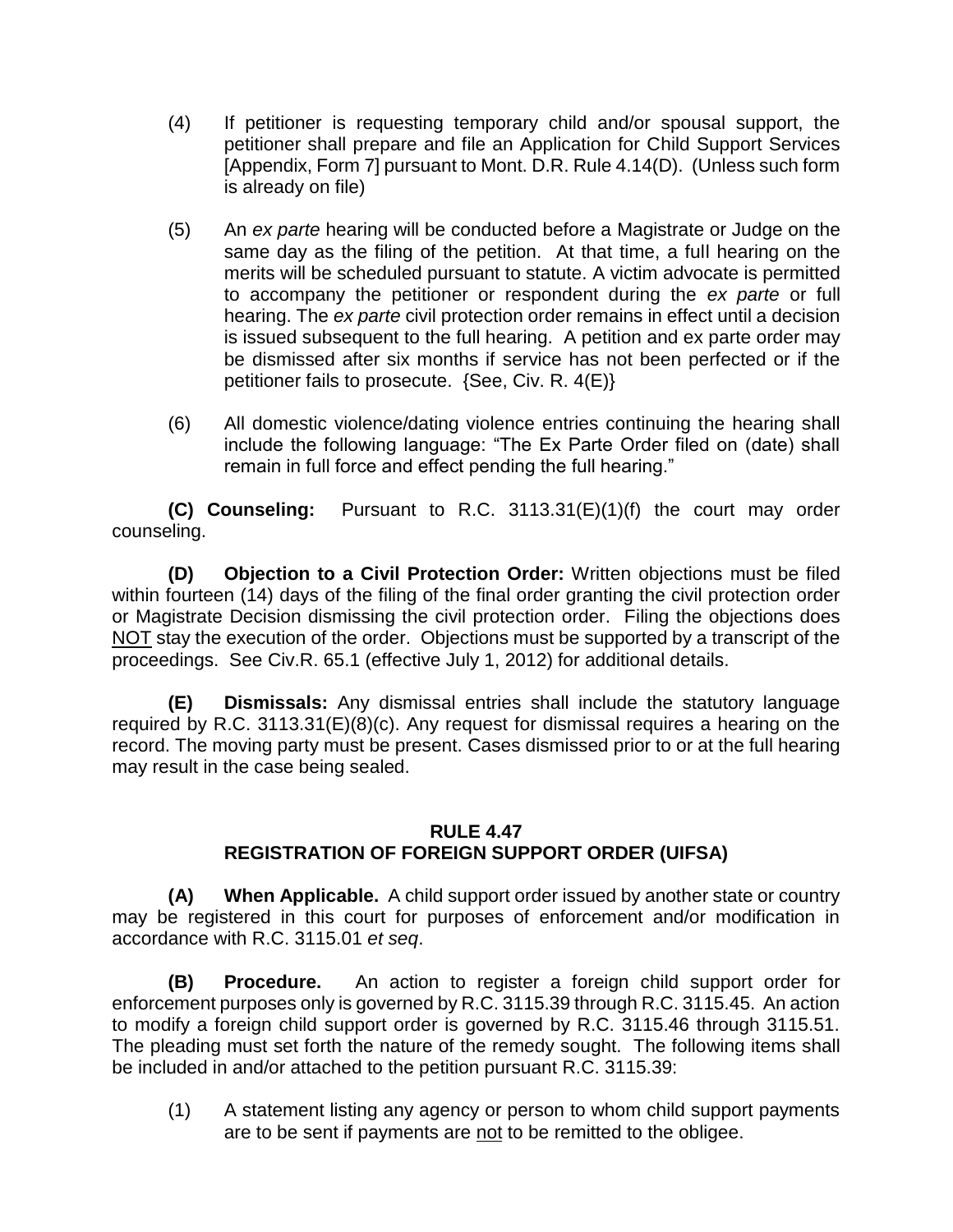- (2) The name, address and social security number of the obligor; the obligor's employer (if known) and a list of any property located in Ohio which is owned by obligor and which is not exempt from execution;
- (3) The name, address, sex, social security number and date of birth of each child for whom support is sought;
- (4) A certified copy of all orders to be registered, including any order which modified a previous order;
- (5) An affidavit of the party seeking registration, or of the custodian of the records, stating the amount of any arrearage;
- (6) A statement notifying the obligor of his or her right to contest the validity and/or enforcement of the foreign child support order pursuant to R.C. 3115.42 (B);
- (7) An Application for Child Support Services [Appendix, Form 7] pursuant to Mont. D.R. Rule 4.14(D), unless SETS account already assigned.
- (8) A copy of all documents filed shall be sent to the initiating court.

**(C) Spousal Support.** Pursuant to R.C. 3115.01(T) spousal support may be subject to an action under UIFSA

**(D) Contest of Registration.** The obligor may contest the validity and/or the enforcement of the foreign support order at the hearing or in accordance with R.C. 3115.43.

**(E) Modification of Child Support Order.** If neither party remains a resident of the originating state or the originating state has relinquished jurisdiction, a modification of a foreign child support order is possible and shall be strictly governed by R.C. 3115.48 *et seq.*

**(F) Procedure when both parties reside in Ohio.** When both parties to a support order issued by another state or country reside in the State of Ohio, this court has jurisdiction to enforce or modify the issuing state or country's child support order in a proceeding to register such order. [R.C. 3115.48(A)(1)]

#### **RULE 4.48 ESTABLISHMENT OF CHILD SUPPORT ORDER – FOREIGN DECREE**

**(A) When Applicable.** In the event a court of another state or country conducts a divorce or similar proceeding dissolving a marriage but does not issue a child support order; a verified petition for a temporary or permanent child support order may be filed in this court pursuant to R. C. 3115.31.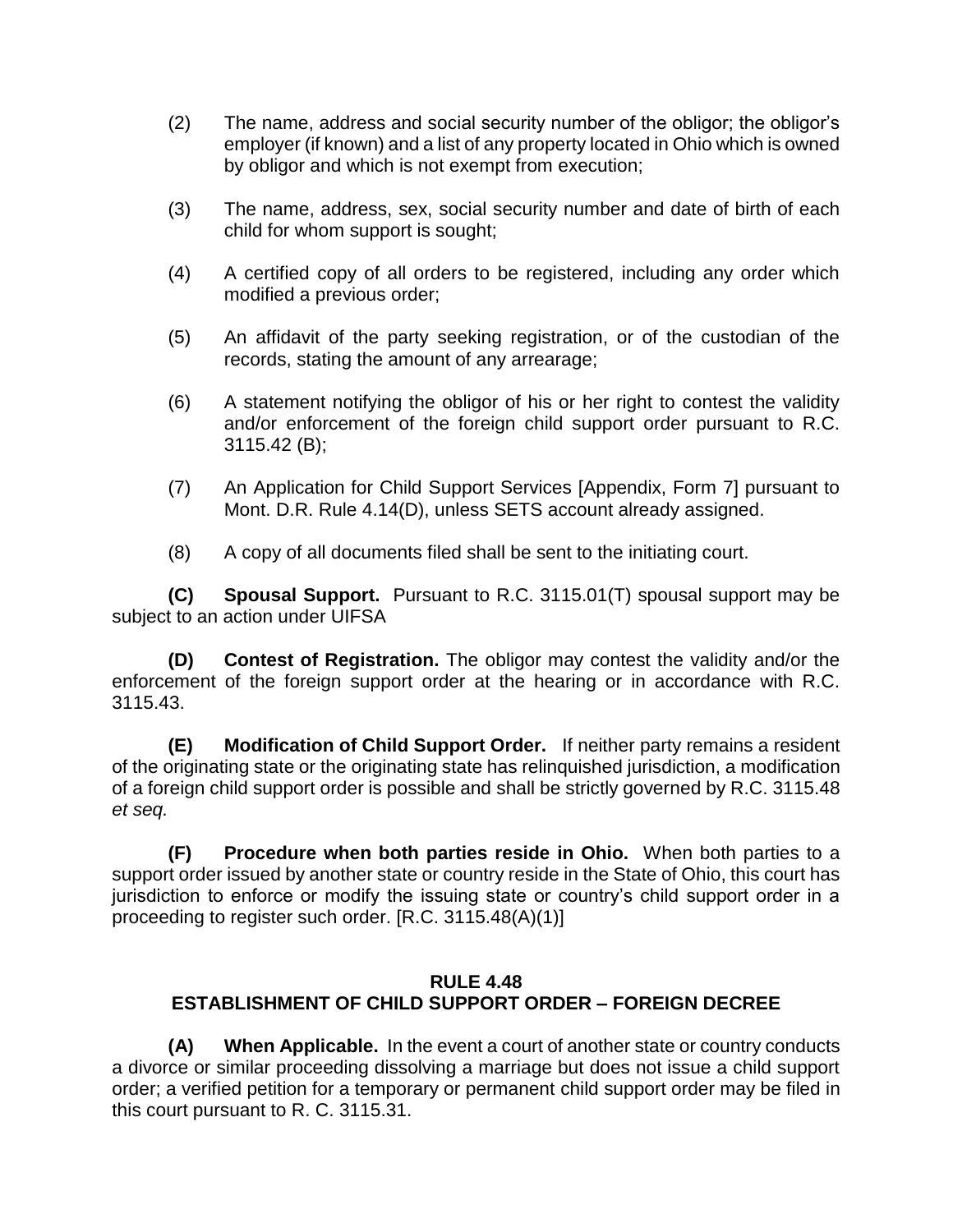**(B) Procedure.** A petition requesting the establishment of a child support order shall contain a description of the relief sought and shall include the following:

- (1) The name and address of the party seeking establishment of a child support order;
- (2) The name and address of the party from whom the child support is sought;
- (3) A statement indicating either that the party seeking the child support order resides in another state or country, or, that the child support order is being sought by the support enforcement agency of another state;
- (4) An Affidavit of Financial Disclosure or approved UIFSA form;
- (5) Certified copies of any court orders which relate to child custody, paternity, or prior support orders;
- (6) An Application for Child Support Services [Appendix, Form 7] pursuant to Mont. D.R. Rule 4.14(D), unless SETS account already assigned.
- (7) A copy of all documents shall be sent to initiating court.

#### **RULE 4.49 SPECIAL RULES OF EVIDENCE AND PROCEDURE – FOREIGN SUPPORT ORDERS**

**(A) Telephonic Presentation of Evidence.** Pursuant to R.C. 3115.27(F), a party and**/**or witness in another state may be deposed or testify by telephone, audiovisual means, or other electronic means at a designated tribunal or other location in that state. The witness shall be placed under oath by an appropriate officer physically present with the party and/or witness. The requesting party shall be responsible for making necessary arrangements and notify the court.

**(B) Certified Copy of Payment Records.** A certified copy of any out-of-state payment record provided by the custodian of the records is admissible as evidence of payment history.

**(C) Attorney Fees and Costs.** An obligee who files a petition pursuant to R.C. 3115.01 through 3115.59 is not required to pay administrative fees. If the obligee prevails the court may award the obligee his or her attorney fees, costs, and necessary travel expenses incurred by the obligee and/or the obligee's witnesses. (R.C. 3115.24)

#### **RULE 4.50**

# **UNIFORM CHILD CUSTODY JURISDICTION AND ENFORCEMENT (UCCJEA)**

**(A) When Applicable.** Child custody orders from another state may be filed in accordance with R.C. 3127.01 *et seq.* in order to enforce or modify orders pertaining to custody or parenting time. Orders pertaining to child support or any other monetary obligation of any person are not included in a proceeding under this rule.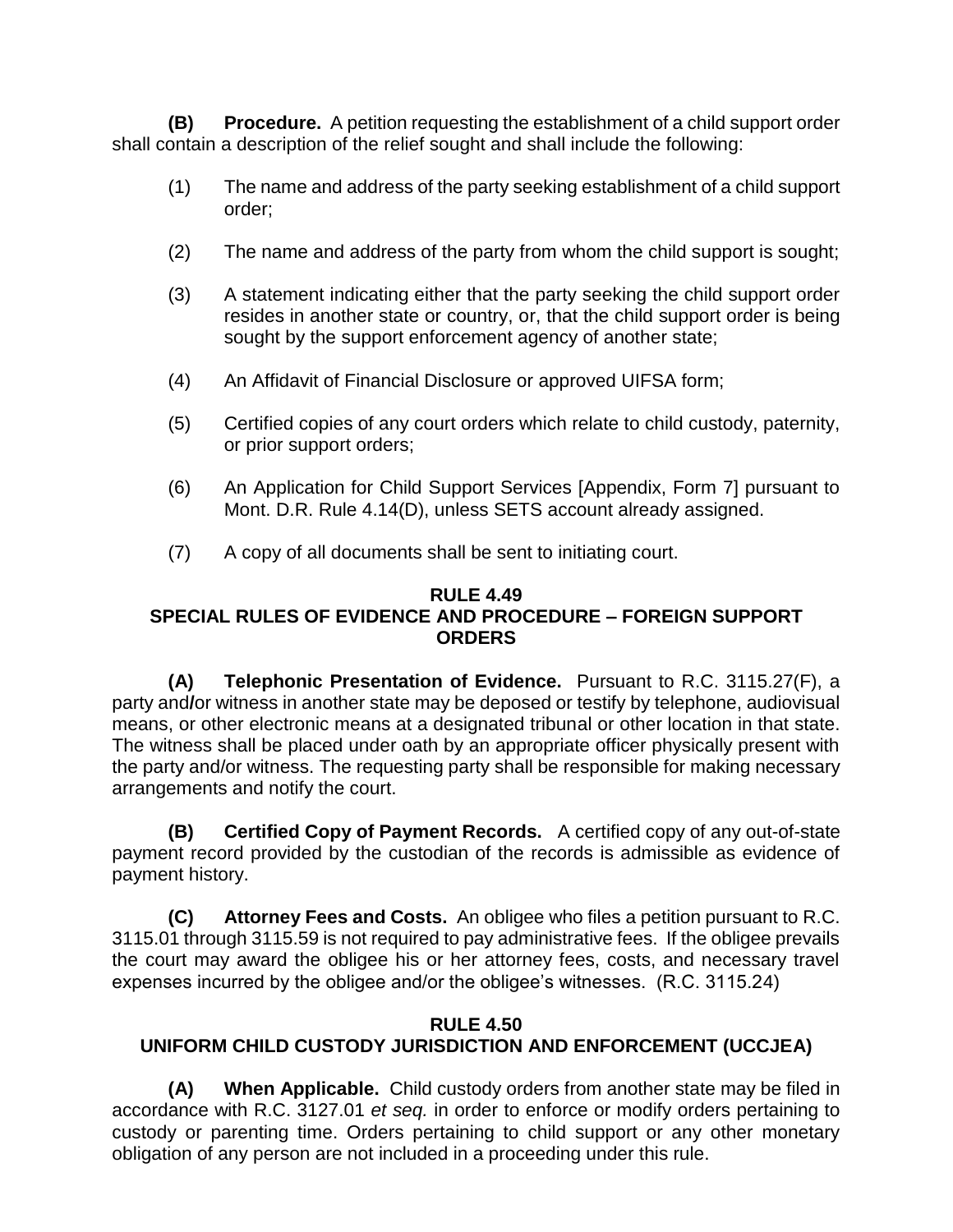**(B) Procedure.** A verified petition requesting enforcement or modification of a parenting decree of another state shall be filed with the clerk. The petition shall set forth the nature of the relief sought. The petition shall also state whether there is a pending parenting proceeding in any other state. In the initial pleading or in an affidavit attached to that pleading, the moving party shall provide the facts to be pleaded pursuant to R.C. 3127.23.

The following shall be attached to the petition:

- (1) A certified copy of the parenting decree;
- (2) An Information for Parenting Proceeding Affidavit [Appendix, Form 3].
- (3) A notice that a hearing will be set not less than twenty days after the date of service.
- (4) An Application for Child Support Services [Appendix, Form 7] pursuant to Mont. D.R. Rule 4.14(D), unless SETS account already established.

**(C) Notice to Respondent.** Notice of filing of a parenting decree from another state shall be made in accordance with R.C. 3127.07 and 3127.19.

**(D) Motions.** A motion for relief shall be filed at the same time the petition for registration is filed, unless otherwise ordered.

**(E)** A copy of all documents filed shall be sent to the initiating court.

#### **RULE 4.51 COMBINED ACTIONS – FOREIGN SUPPORT AND PARENTING ORDERS**

An action pursuant to R.C. 3127.01 *et seq.* (UCCJEA) and an action pursuant R.C. 3115.01 *et seq.* (Foreign Support Orders) may be combined in appropriate circumstances.

# **RULE 4.52 (***RESERVED)*

#### **RULE 4.53 MISTAKE OF FACT AND EMANCIPATION PROCEEDINGS**

**(A)** The court adopts the date of June 8 in the year a child graduates from high school and reaches 18 years of age as the presumed date of emancipation, unless otherwise specified by the final judgment and decree. The court shall send a notice to both parties stating the court's intention to emancipate the child and provide for a response procedure from either party as to why the emancipation should not proceed. A hearing will be scheduled by the court if an objection to emancipation is filed. Nothing in this rule prevents either party from filing a motion to emancipate for any other reason allowable by law.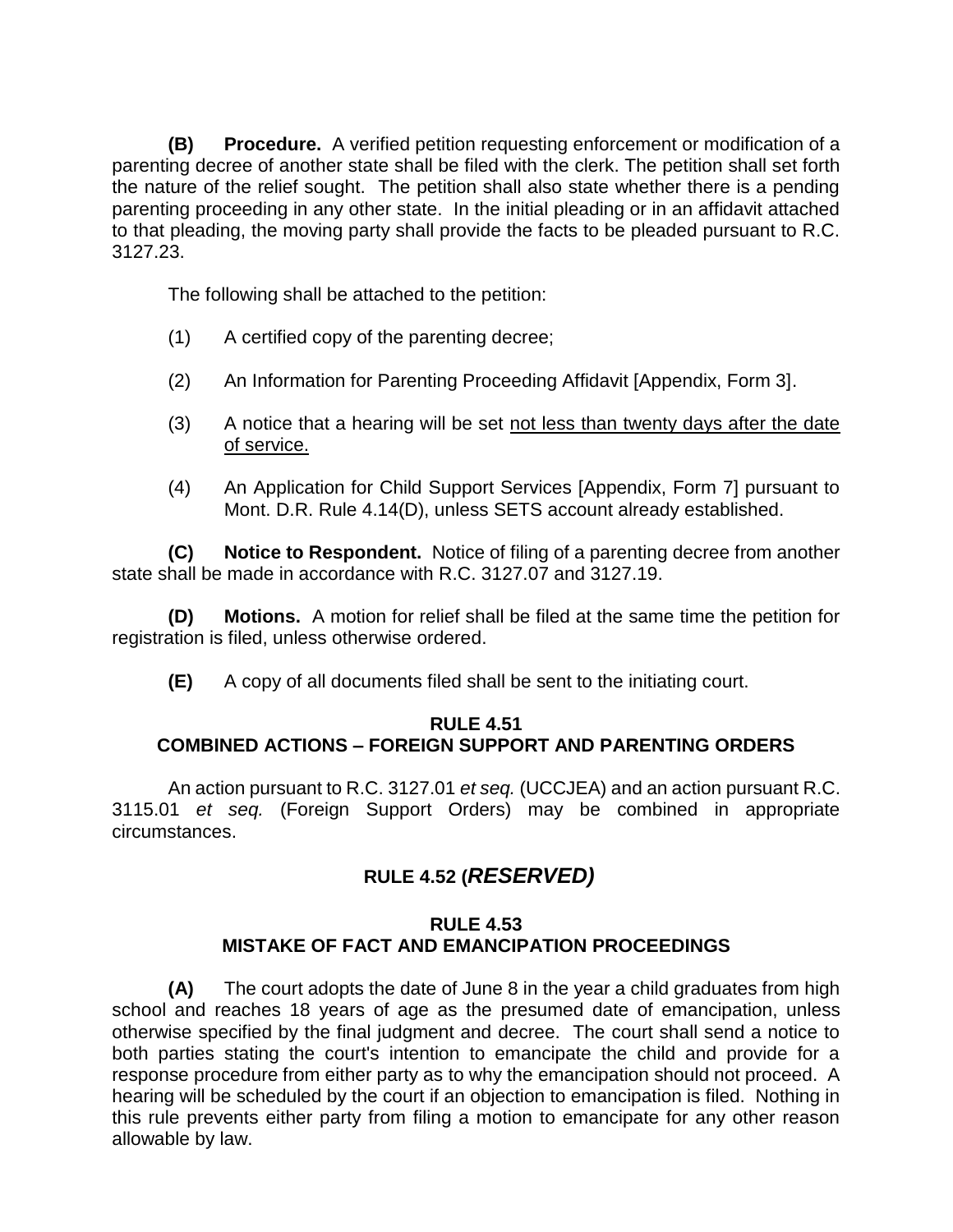**(B)** Any emancipation granted administratively by entry, which is later found to be erroneous, may be corrected by court order, retroactively.

**(C)** Any objection (mistake of fact) to a proposed emancipation or administrative action by the Montgomery County Support Enforcement Agency shall be filed with the Clerk of Courts with copies mailed to all parties.

**(D)** Objections to an administrative access restriction or withdrawal directive shall be scheduled as set forth in R.C. 3123.35.

**(E)** In emancipation cases with multiple children and one or more children are the subject of a child support order, then the Court will set the matter for a hearing on a modification of child support.

#### **RULE 4.54 PROCEDURES UPON DEATH OF A PARTY**

#### **(A) Death of Residential Parent**

Upon the death of a residential parent, custody of the parties' minor child(ren) may be awarded to the surviving parent by filing an Entry and Order of Custody Upon Death of a Party signed by the Judge, and shall include the following:

- (1) The date of the orders awarding custody, the names and dates of birth of the children, the amount of the last child support ordered, and the date of death of the residential parent;
- (2) An assertion there is no other custody proceeding pending in any court;
- (3) An attached certified copy of the death certificate or if a death certificate is not available such other proof of death, as may be approved by the court; and
- (4) Appropriate language awarding custody, terminating child support and wage withholding notices and an order that administrative fees be paid. [See sample in Appendix, Form 17]

No service or hearing is required in this proceeding.

#### **(B) Dismissal of Pending Divorce, Dissolution, Legal Separation or Annulment Procedures**

Upon the death of a party to a pending divorce, dissolution, legal separation or annulment, the case will be dismissed by filing an Entry and Order of Dismissal Upon Death of a Party which is signed by the Judge, and shall include the following:

(1) Date of the filing of the pending proceeding with an assertion that the case has not been decreed;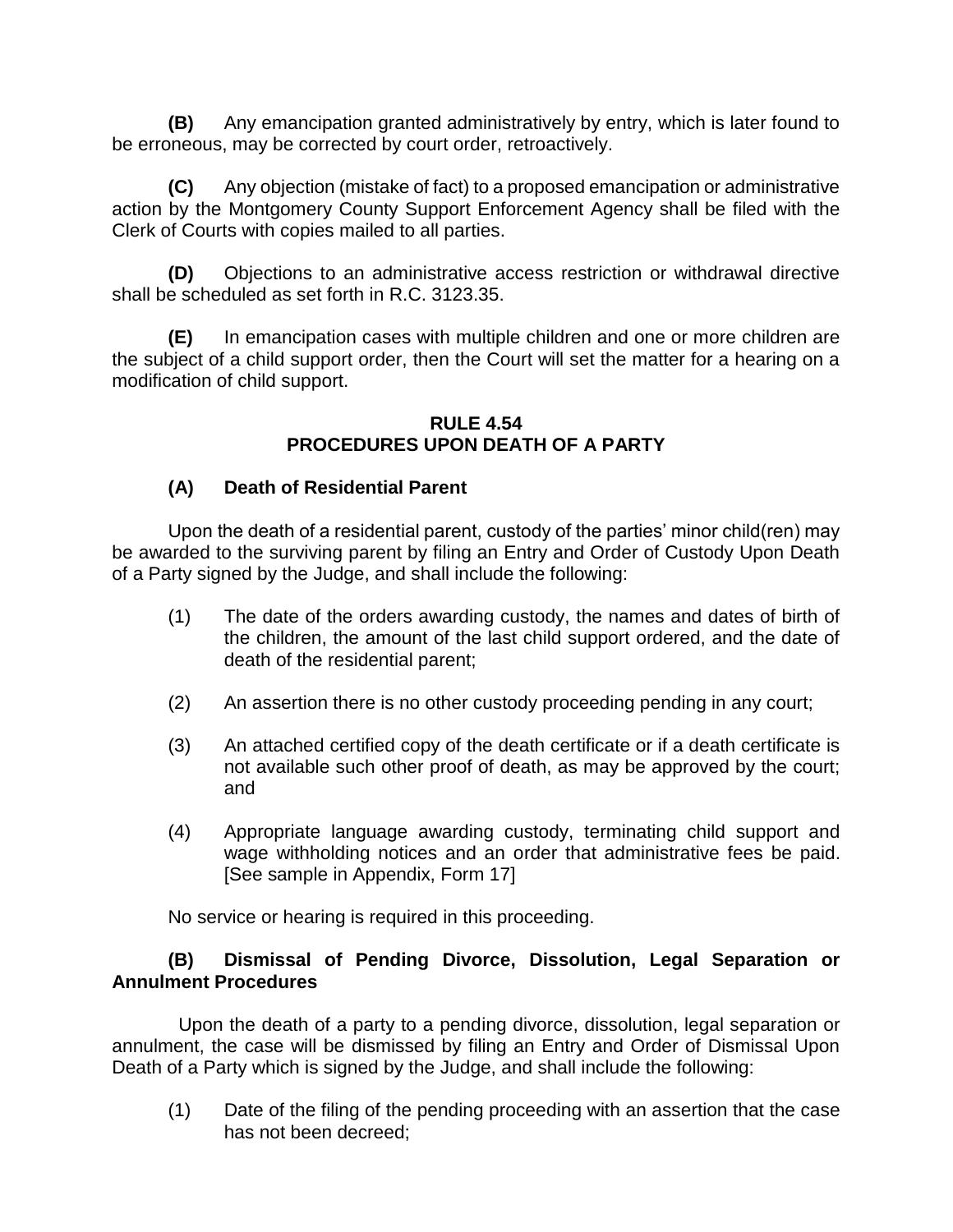- (2) An attached certified copy of the death certificate or if a death certificate is not available, such other proof of death as may be approved by court; and
- (3) Appropriate language dismissing the proceeding and vacating any temporary orders therein.

No service or hearing is required in this proceeding.

# *COURT ADMINISTRATION*

#### **RULE 4.55 CASE MANAGEMENT PLAN**

#### **(A) Procedure For Divorce, Legal Separation and Annulment Actions:**

(1) All pleadings shall conform with the requirements of Mont. D.R. Rule 4.08 and 4.09.

(2) Service of summons shall be in accordance with Civil Rules 4.1 through 4.6, subject to Mont. D.R. Rule 4.22.

- (3) When service is perfected, a scheduling order setting a date certain for the non-contested hearing will be sent to the attorney(s) of record and/or selfrepresented parties. If there are minor children, the parties are required to complete a parenting seminar, *e.g.* "Helping Children Succeed After Divorce", pursuant to Mont. D.R. Rule 4.32.
- (4) Upon the filing of a responsive pleading, the case will be re-designated a contested action. The court will set a pretrial hearing and trial with the assigned Judge. Counsel and parties are notified by a scheduling order. Request for continuance shall be in accordance with Mont. D.R. Rule 4.20.
- (5) Upon the expiration of 14 days after service is perfected, the court will review the parties' Affidavits and may issue a Temporary Order regarding custody, parenting time, child support, spousal support, *etc.* pursuant to Civil Rule 75(N) and Mont. D.R. Rule 4.14.
- (6) A scheduling order for the pretrial conference will be sent to all counsel of record and unrepresented parties not less than 14 days prior to the conference. Any application for continuance of the conference shall be in accordance with Mont. D.R. Rule 4.20. Counsel attending the pretrial conference must have authority to stipulate on items of evidence and must have full settlement authority. The court may file a pretrial order including all stipulations, admissions, and other matters which have come before it in the pretrial. The court will determine whether or not trial briefs should be submitted by date certain.

#### **(B) Procedure for Dissolution**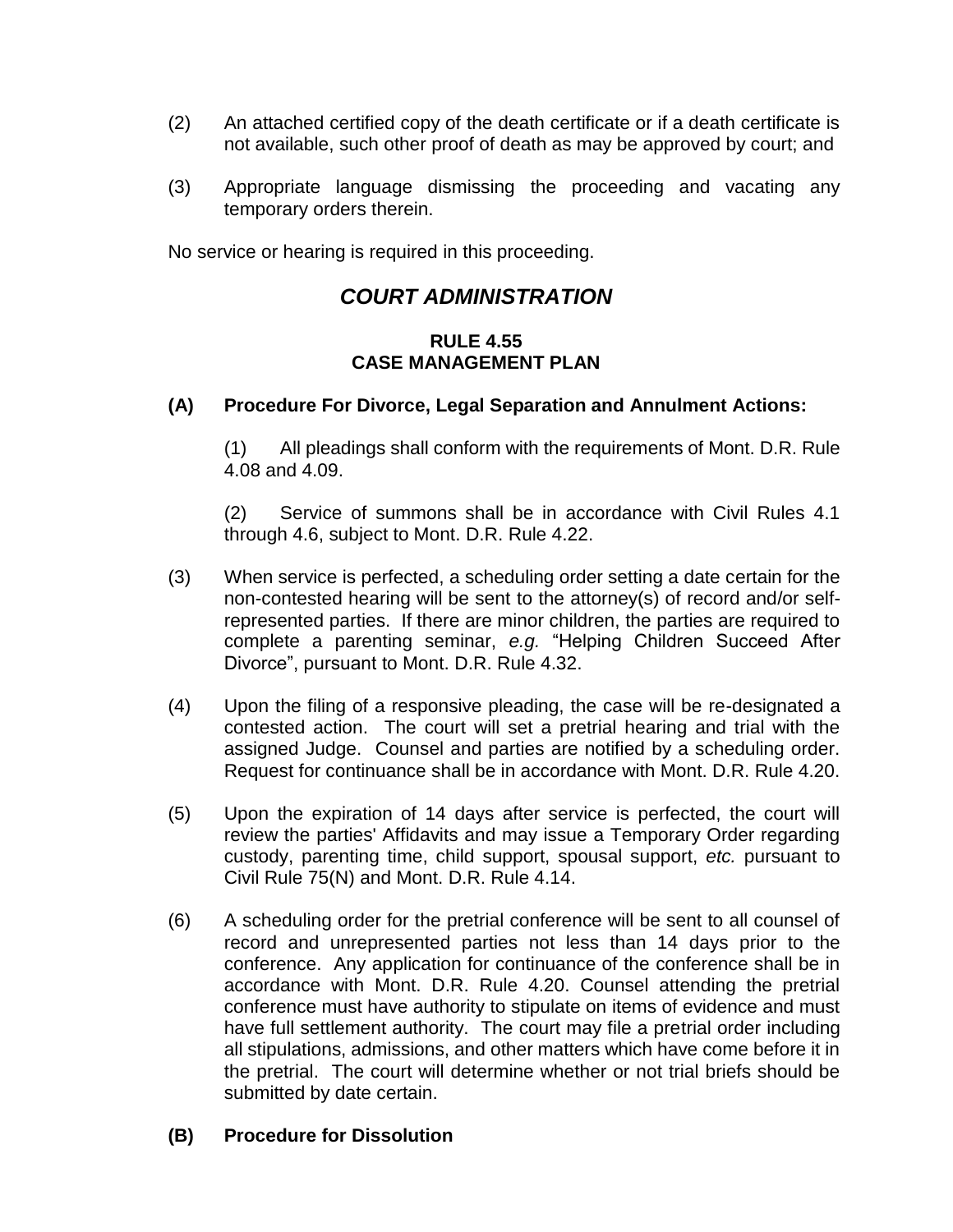Upon the filing of a petition for dissolution together with separation agreement, the assignment office will schedule a final hearing no sooner than 30 days nor later than 90 days from the date of filing. Both parties MUST attend the hearing and all matters MUST be resolved by a voluntary separation agreement appended to the petition. Any amendment to the original separation agreement shall be presented to the court as an amendment to the separation agreement. Do not present a new separation agreement.

# **(C) Preparation of Decrees**

The counsel for plaintiff or unrepresented plaintiff shall prepare a final judgment and decree unless otherwise ordered. The proposed decree shall be submitted to the court through eFiling 14 days prior to the final hearing in dissolutions and non-contested or settled divorces or 14 days after a contested hearing or decision. All decrees must state who shall pay the administrative fees pursuant to Mont. D.R. Rule 4.04. Failure to file the decree may result in an Order to Show Cause to the party responsible for the preparation of the decree. See also Mont. D.R. Rule 4.23(B)

### **(D) Procedure for Pre- and Post Decree Motions**

- (1) All pleadings shall conform with the requirements of Mont. D.R. Rule 4.08 and 4.09.
- (2) Service of summons shall be in accordance with Civil Rules 4.1 through 4.6, subject to Mont. D.R. Rule 4.22.
- (3) All motions must be in writing and shall set forth by memorandum or affidavit the relief or order sought and shall identify and any prior order(s) at issue. Agreed entries on motions may be filed at any time.
- (4) The assignment office shall set a date and time for hearing on all appropriate filed post-decree motions. It is the responsibility of the moving party to set the hearing for sufficient time based on the complexity of the issues.

### **RULE 4.56 COURT SECURITY POLICY AND PROCEDURES PLAN**

**Security Policy and Procedures Manual.** The court will adopt a Security Policy and Procedures Manual. The manual will include: a physical security plan, routine security operations, a special operations plan, a hostage situation response plan, a high risk trial plan, and emergency procedures (fire, bomb, disaster). Law enforcement officers appearing as parties or witnesses in cases are not authorized to carry a firearm or a concealed weapon and are required to check their weapon(s) upon entry to the court building with the Montgomery County Sheriff. Only Court Services deputies assigned to the Domestic Relations Court in their employment (as security for the Court) are permitted to carry a weapon.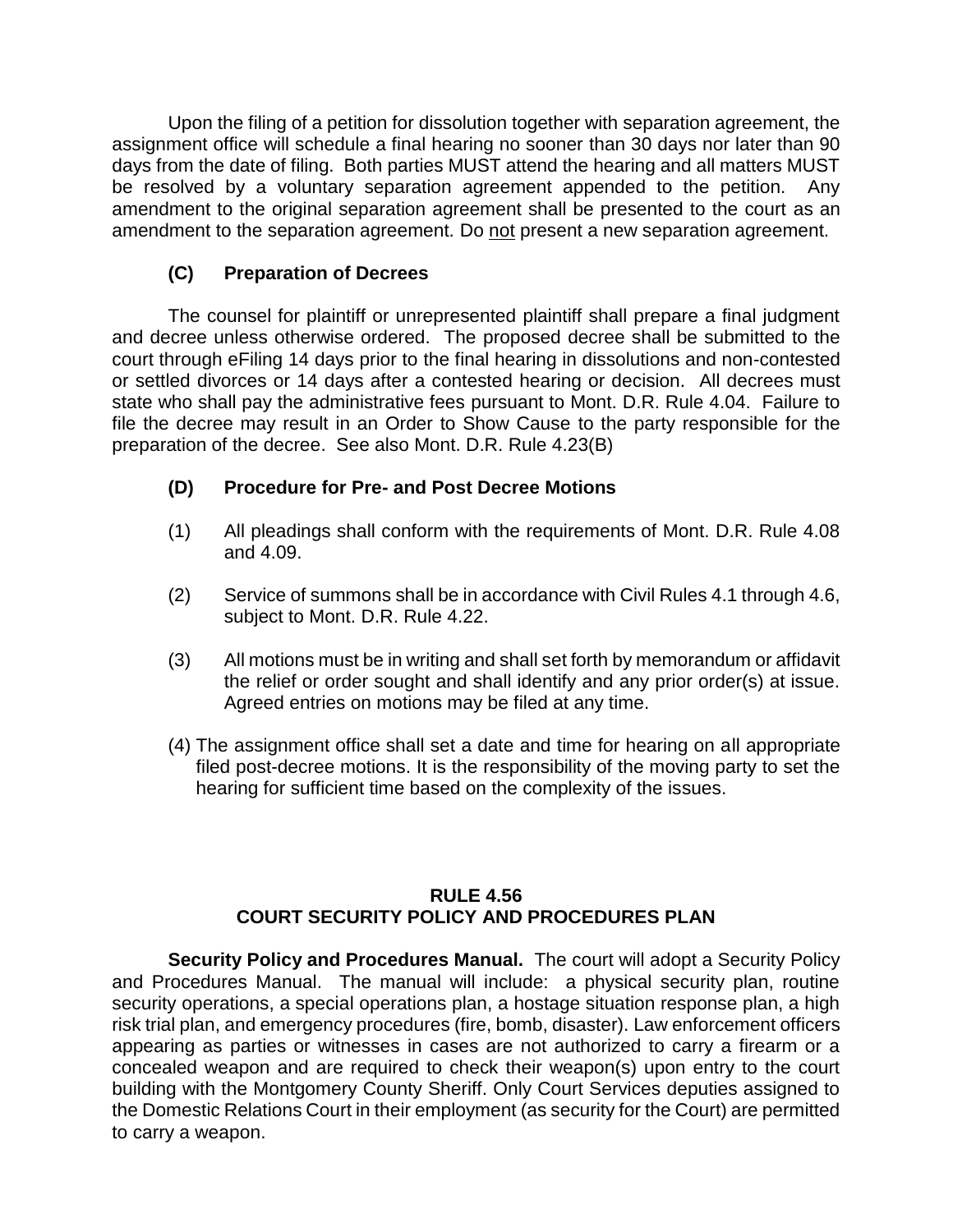### **RULE 4.57 PHOTOGRAPHING, RECORDING AND BROADCASTING OF COURT PROCEEDINGS**

The taking of photographs and/or the making of sound or video recordings in a courtroom or in the corridors adjacent thereto shall not be permitted unless authorized in advance, in writing, by the court.

The taking of photographs and/or making of sound or video recordings, or live broadcasting by radio or television of judicial proceedings shall not be permitted from a courtroom or the corridor adjacent thereto unless authorized in advance, in writing, by the court in accordance with Mont. D.R. Rule 4.58.

The bailiff, or any authorized deputy sheriff, may impound camera, recording, broadcasting and other related equipment, materials and paraphernalia when brought into the courtroom or the corridors immediately adjacent thereto in a manner that is contrary to this rule. Such impounded equipment will then be held by the court subject to future action. Upon impoundment of such equipment, the court will schedule an appropriate hearing at the earliest possible time. This rule does not apply to employees of the court in reference to the use of official recording devices nor to recording devices used pursuant to the Supreme Court of Ohio Rules of Superintendence.

#### **RULE 4.58 USE OF ELECTRONIC OR PHOTOGRAPHIC EQUIPMENT IN THE COURTROOM**

In compliance with Rule of Superintendence 12, the court may permit the broadcasting, televising, recording or photographing of court proceedings. The term "proceedings" shall be understood to apply to public hearings by the court.

**(A)** Request for permission to broadcast, televise, record, or photograph in the courtroom shall be made in writing to the Domestic Relations Legal Director as far in advance as reasonably practicable but in no event no later than 24 hours prior to the courtroom session to be broadcast, recorded or photographed unless otherwise permitted by the Judge for good cause shown. Request forms may be obtained from the legal director's office. [See Appendix, Forms 18 and 19]

**(B)** The legal director shall immediately inform the Judge assigned to the case of a written media request. The legal director shall also immediately inform the attorneys for all the parties and self-represented parties of the media request. If time does not permit notification by mail then telephonic means or notification in person must be attempted.

**(C)** In the event the media request is approved, the Judge will prepare and sign a journal entry setting forth the conditions of media broadcasting, televising, recording or photographing. This entry shall be made a part of the record of the case. [See Appendix, Form 19]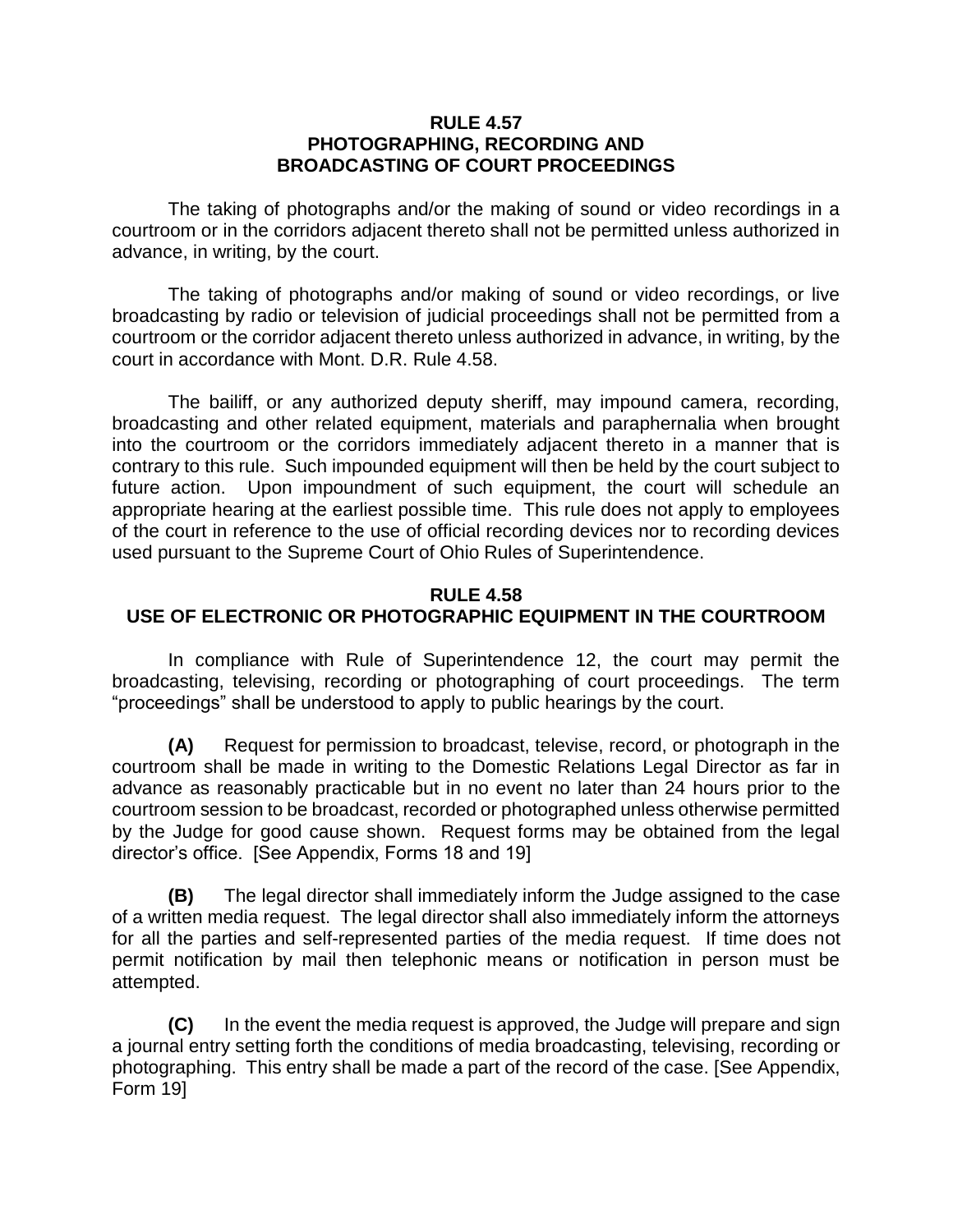**(D)** In the event of a continuance of the court proceeding requested to be broadcasted, televised, recorded or photographed for a period of more than 30 days, a new media request shall be required.

## **RULE 4.59 COURT APPOINTMENTS**

**(A) Purpose.** The purpose of this rule is to establish, pursuant to Sup.R. Rule 8, a rule governing the appointment by the court of any person or entity designated by the court to represent, act on behalf or in the interests of another, or perform any services in a proceeding before the court.

**(B) Maintenance of Master Lists.** The court will maintain separate lists of persons or entities who may be appointed as attorneys, guardians ad litem, psychologists**/**psychiatrists (for custody evaluations), and mediators. Appointees will be added to each list upon their request and a demonstration to the court that they possess the requisite skill, expertise and any necessary licensure under these rules and under the laws and regulations of the State of Ohio. All candidates for appointment as a guardian ad litem shall meet the requirements set forth in Sup.R. 48 (see also, Mont. D.R. Rule 4.29). All candidates for appointment as a mediator shall meet the requirements set forth in Sup.R. 16 (see also, Mont. D.R. Rule 4.36).Each list will be reviewed by the Judges and staff of the court annually to ensure that all potential appointees continue to meet the established qualifications.

**(C) Selection.** The court and/or parties shall select an appointee, taking into consideration the reported current caseload of the appointee. Any appointee selected shall be compensated as provided in these rules, or if not so provided, by order of the court in the individual case.